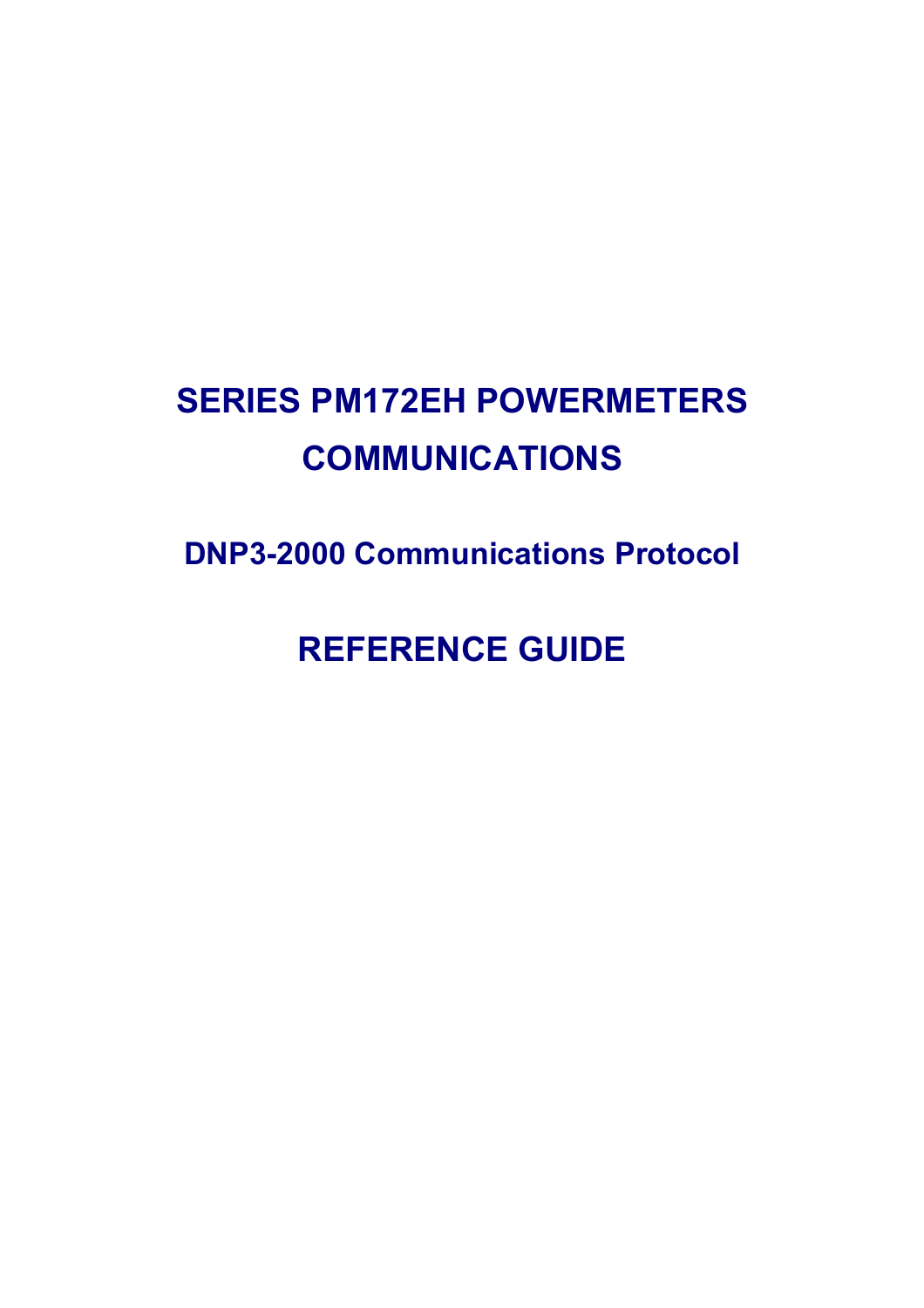Every effort has been made to ensure that the material herein is complete and accurate. However, the manufacturer is not responsible for any mistakes in printing or faulty instructions contained in this book. Notification of any errors or misprints will be received with appreciation.

For further information regarding a particular installation, operation or maintenance of equipment, contact the manufacturer or your local representative or distributor.

This book is copyrighted. No part of this book may be reproduced, stored in a retrieval system, or transmitted in any form or by any means, electronic, mechanical, photocopying, and recording or otherwise without the prior written permission of the manufacturer.

# REVISION HISTORY

Rev.A2 (F/W Versions 4.93.2 or later):

- 1. Added a firmware build number (AI:1023) (see Table 3-4).
- 2. Added BO Object 10 Variation 1 (see Tables 3-32, A-1).
- 3. Added DNP points BC:4, BC:5 for kvarh imp/exp energy counters (see Tables 3-1, 3-11).
- 4. Removed DNP Class 0 group assignments.
- 5. Event setpoints are configurable for High and Low thresholds and Delta triggers (see Sections "DNP Options Setup" and "DNP Event Setpoints Setup").

BG0364 Rev. A2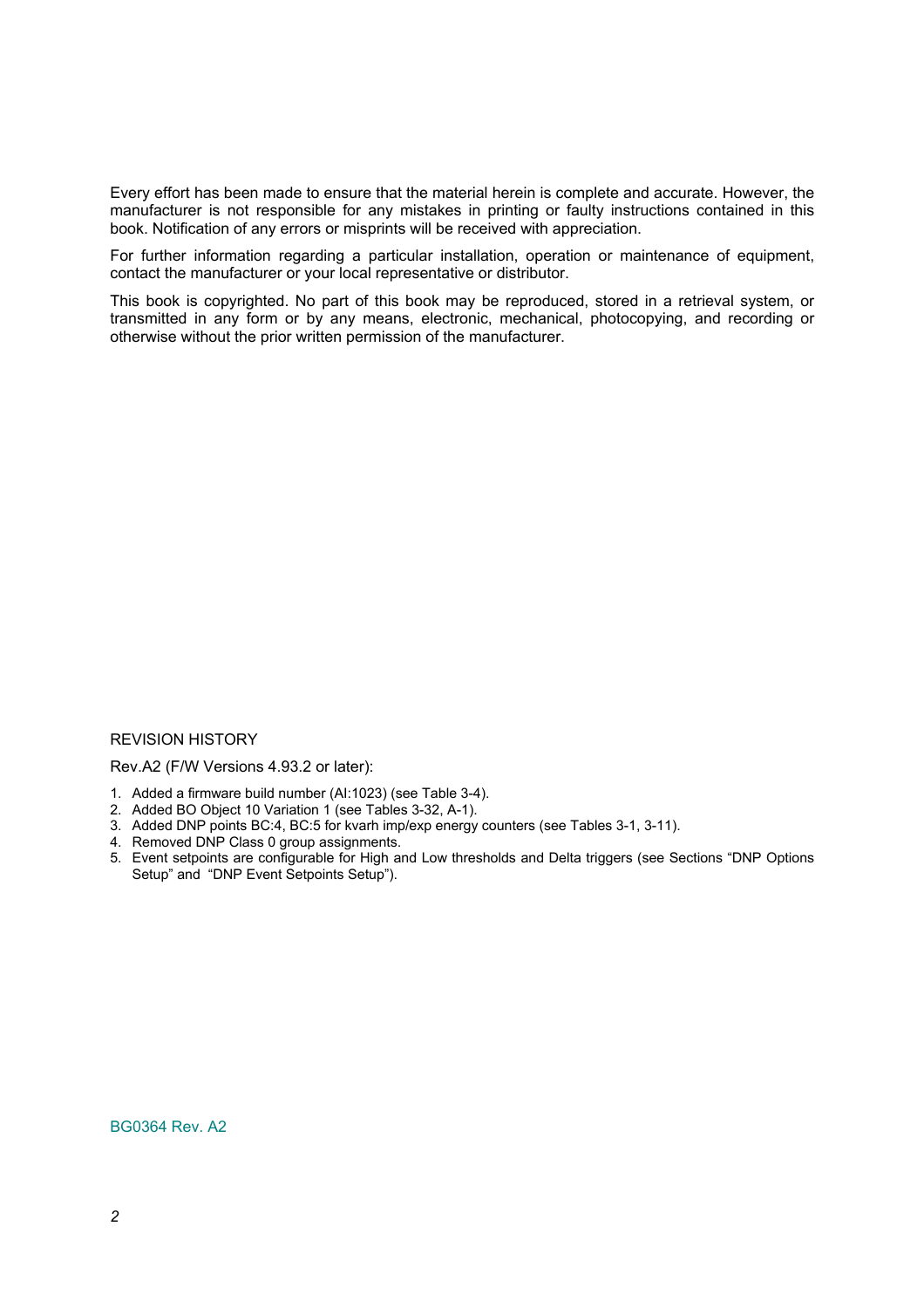# **Table of Contents**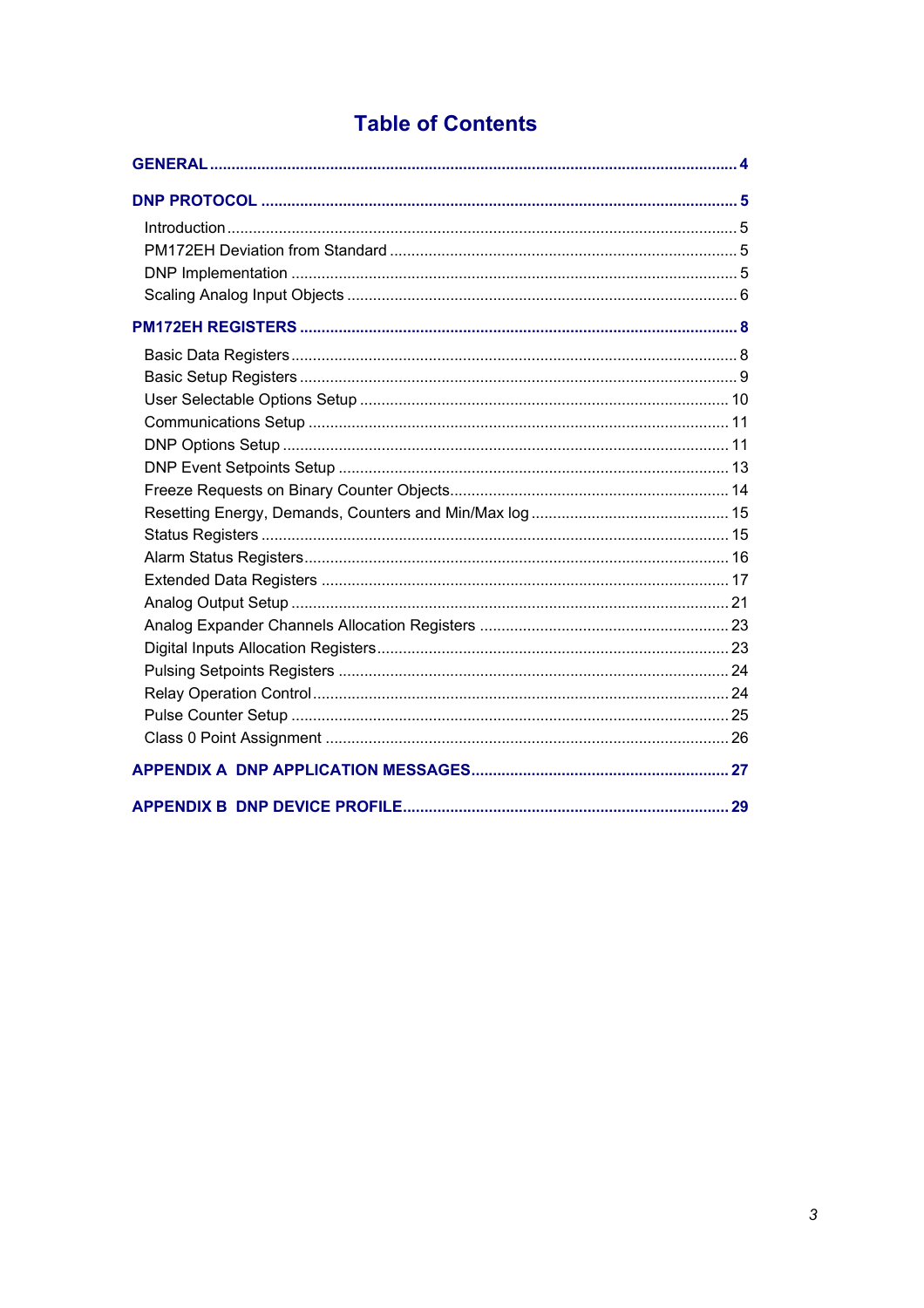# **1 GENERAL**

<span id="page-3-0"></span>This document specifies a subset of the DNP3-1999 serial communications protocol used to transfer data between a master computer station and the Series PM172EH Powermeters. The document provides all necessary information for developing third-party communications software capable of communicating with the PM172EH.

Additional information concerning communications operation, configuration of communications parameters, and communications connections is found in the Series PM172EH Installation and Operation Manual.

### **IMPORTANT**

- 1. The voltage parameters throughout the protocol can represent line-to-neutral or line-to-line voltages depending on the wiring mode selected in the instrument. When the 4LN3 or 3LN3 wiring mode is selected, the voltages will be line-to-neutral; for any other wiring mode, they will be line-to-line voltages. In 4LN3, 4LL3, 3LN3 and 3LL3 wiring modes, harmonic voltages will represent line-to-neutral voltages. In a 3-wire direct connection, harmonic voltages will represent line-to-neutral voltages as they appear on the instrument's input transformers. In a 3-wire open delta connection, harmonic voltages will comprise L12 and L23 line-to-line voltages.
- 2. In 3-wire connection schemes, the unbalanced current and phase readings for power factor, active power, and reactive power will be zero, because they have no meaning. Only the total three-phase power values can be used.
- 3. Most of the advanced features are configured using multiple setup parameters that can be accessed in contiguous registers. When writing the setup registers, it is recommended to write all the registers at once using a single request, or to clear (zero) the setup before writing into separate registers. Each written value is checked for compatibility with the other setup parameters, and if the new value does not conform to them, the request will be rejected.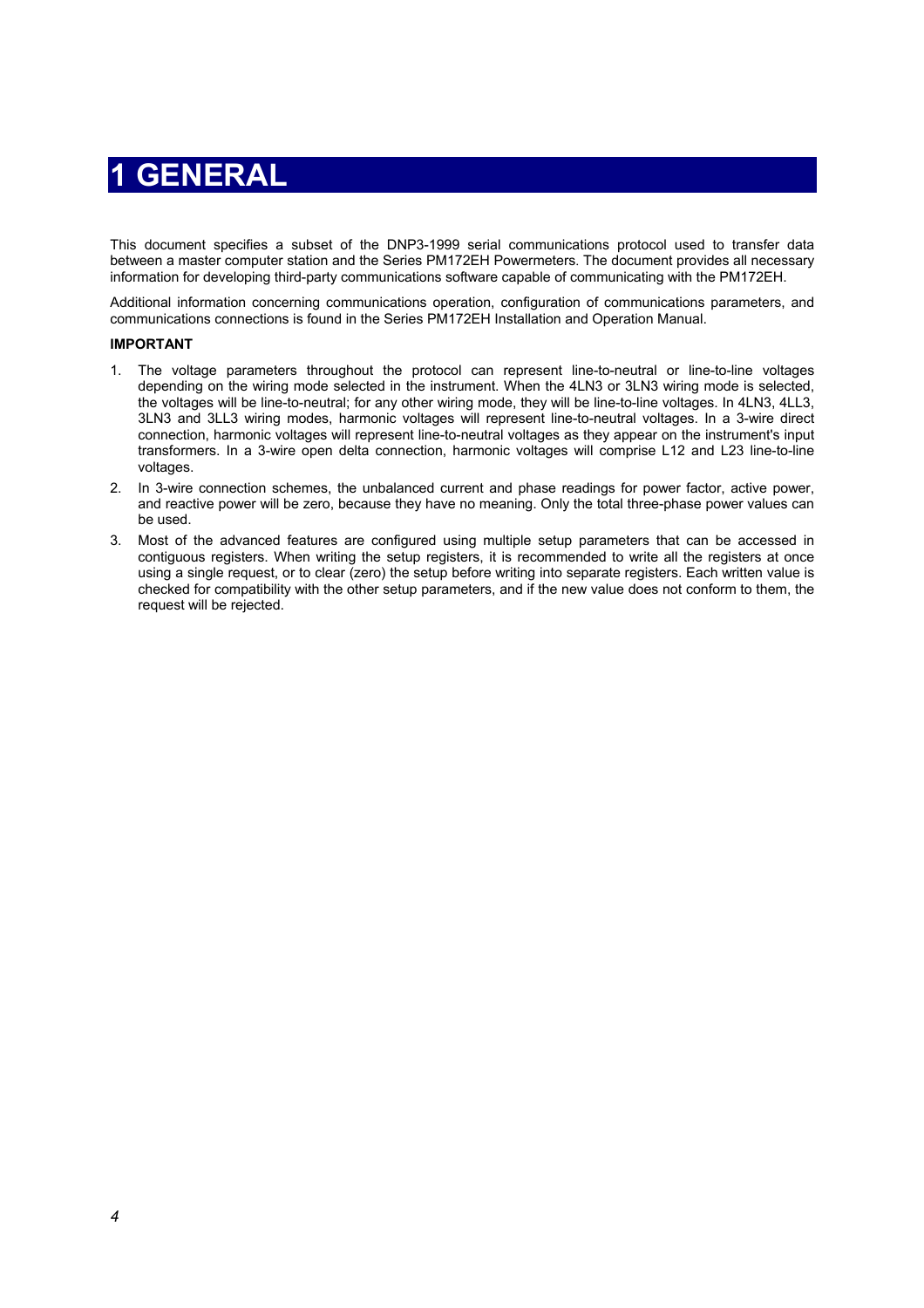# **2 DNP PROTOCOL**

# <span id="page-4-1"></span><span id="page-4-0"></span>**Introduction**

DNP3-1999 (Distributed Network Protocol) is an open standard designed by Harris Control Division. DNP defines a command-response method of communicating digital information between a master and slave device. Detailed information regarding DNP3-1999 is available in the "Basic 4 Document Set" which can be obtained from the DNP User Group. This document describes a LEVEL 2 DNP3-1999 communication protocol implemented between a master station and a slave PM172EH instrument*.*

# <span id="page-4-2"></span>**PM172EH Deviation from Standard**

The PM172EH does not support unsolicited requests or hardware collision avoidance.

The data link layer differs from the Basic 4 specifications because of the master-slave relationship between devices. When the Powermeter receives a request, no further requests can be sent until after the Powermeter makes the appropriate response.

# <span id="page-4-3"></span>**DNP Implementation**

### **Overview**

The PM172EH, like most devices, retrieves regular analog and binary data from the instrument by executing directed (non-broadcast) Read requests.

Binary-Output-Status objects and Analog-Output-Status objects are sent with flags that always indicate ONLINE.

A Binary-Output-Status object that indicates the current state of a control digital point (relay) uses remote forced data as well as local forced data bits. The value of a state bit indicates the current state of the digital output point.

The PM172EH executes the parameter clear function and demands resets using the Direct-Operate (or SBO/Operate or Direct-Operate-No-Acknowledge) command to specified points of the Control-Relay-Output-Block object.

Issuing the Direct-Operate (or SBO/Operate or Direct-Operate-No-Acknowledge) command to appropriative points of the Analog-Output-Block object can change the setup parameters. The DNP functions Write, Cold-Restart and Delay Measurement are also supported by the PM172EH. Refer to Appendix A for specific requests and responses. Appendix B contains the standard DNP Device Profile Document.

The Powermeter attempts to respond with the same object variation and qualifier as those in the request. Exceptions to this rule include changing variation 0 to a specific variation and changing qualifier code 6 to 1.

If the Powermeter receives an invalid request, it sets the internal indication to the error code. The following internal indication bits are supported:

| <b>Octet</b><br><b>Position</b> | <b>Bit</b><br><b>Position</b> | <b>Description</b>                                                                                                                                                                                                                                  |
|---------------------------------|-------------------------------|-----------------------------------------------------------------------------------------------------------------------------------------------------------------------------------------------------------------------------------------------------|
| 0                               | 0                             | Set when a request received with a broadcast destination address. Cleared after next<br>response.                                                                                                                                                   |
| $\Omega$                        |                               | Device restart - set when the instrument powers up or after executing Cold Restart,<br>cleared by writing zero to object 80.                                                                                                                        |
| $\Omega$                        |                               | Time-synchronization required from the master. Cleared when master sets the time.                                                                                                                                                                   |
| $\Omega$                        | 5                             | Set when the instrument is in the Local state (is being programmed via the front panel).<br>Cleared when the instrument is in the Remote state.                                                                                                     |
|                                 | 5                             | Set when the current configuration in the instrument is corrupted. May also be set as a<br>result of the legal changes in the setup configuration whenever another setup is<br>affected by the changes made. Cleared when either setup is reloaded. |

## **Class 0 Response**

The PM172EH DNP implementation supports a wide variety of messages. The most common method to extract DNP static object information is to issue a Read Class-0 request.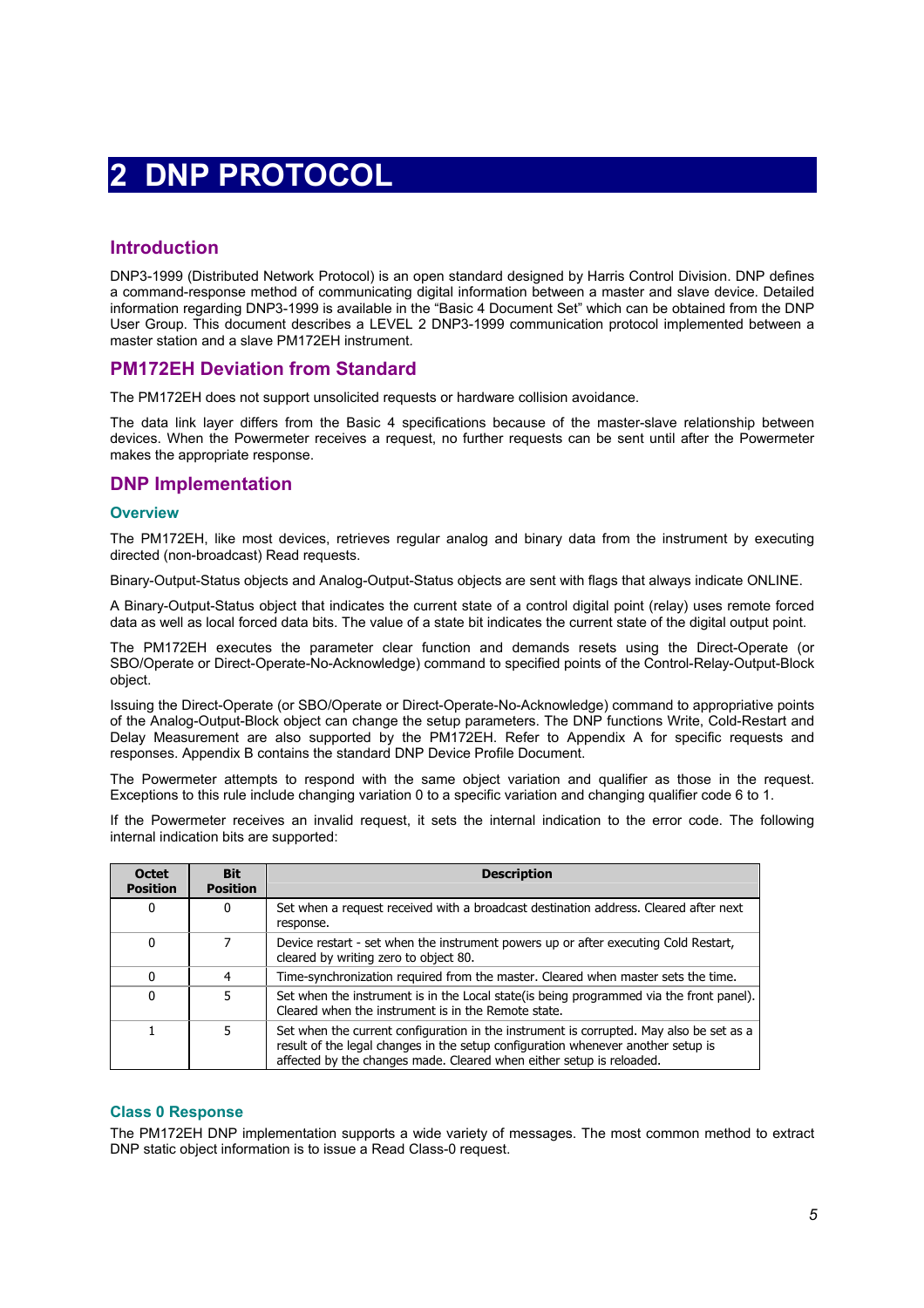There is an option for assigning objects to be polled via Class 0 requests. When this option is used, the Class 0 response includes all static object points specified by the Class 0 Point Assignment Setup (see Table 3-30). By default, the Class 0 Point Assignment setup includes first 32 Analog Input points from Table 3-1, first three Analog Output points from Table 3-2, two Binary Input points represented status inputs, and two Binary Input points represented relay status (see Table 3-13).

### **Event Objects**

The PM172EH allows you to map either static object point onto predefined object change event point for Class 1, Class 2 or Class 3 event polling. A total of 32 points are available for mapping. While DNP static objects can be accessed directly by using the dedicated object point number, the DNP event objects can be generated and accessed only through a mapping mechanism.

You can map any of the 32 mapping points to either Analog Input, Binary Input or Binary Counter object point. By default, those are factory mapped to the first 32 points of the Analog Input object from the Basic Data Registers (see Table 3-1). To re-map these, you must define the required number of points for each allowable DNP object in the DNP Options Setup (see Table 3-8), and then configure each point individually to be polled as an event source, via the DNP Event Setpoints Setup (see Table 3-9). For any mapped static object point, you can enable a corresponding event object point. Note that any changes made to the DNP Options Setup cause a reset of the DNP Event Options Setup points to their defaults.

All event options are disabled by default. Since a mapped static point is configured to create DNP Event objects, events are generated for this point as its value or state changes. Two different scan time rates are used for polling events:

- 200 ms for Binary Counter and Analog Input points;
- 50 ms for Binary Input points.

The memory consumption for keeping events depends on the event objects variation (DNP object size). The maximum buffer size (MBS) per DNP Event Object/ Event Class is 128 byte. The maximum number of events per Class that the instrument can hold can be calculated as follows:

Maximum Events Number = MBS / (DNP Event Object Size + 1)

For example, the instrument can hold up to 10 measures of the 32-bit Analog Change Event With Time Object: (128 / 12) or up to 16 measures of the 8-bit Binary Change Event With Time Object: (128 / 8).

To disable mapping, explicitly set all registers that specify the number of the Analog Input, Binary Input and/or Binary Counter objects to 0. In this case PM172EH supports Static Operation Polling only.

### **DNP Address**

The instrument on a DNP link must have a unique address. The PM172EH allows one of 256 addresses to be selected. The selectable addresses have a range of 0-255. DNP uses the address 65535 for broadcast function. Note that a broadcast request never generates a DNP response.

### **Transaction Timing**

To allow the master to switch the communication link, the Powermeter minimum response time must be at least 3.5-character time (depending on the baud rate) and at least 5 ms. Table 2-1 shows the actual response time measured at 9600 bps.

| <b>No. of Parameters</b> | Typical response time, ms | Maximum response time, ms |  |
|--------------------------|---------------------------|---------------------------|--|
|                          |                           |                           |  |
|                          |                           |                           |  |
|                          |                           |                           |  |
| 43 (Object 30:3)         |                           |                           |  |

### **Table 2-1 Response Time**

Note that Direct-Operate (or SBO/Operate or Direct-Operate-No-Acknowledge) requests for reset/clear registers and setpoint changing are immediately confirmed.

# <span id="page-5-0"></span>**Scaling Analog Input Objects**

With the Analog-Input objects, any of variations 1 through 4 can be used. Variations specified in the tables in Section 3 show those that should be used to read a full-range value without a possible over-range error when no scaling is used to accommodate the value to the requested object size.

When over-range occurs, a positive value is reported as 32767 and a negative value as -32768, with the overrange bit being set to 1 in the flag octet if a variation 2 is requested. To avoid over-range errors when a variation 2 or 4 is required, a liner scaling may be used (see Section 3, DNP Options Setup) to scale 32-bit analog readings to 16-bit Analog Input objects. By default, scaling is disabled.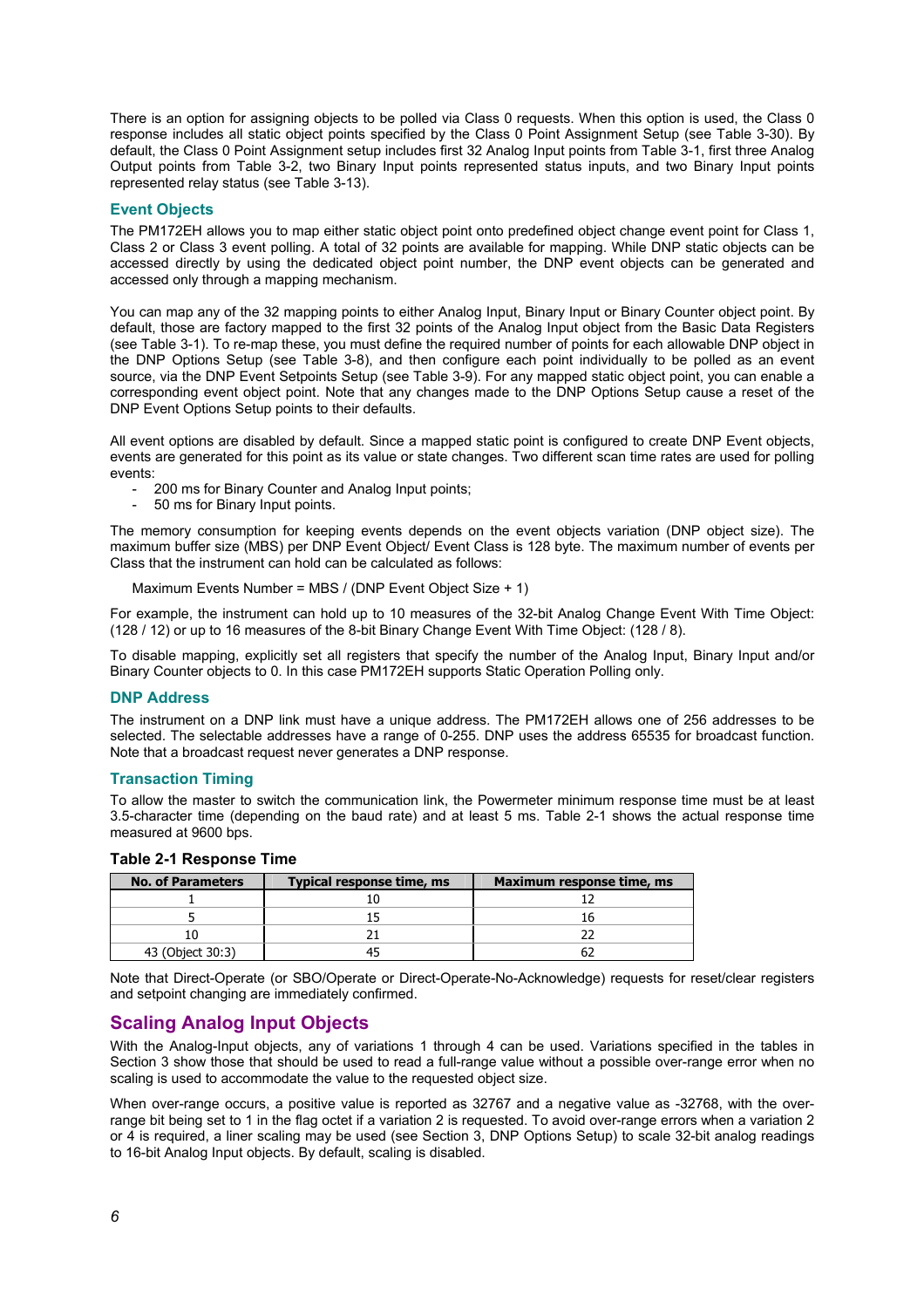When scaling is enabled, either analog input requested with variation 2 or 4 will be scaled to the range of -32768 to 32767 for bi-directional parameters (such as power and power factor), and to the range of 0 to 32767 for singleended positive parameters (voltage, current, frequency, etc.). To get a true reading, the reverse conversion should be done using the following formula:

$$
Y = ((X - DNP\_LO) \times (HI - LO)) / (DNP\_HI - DNP\_LO) + LO
$$

where:

| Y<br>$\mathsf{X}$<br>LO, HI | $\sim$ | - the true reading in engineering units<br>- the raw input data in the range of DNP $LO - DNP$ HI<br>the data low and high scales in engineering units (specified for each Analog-Input point, see<br>Section 3) |
|-----------------------------|--------|------------------------------------------------------------------------------------------------------------------------------------------------------------------------------------------------------------------|
| DNP LO                      |        | - DNP low conversion scale: DNP LO = -32768 for a point with a negative LO scale                                                                                                                                 |
| DNP HI                      |        | DNP $LO = 0$ for a point with a zero or positive LO scale<br>- DNP high conversion scale: DNP $HI = 32767$                                                                                                       |

# **EXAMPLE**

Suppose you have read a value of 201 for point 3 that contains a current reading (see *Table 3-1*). If your instrument has CT primary current 5000 A, then the current high scale is HI = 2.0×5000 = 10000, and in accordance with the above formula, the current reading in engineering units will be as follows:

 $(201 - 0) \times (10000 - 0)/(32767 - 0) + 0 = 61.34A$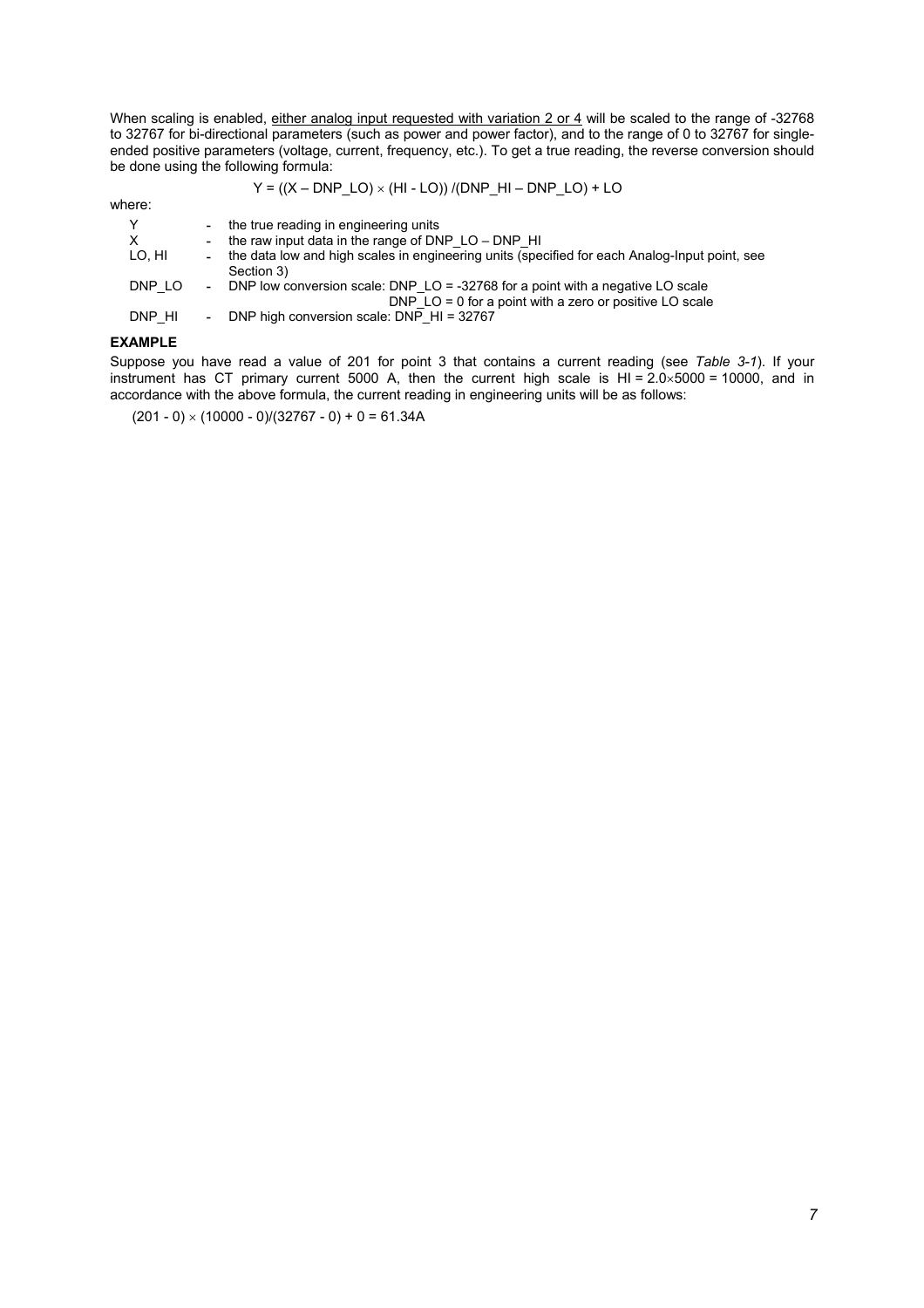# **3 PM172EH Registers**

# <span id="page-7-1"></span><span id="page-7-0"></span>**Basic Data Registers**

These registers are used to retrieve a predefined set of the data measured by the Powermeter. All electrical parameters are averaged values over the specified number of real-time measurements.

# **Table 3-1 Basic Data**

| Object: Var 5 | <b>Parameter</b>                               | <b>Object: Point</b> | Unit $2$                 | $\mathbf{Range}^1$      |
|---------------|------------------------------------------------|----------------------|--------------------------|-------------------------|
| 30:3          | Voltage L1/L12 <sup>4</sup>                    | AI:0                 | ٧                        | 0 to Vmax               |
| 30:3          | Voltage L2/L23 4                               | AI:1                 | V                        | 0 to Vmax               |
| 30:3          | Voltage L3/L31 4                               | AI:2                 | V                        | 0 to Vmax               |
| 30:3          | Current L1                                     | AI:3                 | A                        | 0 to Imax               |
| 30:3          | Current L2                                     | AI:4                 | A                        | 0 to Imax               |
| 30:3          | Current L3                                     | AI:5                 | A                        | 0 to Imax               |
| 30:3          | kW L1                                          | AI:6                 | kW                       | -Pmax to Pmax           |
| 30:3          | kW <sub>L2</sub>                               | AI:7                 | kW                       | -Pmax to Pmax           |
| 30:3          | kW <sub>L3</sub>                               | AI:8                 | kW                       | -Pmax to Pmax           |
| 30:3          | kvar L1                                        | AI:9                 | kvar                     | -Pmax to Pmax           |
| 30:3          | kvar L2                                        | AI:10                | kvar                     | -Pmax to Pmax           |
| 30:3          | kvar L3                                        | AI:11                | kvar                     | -Pmax to Pmax           |
| 30:3          | kVA L1                                         | AI:12                | kVA                      | 0 to Pmax               |
| 30:3          | kVA L2                                         | AI:13                | kVA                      | 0 to Pmax               |
| 30:3          | kVA L3                                         | AI:14                | kVA                      | 0 to Pmax               |
| 30:4          | Power factor L1                                | AI:15                | 0.001                    | -999 to 1000            |
| 30:4          | Power factor L2                                | AI:16                | 0.001                    | -999 to 1000            |
| 30:4          | Power factor L3                                | AI:17                | 0.001                    | -999 to 1000            |
| 30:4          | Total Power factor                             | AI:18                | 0.001                    | -999 to 1000            |
| 30:3          | Total kW                                       | AI:19                | kW                       | -Pmax to Pmax           |
| 30:3          | Total kvar                                     | AI:20                | kvar                     | -Pmax to Pmax           |
| 30:3          | <b>Total kVA</b>                               | AI:21                | kVA                      | 0 to Pmax               |
| 30:3          | Neutral (unbalanced) current                   | AI:22                | Α                        | 0 to Imax               |
| 30:4          | Frequency                                      | AI:23                | $0.01$ Hz                | 0 to 10000              |
| 30:3          | Maximum sliding window kW demand 3             | AI:24                | kW                       | 0 to Pmax               |
| 30:3          | Accumulated kW demand                          | AI:25                | kW                       | 0 to Pmax               |
| 30:3          | Maximum sliding window kVA demand 3            | AI:26                | <b>kVA</b>               | 0 to Pmax               |
| 30:3          | Accumulated kVA demand                         | AI:27                | kVA                      | 0 to Pmax               |
| 30:3          | Maximum ampere demand L1                       | AI:28                | Α                        | 0 to Imax               |
| 30:3          | Maximum ampere demand L2                       | AI:29                | A                        | 0 to Imax               |
| 30:3          | Maximum ampere demand L3                       | AI:30                | Α                        | 0 to Imax               |
| 30:3          | Present sliding window kW demand <sup>3</sup>  | AI:31                | kW                       | 0 to Pmax               |
| 30:3          | Present sliding window kVA demand <sup>3</sup> | AI:32                | <b>kVA</b>               | 0 to Pmax               |
| 30:4          | PF at maximum kVA (import) window demand AI:33 |                      |                          | 0 to 1000               |
| 30:4          | Voltage THD L1/L12                             | AI:34                | $\frac{0}{0}$            | 0 to 9999               |
| 30:4          | Voltage THD L2/L23                             | AI:35                | $\%$                     | 0 to 9999               |
| 30:4          | Voltage THD L3                                 | AI:36                | $\frac{0}{0}$            | 0 to 9999               |
| 30:4          | Current THD L1                                 | AI:37                | $\frac{0}{0}$            | 0 to 9999               |
| 30:4          | Current THD L2                                 | AI:38                | $\%$                     | 0 to 9999               |
| 30:4          | Current THD L3                                 | AI:39                | $\%$                     | 0 to 9999               |
| 30:4          | Current TDD L1                                 | AI:40                | $\overline{\frac{0}{6}}$ | 0 to 1000               |
| 30:4          | Current TDD L2                                 | AI:41                | $\frac{1}{2}$            | 0 to 1000               |
| 30:4          | Current TDD L3                                 | AI:42                | $\%$                     | 0 to 1000               |
| 20:5          | kWh import                                     | BC:0                 | kWh                      | 0 to $10^9 - 1$         |
| 20:5          | kWh export                                     | BC:1                 | kWh                      | 0 to $10^9 - 1$         |
| 20:5          | kvarh net                                      | BC:2                 | kvarh                    | $-109 + 1$ to $109 - 1$ |
| 20:5          | kVAh                                           | BC:3                 | kVAh                     | 0 to $10^9 - 1$         |
| 20:5          | kvarh import <sup>6</sup>                      | BC:4                 | kvarh                    | 0 to $10^9 - 1$         |
| 20:5          | kvarh export <sup>6</sup>                      | BC:5                 | kvarh                    | 0 to $10^9 - 1$         |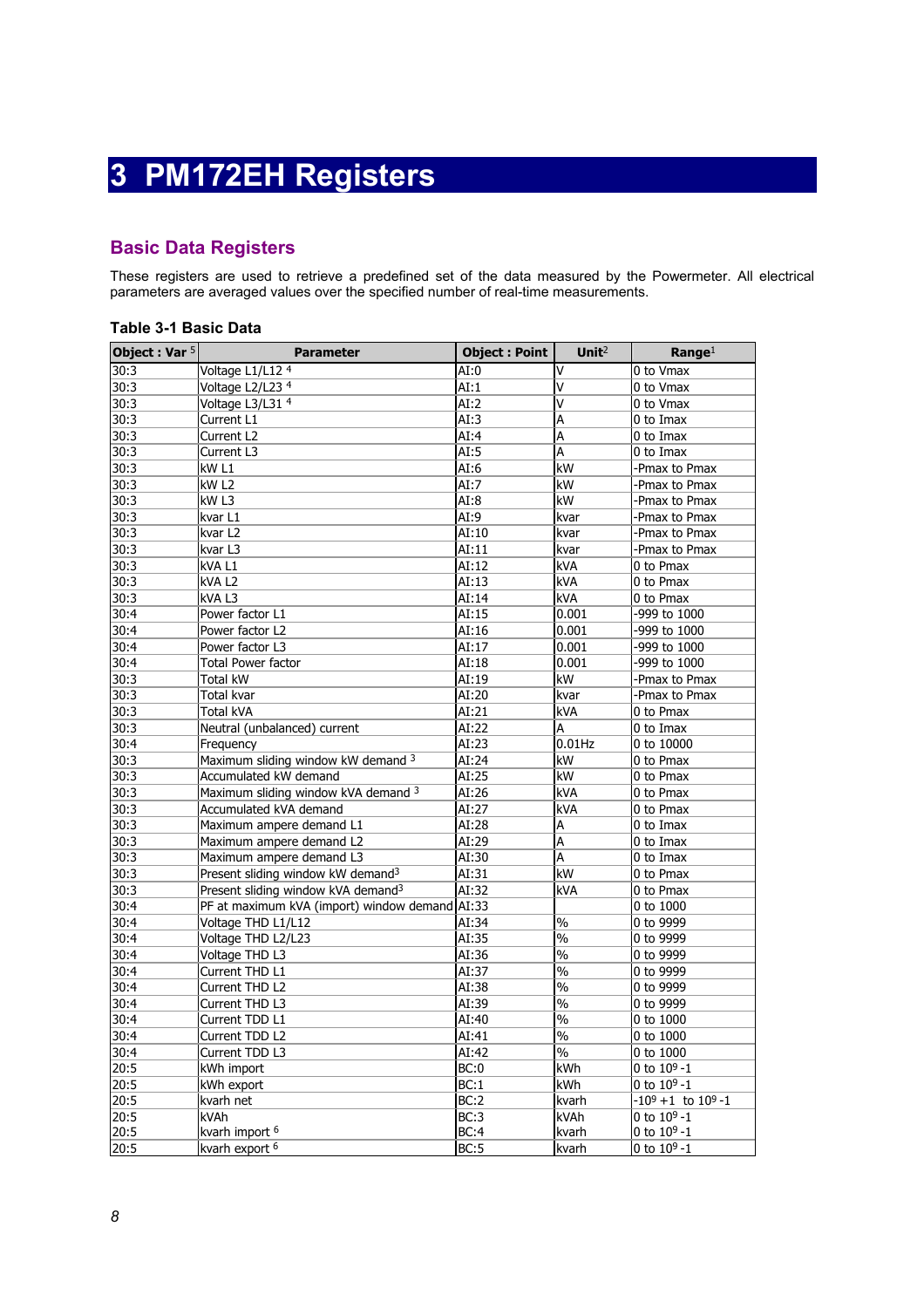AI indicates Analog-Input point, BC - Binary Counter point.

1 The parameter limits are as follows:

```
Imax (\times120% over-range) = 1.2 \times CT primary current [A]
Direct wiring (PT Ratio = 1):
    Vmax (690 V input option) = 828.0 V
    Vmax (120 V input option) = 144.0 V
    Pmax = (Imax \times Vmax \times 3) [kW x 0.001] if wiring mode is 4LN3 or 3LN3
    Pmax = (Imax \times Vmax \times 2) [kW x 0.001] if wiring mode is 4LL3, 3OP2, 3DIR2, 3OP3 or 3LL3
Wiring via PTs (PT Ratio > 1):
```

```
Vmax (690 V input option) = 144 \times PT Ratio [V]
Vmax (120 V input option) = 144 \times PT Ratio [V]
Pmax = (\text{Imax} \times \text{Umax} \times 3)/1000 [MW x 0.001] if wiring mode is 4LN3 or 3LN3
Pmax = (Imax \times Vmax \times 2)/1000 [MW x 0.001] if wiring mode is 4LL3, 3OP2, 3DIR2, 3OP3 or 3LL3
```
- 2 When using direct wiring (PT Ratio = 1), voltages are transmitted in 0.1 V units, currents in 0.01 A units, and powers in 0.001 kW/kvar/kVA units. For wiring via PT (PT Ratio > 1), voltages are transmitted in 1V units, currents in 0.01 A units, and powers in 1 kW/kvar/kVA units.
- $3$  To get block interval demand readings, set the number of demand periods equal to 1 (see Table 3-4).
- 4 When the 4LN3 or 3LN3 wiring mode is selected, the voltages will be line-to-neutral; for any other wiring mode, they will be line-to-line voltages.
- 5 Variations specified in the table show those that should be used to read a full-range value without a possible over-range error when no scaling is used to accommodate the value to the requested object size (see Section 3, Scaling Analog Input Objects).
- 6 Available starting with F/W Version 4.93.3 or later.

# <span id="page-8-0"></span>**Basic Setup Registers**

These registers are used to access the basic setup parameters. In the event that the modulus field is not equal to 1, the value received from the Powermeter must be multiplied by the modulus. When written, such a number should be divided by the modulus. The basic setup registers (Object 40, Variation 2) are assigned via Class 0 Group Assignment setup by default.

| <b>Object: Var</b> | <b>Parameter</b>             | <b>Object: Point</b> | Range                                    |
|--------------------|------------------------------|----------------------|------------------------------------------|
| 40:2 (read)        | Wiring mode 1                | AO:0                 | $0 = 30P2$ , $1 = 4LN3$ , $2 = 3DIR2$ ,  |
| 41:2 (write)       |                              |                      | $3 = 4LL3$ , $4 = 3OP3$ , $5 = 3LN3$ ,   |
|                    |                              |                      | $6 = 3LL3$                               |
| 40:1 (read)        | PT ratio                     | AO:1                 | 10 to 65000 $\times$ 0.1                 |
| 41:1 (write)       |                              |                      |                                          |
| 40:1 (read)        | CT primary current           | AO:2                 | 1 to 10000 A                             |
| $41:1$ (write)     |                              |                      |                                          |
| 40:2 (read)        | Power demand period          | AO:3                 | 1,2,5,10,15,20,30,60 min                 |
| 41:2 (write)       |                              |                      | $255$ = external synchronization         |
| 40:2 (read)        | Volt/ampere demand period    | AO:4                 | $0$ to 1800 sec                          |
| 41:2 (write)       |                              |                      |                                          |
| 40:2 (read)        | Averaging buffer size        | AO:5                 | 8, 16, 32                                |
| 41:2 (write)       |                              |                      |                                          |
| 40:2 (read)        | Reset enable/disable         | AO:6                 | $0 =$ disable, $1 =$ enable              |
| 41:2 (write)       |                              |                      |                                          |
| 40:1 (read)        | Reserved                     | AO:7                 | Read as 65535                            |
| 40:2 (read)        | The number of demand periods | AO:8                 | $1 - 15$                                 |
| 41:2 (write)       |                              |                      |                                          |
| 40:1 (read)        | Reserved                     | AO:9                 | Read as 65535                            |
| 40:1 (read)        | Reserved                     | AO:10                | Read as 65535                            |
| 40:2 (read)        | Nominal frequency            | AO:11                | 50, 60 Hz                                |
| 41:2 (write)       |                              |                      |                                          |
| 40:2 (read)        | Maximum demand load current  | AO:12                | 0 to 10000 A ( $0 = CT$ primary current) |
| 41:2 (write)       |                              |                      |                                          |

### **Table 3-2 Basic Setup Registers**

AO indicates Analog-Output-Status (Read) and Analog-Output-Block (Write) points.

 $1$  The wiring mode options are as follows:

- 3OP2 3-wire open delta using 2 CTs (2 element)
- 4LN3 4-wire WYE using 3 PTs (3 element), line-to-neutral voltage readings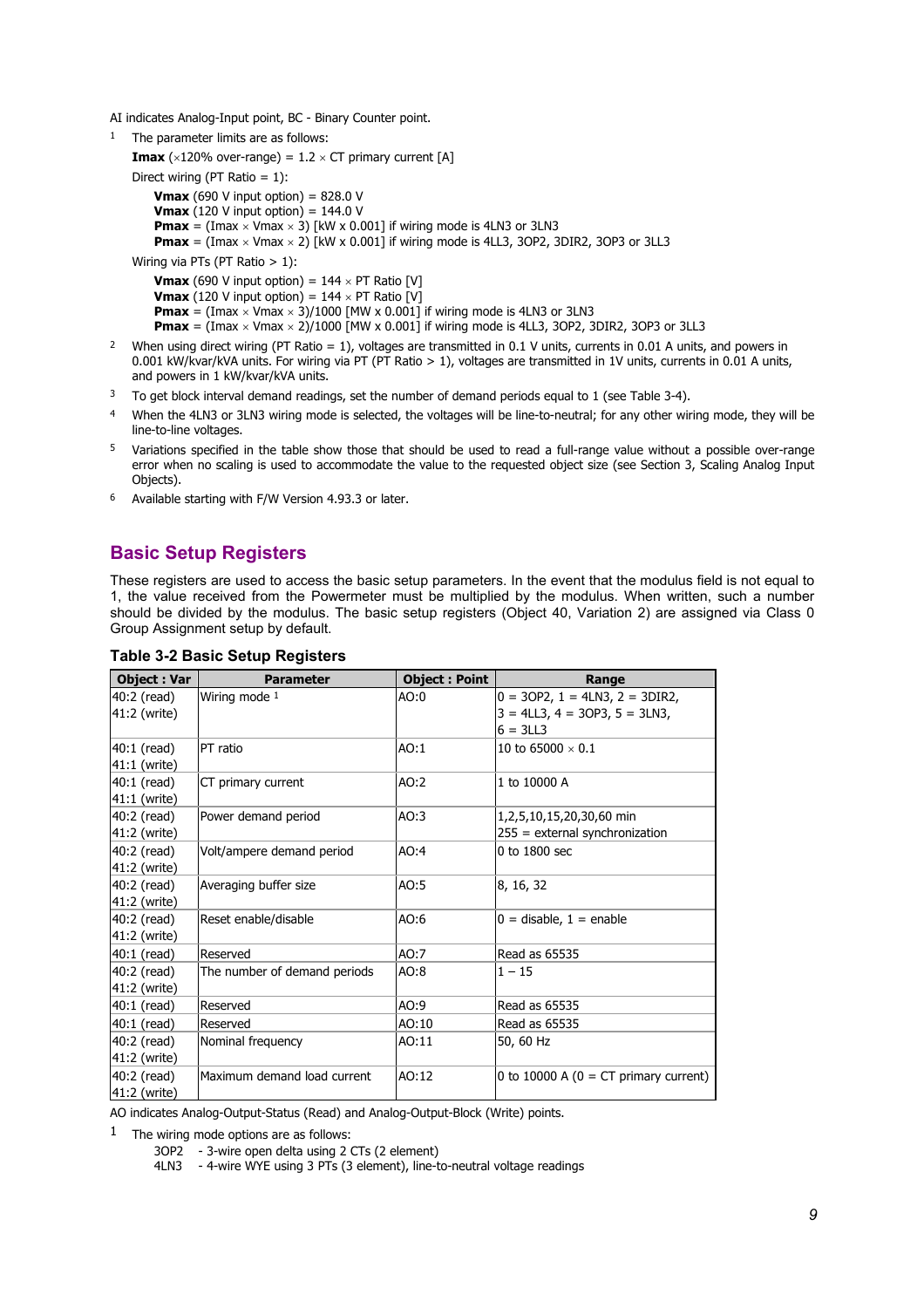- 3DIR2 3-wire direct connection using 2 CTs (2 element)
- 4LL3 4-wire WYE using 3 PTs (3 element), line-to-line voltage readings
- 3OP3 3-wire open delta using 3 CTs (2 1/2 element)
- 3LN3 4-wire WYE using 2 PTs (2 1/2 element), line-to-neutral voltage readings
- 3LL3 4-wire WYE using 2 PTs (2 1/2 element), line-to-line voltage readings

# <span id="page-9-0"></span>**User Selectable Options Setup**

# **Table 3-3 User Selectable Options Registers**

| <b>Object: Var</b>          | <b>Parameter</b>              | <b>Object: Point</b> | Range                                                                                                                                    |  |  |
|-----------------------------|-------------------------------|----------------------|------------------------------------------------------------------------------------------------------------------------------------------|--|--|
| 40:2 (read)<br>41:2 (write) | Power calculation mode        | AO:92                | $0 =$ using reactive power,<br>$1 =$ using non-active power                                                                              |  |  |
| 40:2 (read)<br>41:2 (write) | Energy roll value             | AO:93                | $0 = 1 \times 10^4$<br>$1 = 1 \times 10^5$<br>$2 = 1 \times 10^6$<br>$3 = 1 \times 10^{7}$<br>$4 = 1 \times 10^8$<br>$5 = 1 \times 10^9$ |  |  |
| 40:2 (read)<br>41:2 (write) | Phase energy calculation mode | AO:94                | $0 =$ disable, $1 =$ enable                                                                                                              |  |  |
| 40:2 (read)<br>41:2 (write) | Analog output option          | AO:95                | $0 = none$ $3 = 0-1$ mA<br>$1 = 0-20$ mA $4 = +1$ mA<br>$2 = 4-20$ mA                                                                    |  |  |
| 40:2 (read)<br>41:2 (write) | Analog expander output 1      | AO:96                | $0 = none$ $3 = 0.1$ mA<br>$1 = 0-20$ mA $4 = +1$ mA<br>$2 = 4-20$ mA                                                                    |  |  |
| 40:2 (read)<br>41:2 (write) | Battery option                | AO:97                | $0 =$ battery OFF, $1 =$ battery<br>ΟN                                                                                                   |  |  |

<sup>1</sup> Do not enable the analog expander output if the analog expander is not connected to the instrument, otherwise the computer communications will become garbled.

The registers shown in Table 3-4 are used to retrieve the firmware version number and instrument options.

# **Table 3-4 Firmware and Instrument Options Registers**

| <b>Object: Var</b> | <b>Parameter</b>          | <b>Object: Point</b> | R/W | Range                    |
|--------------------|---------------------------|----------------------|-----|--------------------------|
| 30:4               | Firmware build number 1   | AI:1023              | R   | 0-65535                  |
| 30:4               | Firmware version number   | AI:1024              | R   | 0-65535                  |
| 30:3               | Instrument options 1      | AI:1025              |     | See Table 3-5            |
| 30:3               | Instrument options 2      | AI:1026              | R   | See Table 3-5            |
| 30:4               | Active serial port number | AI:1027              | R   | $0 =$ Port 1, 1 = Port 2 |

AI indicates Analog-Input points. Scaling mechanism is not supported for these registers.

1 Available starting with F/W Version 4.93.2 or later.

## **Table 3-5 Instrument Options**

| <b>Options</b><br>register | <b>Bit number</b> | <b>Description</b>                |
|----------------------------|-------------------|-----------------------------------|
| Options 1                  | 0                 | 120V option                       |
| (AI:1025)                  | 1                 | 690V option                       |
|                            | $2 - 5$           | Zeros                             |
|                            | 6                 | Analog output 0/4-20 mA           |
|                            | 7                 | Analog output 0-1 mA              |
|                            | 8                 | Analog output $\pm 1$ mA          |
|                            | 9                 | Relays option                     |
|                            | 10                | Digital inputs option             |
|                            | $11 - 13$         | Reserved                          |
|                            | 14                | Analog expander output $\pm 1$ mA |
|                            | 15                | Reserved                          |
| $0 - 2$<br>Options 2       |                   | Number of relays $-1$             |
| (AI:1026)                  | 3-6               | Number of digital inputs $-1$     |
|                            | $7-8$             | Number of analog outputs $-1$     |
|                            | $9 - 15$          | Reserved                          |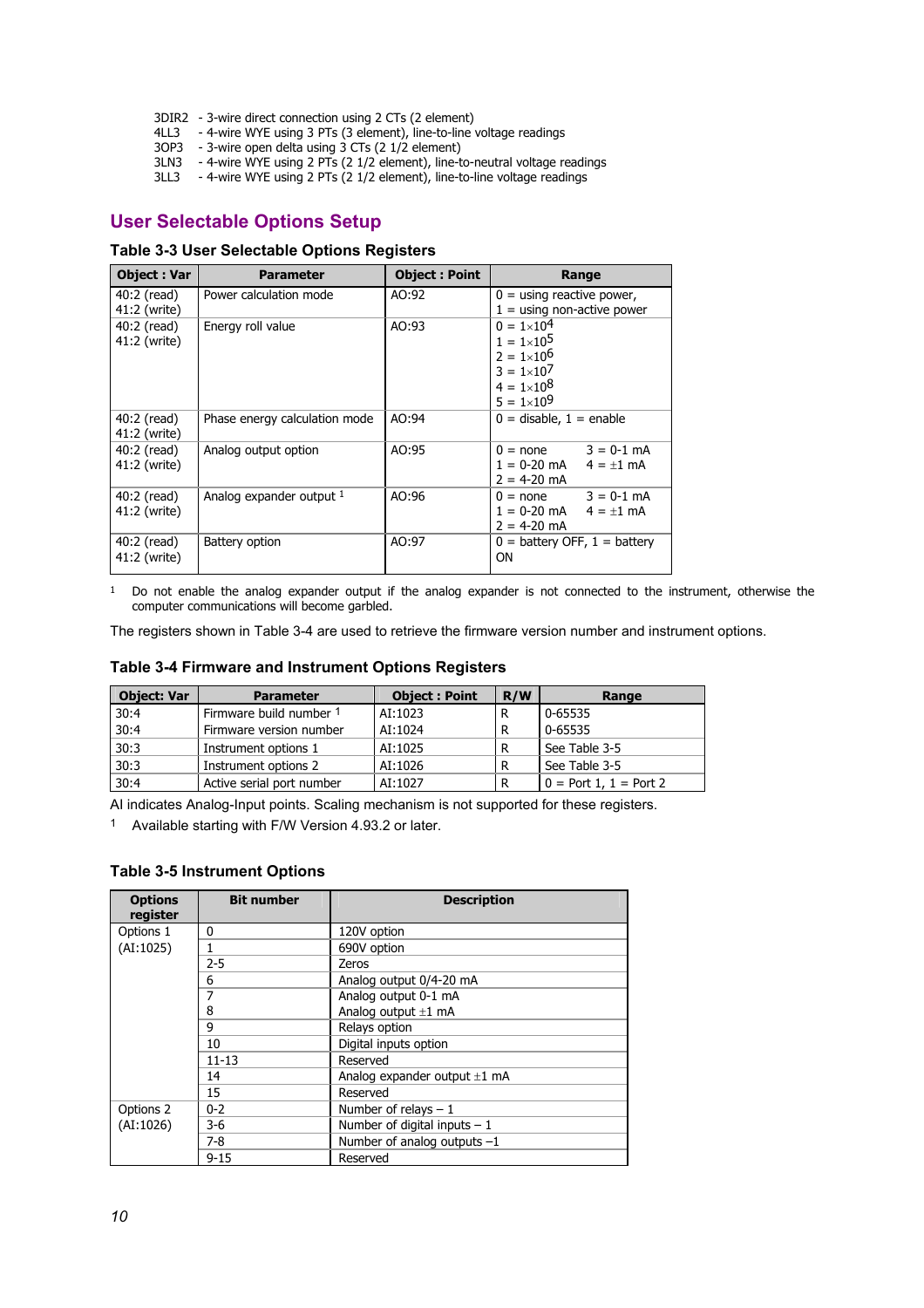# <span id="page-10-0"></span>**Communications Setup**

These registers are used to access the communications setup parameters.

# **NOTE**

When changing the instrument address, baud rate or data format, the new communications parameters will take effect 100 ms after the instrument responds to the master's request.

| <b>Port</b>                                         | <b>Object: Var</b>            | <b>Parameter</b>              | <b>Object: Point</b>                                                                                                                     | Range                                                                                                                                      |  |  |
|-----------------------------------------------------|-------------------------------|-------------------------------|------------------------------------------------------------------------------------------------------------------------------------------|--------------------------------------------------------------------------------------------------------------------------------------------|--|--|
| Port $#1$                                           | 40:1 (read)<br>41:2 (write)   | Protocol                      | AO:64                                                                                                                                    | $0 = ASCII$<br>$1 =$ Modbus RTU<br>$3 = DNP3.0$                                                                                            |  |  |
|                                                     | 40:2 (read)<br>41:2 (write)   | Interface                     | AO:65                                                                                                                                    | $0 = RS-232$ , $1 = RS-422$ , $2 = RS-485$                                                                                                 |  |  |
|                                                     | 40:2 (read)<br>41:2 (write)   | <b>Address</b>                | AO:66                                                                                                                                    | 0 to 255                                                                                                                                   |  |  |
|                                                     | 40:2 (read)<br>41:2 (write)   | Baud rate                     | AO:67                                                                                                                                    | $0 = 110$ bps<br>$4 = 2400$ bps<br>$1 = 300$ bps<br>$5 = 4800$ bps<br>$2 = 600 bps$<br>$6 = 9600$ bps<br>$3 = 1200$ bps<br>$7 = 19200$ bps |  |  |
|                                                     | 40:2 (read)<br>41:2 (write)   | Data format                   | AO:68                                                                                                                                    | $1 = 8$ bits/no parity<br>$2 = 8 \text{ bits/even}$<br>parity                                                                              |  |  |
|                                                     | 40:2 (read)<br>41:2 (write)   | Flow control<br>(handshaking) | AO:69                                                                                                                                    | $0 =$ no flow control<br>$1 = softmax(XON/XOFF)$<br>$2 =$ hardware (CTS)                                                                   |  |  |
| 40:2 (read)<br>RTS control<br>AO:70<br>41:2 (write) |                               |                               | $0 = RTS$ is not used<br>$1 =$ RTS is permanently asserted<br>$2 = RTS$ is controlled by the meter (asserted<br>during the transmission) |                                                                                                                                            |  |  |
| Port $#2$                                           | $40:1$ (read)<br>41:2 (write) | Protocol                      | AO:80                                                                                                                                    | $0 = ASCII$<br>$1 =$ Modbus RTU<br>$3 = DNP3.0$                                                                                            |  |  |
|                                                     | 40:2 (read)<br>41:2 (write)   | Interface                     | AO:81                                                                                                                                    | $1 = RS-422$ , $2 = RS-485$                                                                                                                |  |  |
|                                                     | 40:2 (read)<br>41:2 (write)   | <b>Address</b>                | AO:82                                                                                                                                    | 0 to 255                                                                                                                                   |  |  |
|                                                     | 40:2 (read)<br>41:2 (write)   | Baud rate                     | AO:83                                                                                                                                    | $0 = 110$ bps<br>$4 = 2400$ bps<br>$1 = 300$ bps<br>$5 = 4800$ bps<br>$2 = 600$ bps<br>$6 = 9600$ bps<br>$3 = 1200$ bps<br>$7 = 19200$ bps |  |  |
|                                                     | 40:2 (read)<br>41:2 (write)   | Data format                   | AO:84                                                                                                                                    | $1 = 8$ bits/no parity<br>$2 = 8$ bits/even parity                                                                                         |  |  |
|                                                     | 40:1 (read)                   | Reserved                      | AO:85                                                                                                                                    | Read as 65535                                                                                                                              |  |  |

AO indicates Analog-Output points.

# <span id="page-10-1"></span>**DNP Options Setup**

This section describes the general DNP setup registers related to DNP timing and events processing.

The following static objects generate the corresponding DNP change events:

| Table 3-7 DNP Static, Frozen and Event Objects |  |  |
|------------------------------------------------|--|--|
|                                                |  |  |

| <b>Static Object</b>               |          | <b>Change Object</b>              |          |  |
|------------------------------------|----------|-----------------------------------|----------|--|
| <b>Name</b>                        | Obj: Var | <b>Name</b>                       | Obj: Var |  |
| Single-Bit Binary Input            | 01:1     | Binary Input Change Without Time  | 02:1     |  |
| <b>Binary Input With Status</b>    | 01:2     | Binary Input Change With Time     | 02:2     |  |
| $32$ -bit:                         |          | $32$ -hit:                        |          |  |
| <b>Binary Counter</b>              | 20:1     | Counter Change Event Without Time | 22:1     |  |
| <b>Binary Counter Without Flag</b> | 20:5     | Counter Change Event With Time    | 22:5     |  |
| $16$ -bit:                         |          | $16$ -bit                         |          |  |
| <b>Binary Counter</b>              | 20:2     | Counter Change Event Without Time | 22:2     |  |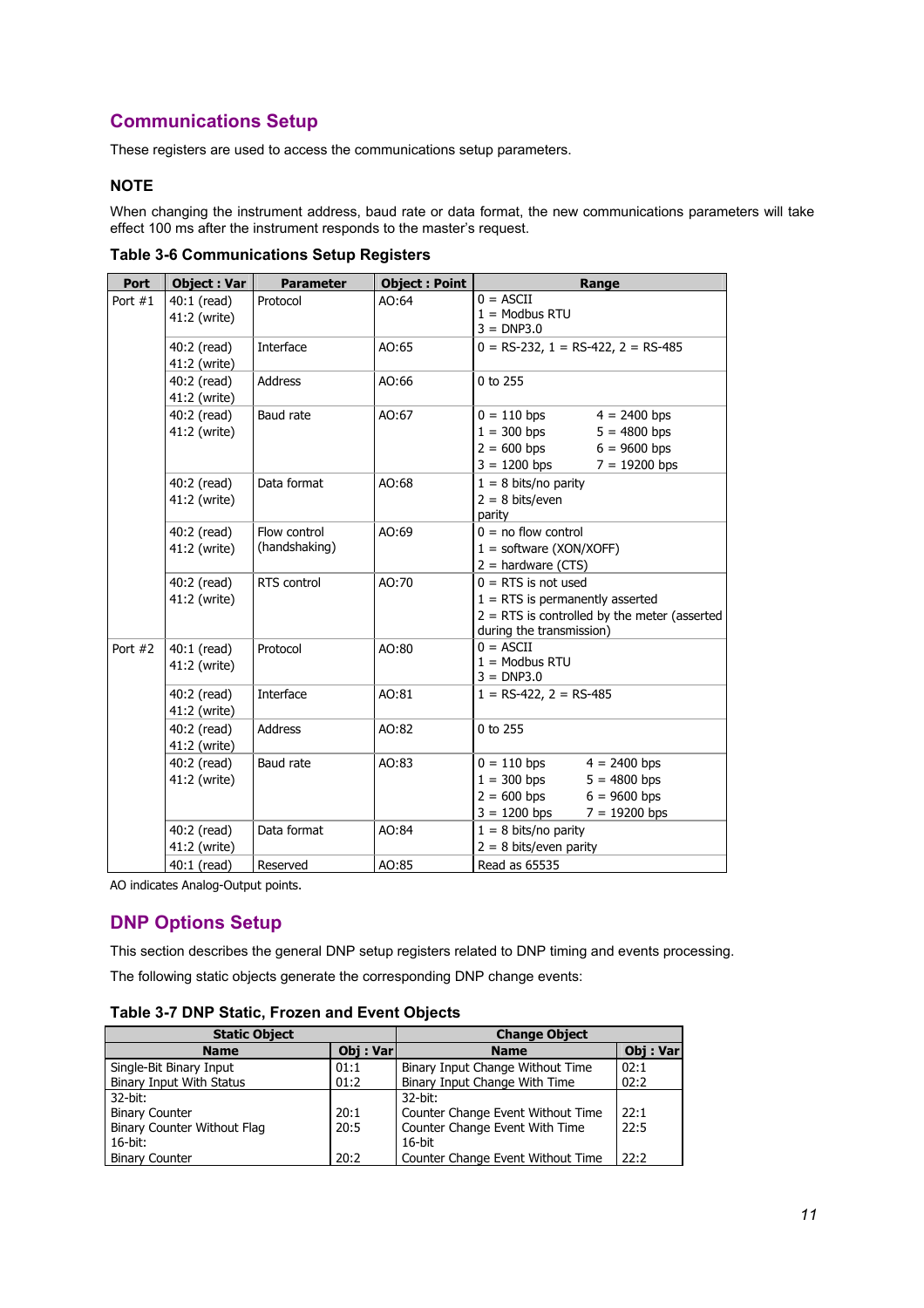| <b>Static Object</b>               |          | <b>Change Object</b>             |          |  |
|------------------------------------|----------|----------------------------------|----------|--|
| <b>Name</b>                        | Obj: Var | <b>Name</b>                      | Obj: Var |  |
| Binary Counter Without Flag        | 20:6     | Counter Change Event With Time   | 22:6     |  |
| 32-bit:                            |          |                                  |          |  |
| Frozen Counter                     | 21:1     |                                  |          |  |
| Frozen Counter Without Flag        | 21:9     |                                  |          |  |
| Frozen Counter With Time of Freeze | 21:5     |                                  |          |  |
| $16$ -bit:                         |          |                                  |          |  |
| Frozen Counter                     | 21:2     |                                  |          |  |
| Frozen Counter Without Flag        | 21:10    |                                  |          |  |
| Frozen Counter With Time of Freeze | 21:6     |                                  |          |  |
| $32$ -bit:                         |          | 32-bit:                          |          |  |
| Analog Input                       | 30:1     | Analog Change Event Without Time | 32:1     |  |
| Analog Input Without Flag          | 30:3     | Analog Change Event With Time    | 32:3     |  |
| $16$ -bit:                         |          | 16-bit:                          |          |  |
| Analog Input                       | 30:2     | Analog Change Event Without Time | 32:2     |  |
| Analog Input Without Flag          | 30:4     | Analog Change Event With Time    | 32:4     |  |

The following registers are used to access the DNP Options Setup parameters. The value range of points 32 to 41 reflects the elements number of the corresponding DNP object/variation list described above. For instance, the default value for the frozen Binary Counter is the Frozen Counter Without Flag obj21var10.

| <b>Object: Var</b>          | <b>Parameter</b>            | <b>Object: Point</b> | Range                        |
|-----------------------------|-----------------------------|----------------------|------------------------------|
| 40:2 (read)                 | <b>Binary Input Static</b>  | AO:32                | 0 t0 1, 0 by default         |
| 41:2 (write)                |                             |                      |                              |
| 40:2 (read)                 | Binary Input Change         | AO:33                | 0 t0 1, 1 by default         |
| 41:2 (write)                |                             |                      |                              |
| 40:2 (read)                 | <b>Binary Counter</b>       | AO:34                | 0 t0 3, 3 by default         |
| 41:2 (write)                |                             |                      |                              |
| 40:2 (read)                 | Frozen Binary Counter       | AO:35                | 0 t0 5, 4 by default         |
| 41:2 (write)                |                             |                      |                              |
| 40:2 (read)                 | Reserved                    | AO:36                |                              |
| 41:2 (write)                |                             |                      |                              |
| 40:2 (read)<br>41:2 (write) | Binary Counter Change Event | AO:37                | 0 t0 3, 2 by default         |
| 40:2 (read)                 | Analog Input                | AO:38                | 0 t0 3, 3 by default         |
| 41:2 (write)                |                             |                      |                              |
| 40:2 (read)                 | Reserved                    | AO:39                |                              |
| 41:2 (write)                |                             |                      |                              |
| 40:2 (read)                 | Reserved                    | AO:40                |                              |
| 41:2 (write)                |                             |                      |                              |
| 40:2 (read)                 | Analog Input Change Event   | AO:41                | 0 t0 3, 2 by default         |
| 41:2 (write)                |                             |                      |                              |
| 40:1 (read)                 | Reserved                    | AO:42-43             | Read as 65535                |
| 40:1 (read)                 | <b>DNP Scaling</b>          | AO:44                | $0$ – scaling OFF,           |
| 41:2 (write)                |                             |                      | 1 - scaling ON, by default   |
| 40:2 (read)                 | Number mapped points of the | AO:45                | 0 to 32 (default 32)         |
| 41:2 (write)                | Analog Input object 1       |                      |                              |
| 40:2 (read)                 | Number mapped points of the | AO:46                | 0 to 32 (default 0)          |
| 41:2 (write)                | Binary Input object 1       |                      |                              |
| 40:2 (read)                 | Number mapped points of the | AO:47                | 0 to 32 (default 0)          |
| 41:2 (write)                | Binary Counter object 1     |                      |                              |
| 40:2 (read)                 | Select/Operate Timeout      | AO:48                | 2 to 30 seconds (the default |
| 41:2 (write)                |                             |                      | 10 seconds)                  |
| 40:2 (read)                 | Multi Fragment Interval     | AO:49                | 50 to 500 ms (the default 50 |
| 41:2 (write)                |                             |                      | ms)                          |
| 40:2 (read)                 | Reserved                    | AO:50-52             | Read as 65535                |
| 40:2 (read)                 | Time Synch Period           | AO:53                | 1 to 86400 seconds (the      |
| 41:2 (write)                |                             |                      | default 86400 sec)           |

# **Table 3-8 DNP Options Setup Registers**

AO indicates Analog-Output points.

1 The sum of the mapped points cannot exceed the total number of the DNP map space. If the total number of the mapped points equals 0, the report-by-exception mode is not supported.

The Analog Input variation defines the default variation of the Analog Input object that is selected when no specific variation is requested for the Analog Input object by a master station, with the Analog Input object requests using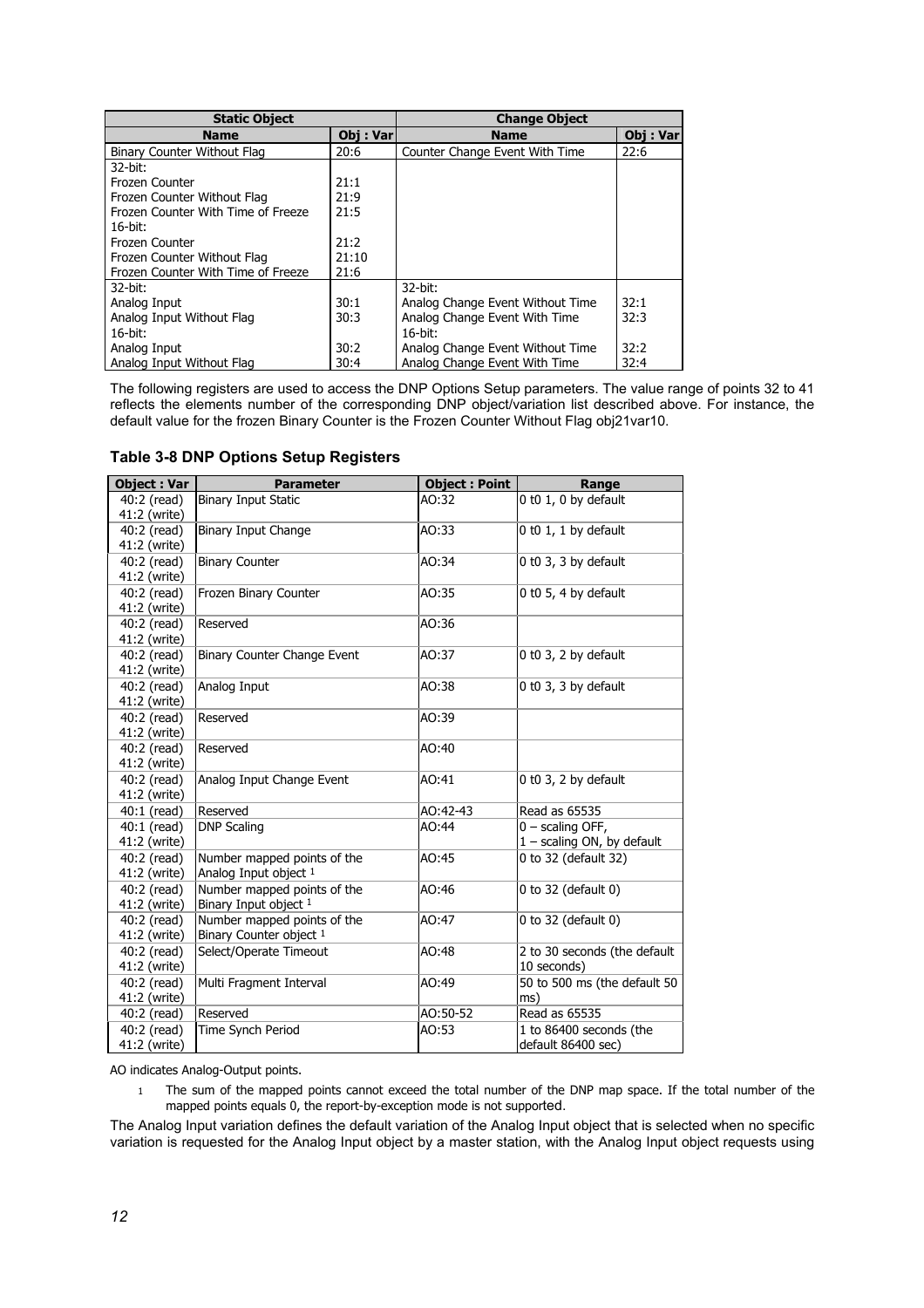Qualifier code 06 (variation 0). By default it is set to the 16-bit Analog Input object without flag (object 30, variation 4).

The DNP Scaling is used to control the scaling mechanism. The scaling is turned OFF if this parameter is set to 0. By default this parameter is set to 1 and scaling is ON. Choosing 32-bit Analog Input objects (object 30, variation 1, 3) disables this parameter.

The DNP map space contains 32 event definition register groups (see Table 3-8), which may describe up to 32 points of the static objects: Analog Input, Binary Input and Binary Counter. The points 0 to 31 of the Analog Input object (see Table 3-1) are mapped by the default. The default map does not contain the Binary Input and Binary Counter objects. To re-map the current setting, the user must write new values into points 45-47 of the Analog Output object. If the new values of these parameters are accepted by PM172EH, the new content of the event definition register groups is created automatically. All registers of this group are described below (see Table 3-8). Note here that for every mapped point the object type and sequence number from the range 0 to (number points - 1) are defined automatically. The type of object cannot be changed manually and is defined from the DNP Options Setup Registers only.

The Select Before Operate command causes the PM172EH to start a timer. The Operate command must be received correctly before the value specified by the Select / Operate Timeout parameter expires.

The PM172EH requests time synchs when the time specified by the Time Sync Period parameter has elapsed. The bit 4 of the first octet of the internal indication word is set. The master synchronizes the time by writing the Time and Date object to Powermeter.

# <span id="page-12-0"></span>**DNP Event Setpoints Setup**

These registers are used to define the DNP Event Setup parameters.

| <b>DNP Map</b><br>Group | <b>Object: Var</b>              | <b>Register Contents</b>   | <b>Object: Point</b> | <b>Range/Scale</b>                                           |
|-------------------------|---------------------------------|----------------------------|----------------------|--------------------------------------------------------------|
| #0                      | $40:2$ (read)<br>41:2(write)    | DNP point number           | AO:896               | Any actual DNP point number of<br>the selected object 1      |
|                         | $40:1$ (read)<br>$41:1$ (write) | Dead band                  | AO:897               | -2147483848 to 2147483647<br>(not used for BI change events) |
|                         | $40:2$ (read)<br>41:2(write)    | Event option control field | AO:898               | See Table 3-10                                               |
|                         | .                               |                            |                      | $\cdots$                                                     |
| #31                     | 40:2(read)<br>41:2(write)       | DNP point number           | AO:989               | Any actual DNP point number of<br>the selected object 1      |
|                         | 40:2(read)<br>41:2(write)       | Dead band                  | AO:990               | -2147483848 to 2147483647<br>(not used for BI change events) |
|                         | 40:2(read)<br>41:2(write)       | Event option control field | AO:991               | See Table 3-10                                               |

**Table 3-9 DNP Event Definition Registers** 

<sup>1</sup> Selected object: Analog Input (AI) or Binary Input (BI) or Binary Counter (BC)

# **Table 3-10 DNP Event Control Field**

| <b>Bits</b> | <b>Name</b>                     | Range                                                                              |
|-------------|---------------------------------|------------------------------------------------------------------------------------|
|             | 0-1 DNP object                  | $0 =$ none, $1 = AI$ change event, $2 = BI$ change event, $3 =$<br>BC change event |
|             | 2 Object change event scan      | $0 =$ disabled, $1 =$ enabled                                                      |
|             | 3-4 Not used                    |                                                                                    |
|             | 5-6 DNP event poll class        | $0 = Class 1, 1 = Class 2, 2 = Class 3$                                            |
|             | 7 Event log on an event $1,2$   | $0 =$ disabled, $1 =$ enabled                                                      |
|             | 8-9 Threshold/Deadband relation | $0 =$ Delta, 1 = More than (over threshold) $1, 3 =$ Less                          |
|             |                                 | than (under threshold) $1$                                                         |
|             | 10-15 Not used                  |                                                                                    |

1 Available starting with F/W Version 4.93.2 or later.

2 The source of the DNP events recorded to the device Event log is identified as the general Setpoint #17. Either an operating threshold, or deadband should be specified to generate events for numeric (AI and BC) objects, using one of the three allowable relations: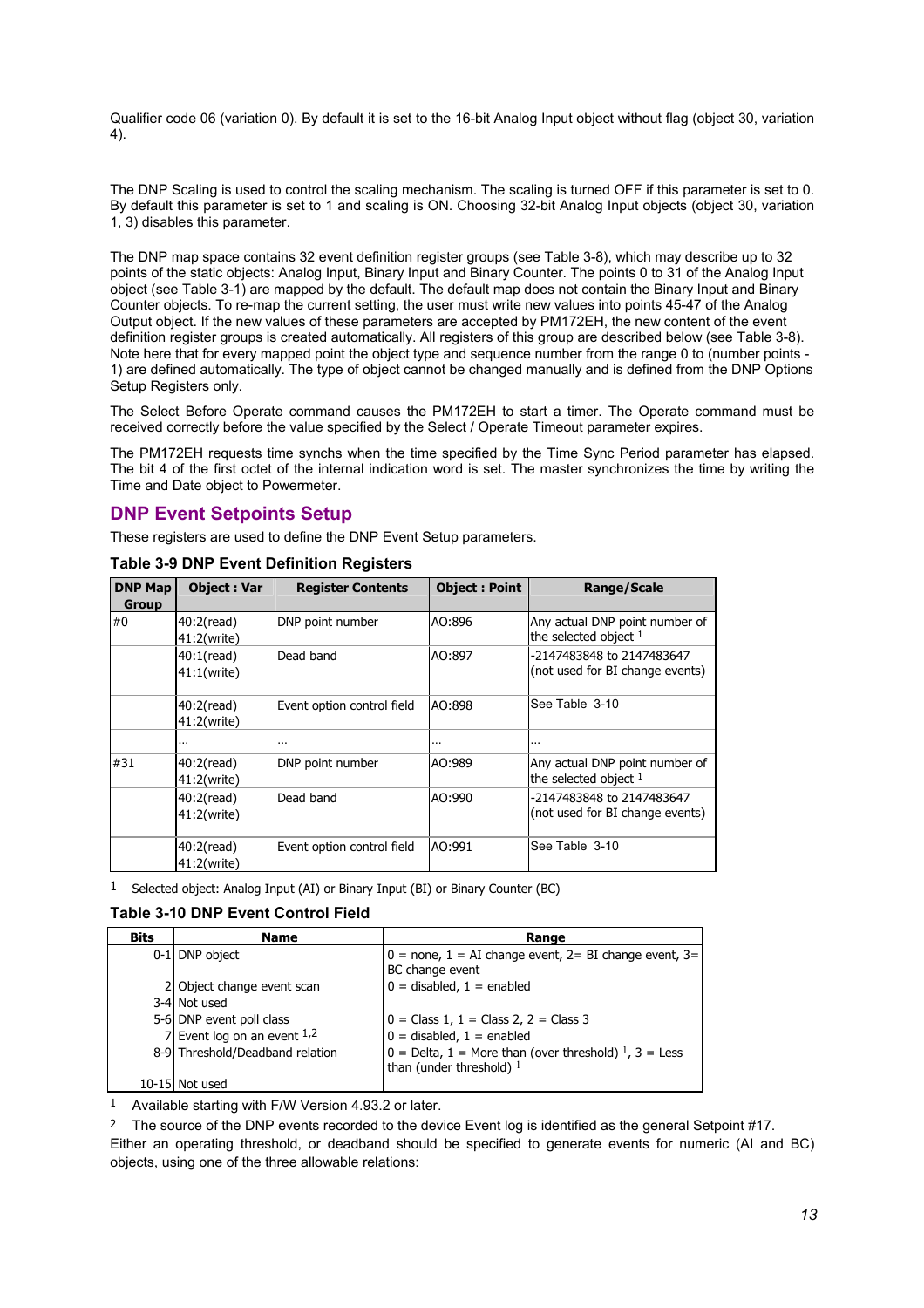- 1. Delta a new event is generated when the absolute value of the difference between the last reported value of the point and its current value exceeds the specified deadband value.
- 2. More than (Over) a new event is generated when the point value rises over the specified threshold, and then when the point value returns below the threshold taking into consideration a predefined hysteresis.
- 3. Less than (Under) a new event is generated when the point value drops below the specified threshold, and then when the point value returns above the threshold taking into consideration a predefined hysteresis.

A hysteresis for the point return threshold is 0.05 Hz for frequency and 2% of the operating threshold for all other points.

The scan time for binary input change events is 50 ms with a timestamp precision at +/-10 ms. The scan time for analog input and binary counter change events is 200 ms.

# <span id="page-13-0"></span>**Freeze Requests on Binary Counter Objects**

Acceptable object variation and qualifier combinations included in the device response are specified in Table 3-7. The Immediate Freeze, Immediate Freeze-No Acknowledgement, Freeze and Clear, Freeze and Clear-No Acknowledgement DNP commands can be applied to all Binary Counters objects supported by the PM172EH. These registers are used to access the Frozen Binary Counters.

| <b>Object: Var</b>                         | <b>Parameter</b>   | Object: Point | <b>Unit</b> | <b>Value range</b>        |
|--------------------------------------------|--------------------|---------------|-------------|---------------------------|
| (Var See Table 3-7)                        |                    |               |             |                           |
| <b>Total energies</b>                      |                    |               |             |                           |
| 21:var                                     | kWh import         | FBC:0         | kWh         | 0 to $10^9 - 1$           |
| 21:var                                     | kWh export         | FBC:1         | kWh         | 0 to $10^9 - 1$           |
| 21:var                                     | kvarh net          | FBC:2         | kvarh       | $-10^9 + 1$ to $10^9 - 1$ |
| 21:var                                     | kVAh               | FBC:3         | kVAh        | 0 to $10^9 - 1$           |
| 21:var                                     | kvarh import 1     | FBC:4         | kvarh       | 0 to $10^9 - 1$           |
| 21:var                                     | kvarh export 1     | FBC:5         | kvarh       | 0 to $10^9 - 1$           |
| <b>Pulse counters</b>                      |                    |               |             |                           |
| 21:var                                     | Pulse counter $#1$ | FBC:35328     | n/a         | 0 to 999999               |
| 21:var                                     | Pulse counter #2   | FBC:35329     | n/a         | 0 to 999999               |
| 21:var                                     | Pulse counter #3   | FBC:35330     | n/a         | 0 to 999999               |
| 21:var                                     | Pulse counter #4   | FBC:35331     | n/a         | 0 to 999999               |
| <b>Total energies (Extended Registers)</b> |                    |               |             |                           |
| 21:var                                     | kWh import         | FBC:38656     | kWh         | 0 to $10^9 - 1$           |
| 21:var                                     | kWh export         | FBC:38657     | kWh         | 0 to $10^9 - 1$           |
| 21:var                                     | Reserved           | FBC:38658     |             | 0                         |
| 21:var                                     | Reserved           | FBC:38659     |             | $\Omega$                  |
| 21:var                                     | kvarh import       | FBC:38660     | kvarh       | 0 to $10^9 - 1$           |
| 21:var                                     | kvarh export       | FBC:38661     | kvarh       | 0 to $10^9 - 1$           |
| 21:var                                     | Reserved           | FBC:38662     |             | $\mathbf 0$               |
| 21:var                                     | Reserved           | FBC:38663     |             | $\mathbf{0}$              |
| 21:var                                     | kVAh total         | FBC:38664     | kVAh        | 0 to $10^9 - 1$           |
| <b>Phase energies</b>                      |                    |               |             |                           |
| 21:var                                     | kWh import L1      | FBC:38912     | kWh         | 0 to $10^9 - 1$           |
| 21:var                                     | kWh import L2      | FBC:38913     | kWh         | 0 to $10^9 - 1$           |
| 21:var                                     | kWh import L3      | FBC:38914     | kWh         | 0 to $10^9 - 1$           |
| 21:var                                     | kvarh import L1    | FBC:38915     | kvarh       | 0 to $10^9 - 1$           |
| 21:var                                     | kvarh import L2    | FBC:38916     | kvarh       | 0 to $10^9 - 1$           |
| 21:var                                     | kvarh import L3    | FBC:38917     | kvarh       | 0 to $10^9 - 1$           |
| 21:var                                     | kVAh total L1      | FBC:38918     | kVAh        | 0 to $10^9 - 1$           |
| 21:var                                     | kVAh total L2      | FBC:38919     | kVAh        | 0 to $10^9 - 1$           |
| 21:var                                     | kVAh total L3      | FBC:38920     | kVAh        | 0 to $10^9 - 1$           |

**Table 3-11 Frozen Binary Counters** 

1 Available starting with F/W Version 4.93.2 or later.

FBC - indicates Frozen-Binary-Counter points.

## **Warning**

**Any attempt to issue a freeze and clear (or freeze and clear - No acknowledgement) to object 20 variation 0 using function code 0x09 (or 0x10) and the data qualifier 0x06 causes all counters specified in this manual to be reset to zero.**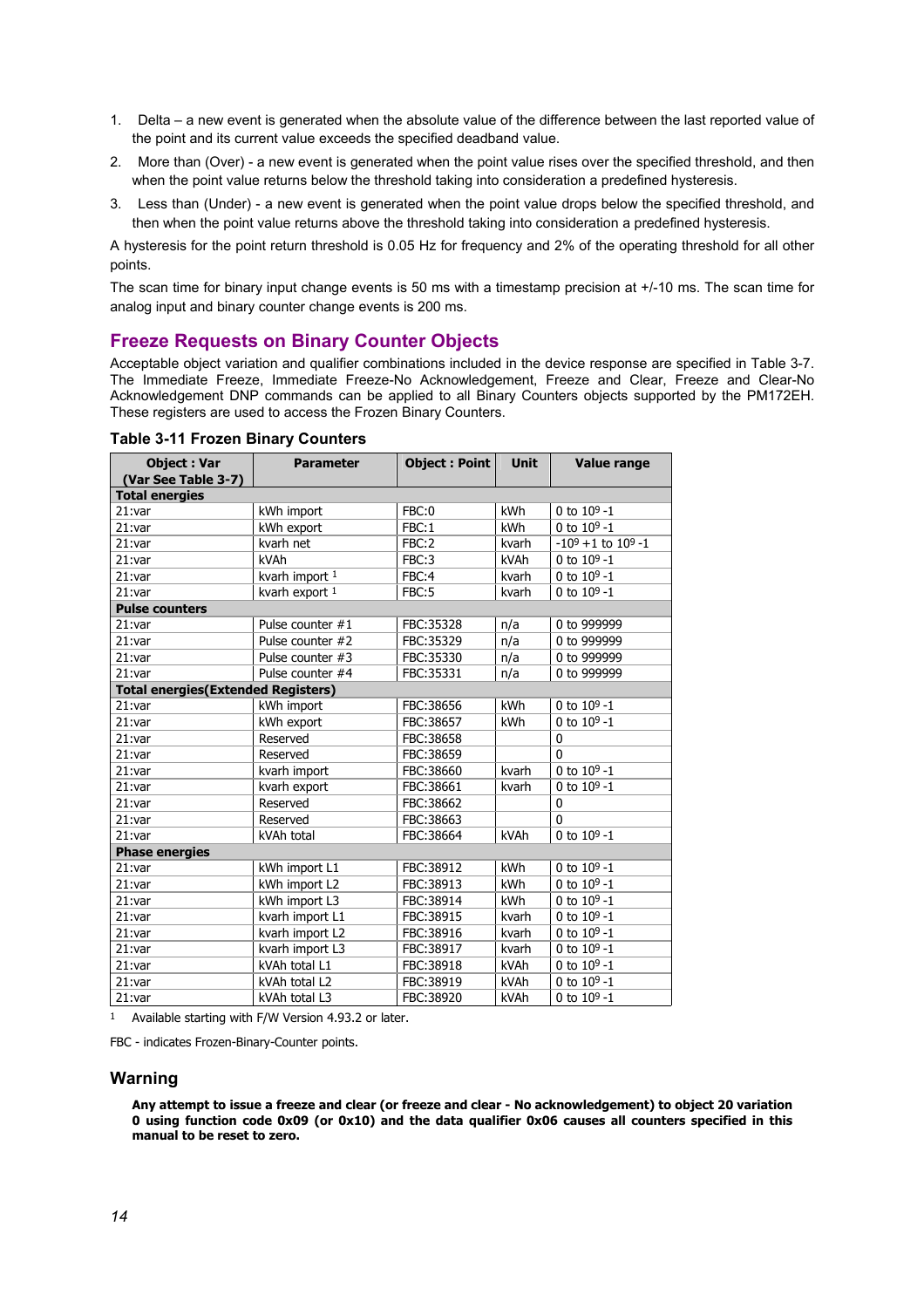# <span id="page-14-0"></span>**Resetting Energy, Demands, Counters and Min/Max log**

The energy value can be reset to zero by issuing the Direct-Operate (or SBO/Operate or Direct-Operate-No-Acknowledge) command using the Control-Relay-Output-Block object to point 0. The request must use the operation Pulse-On. Issuing the same parameters and Direct-Operate (or SBO/Operate or Direct-Operate-No-Acknowledge) command to points 1-3 can reset the maximum demands.

| <b>Object: Var</b> | <b>Register function</b>             | <b>Object: Point</b> | R/W   | <b>Description</b> |
|--------------------|--------------------------------------|----------------------|-------|--------------------|
| 10:2               | Clear total energy registers         | BO:0                 | Read  | Return zero        |
| 12:1               |                                      | CROB:0               | Write | PULSE ON           |
| 10:2               | Clear total maximum demand registers | BO:1                 | Read  | Return zero        |
| 12:1               | (all demands)                        | CROB:1               | Write | PULSE ON           |
| 10:2               | Clear power demands                  | BO:2                 | Read  | Return zero        |
| 12:1               |                                      | CROB:2               | Write | PULSE ON           |
| 10:2               | Clear volt/ampere demands            | BO:3                 | Read  | Return zero        |
| 12:1               |                                      | CROB:3               | Write | PULSE ON           |
| 10:2               | Reserved                             | BO:4-11              | Read  | Return zero        |
| 12:1               |                                      | CROB:4-11            | Write |                    |
| 10:2               | Clear pulse counters (all counters)  | BO:12                | Read  | Return zero        |
| 12:1               |                                      | <b>CROB:12</b>       | Write | PULSE ON           |
| 10:2               | Clear pulse counter $#1$             | BO:13                | Read  | Return zero        |
| 12:1               |                                      | CROB:13              | Write | PULSE ON           |
| 10:2               | Clear pulse counter $#2$             | BO:14                | Read  | Return zero        |
| 12:1               |                                      | CROB:14              | Write | PULSE ON           |
| 10:2               | Clear pulse counter #3               | BO:15                | Read  | Return zero        |
| 12:1               |                                      | CROB:15              | Write | PULSE ON           |
| 10:2               | Clear pulse counters $#4$            | BO:16                | Read  | Return zero        |
| 12:1               |                                      | CROB:16              | Write | <b>PULSE ON</b>    |
| 10:2               | Reserved                             | BO:17-20             | Read  | Return zero        |
| 12:1               |                                      | CROB:17-20           | Write |                    |
| 10:2               | Clear Min/Max log                    | BO:21                | Read  | Return zero        |
| 12:1               |                                      | CROB:21              | Write | PULSE ON           |

### **Table 3-12 Reset/Clear Registers**

BO indicates Binary Output Status. CROB indicates Control-Relay-Output-Block point.

The following restriction should be noted when using object 12 to control the listed points.

- The Count byte is ignored. The Control Code byte is checked for the following:
	- Pulse On (1) is valid for all points; other codes are invalid and will be rejected.
- The On Time and Off Time fields are ignored.
	- The status byte in the response will reflect the success or failure of the control operation:
		- Request Accepted (0) will be returned if the command was accepted;
		- Request not Accepted due to Formatting Errors (3) will be returned if the Control Code byte was incorrectly formatted or if an invalid code was present in the command;

- Control Operation not Supported for this Point (4) will be returned if the Control Point was out of control (for instance, reset is disabled via Basic Setup).

Issuing the same parameters and Direct-Operate (or SBO/Operate or Direct-Operate-No-Acknowledge) command to points 12-16 can clear the Pulse Counters.

Issuing the same parameters and Direct-Operate (or SBO/Operate or Direct-Operate-No-Acknowledge) command to point 21 can reset the Min/Max log.

# <span id="page-14-1"></span>**Status Registers**

These registers are used to retrieve the status of digital input/output points (hardware or software) from the instrument.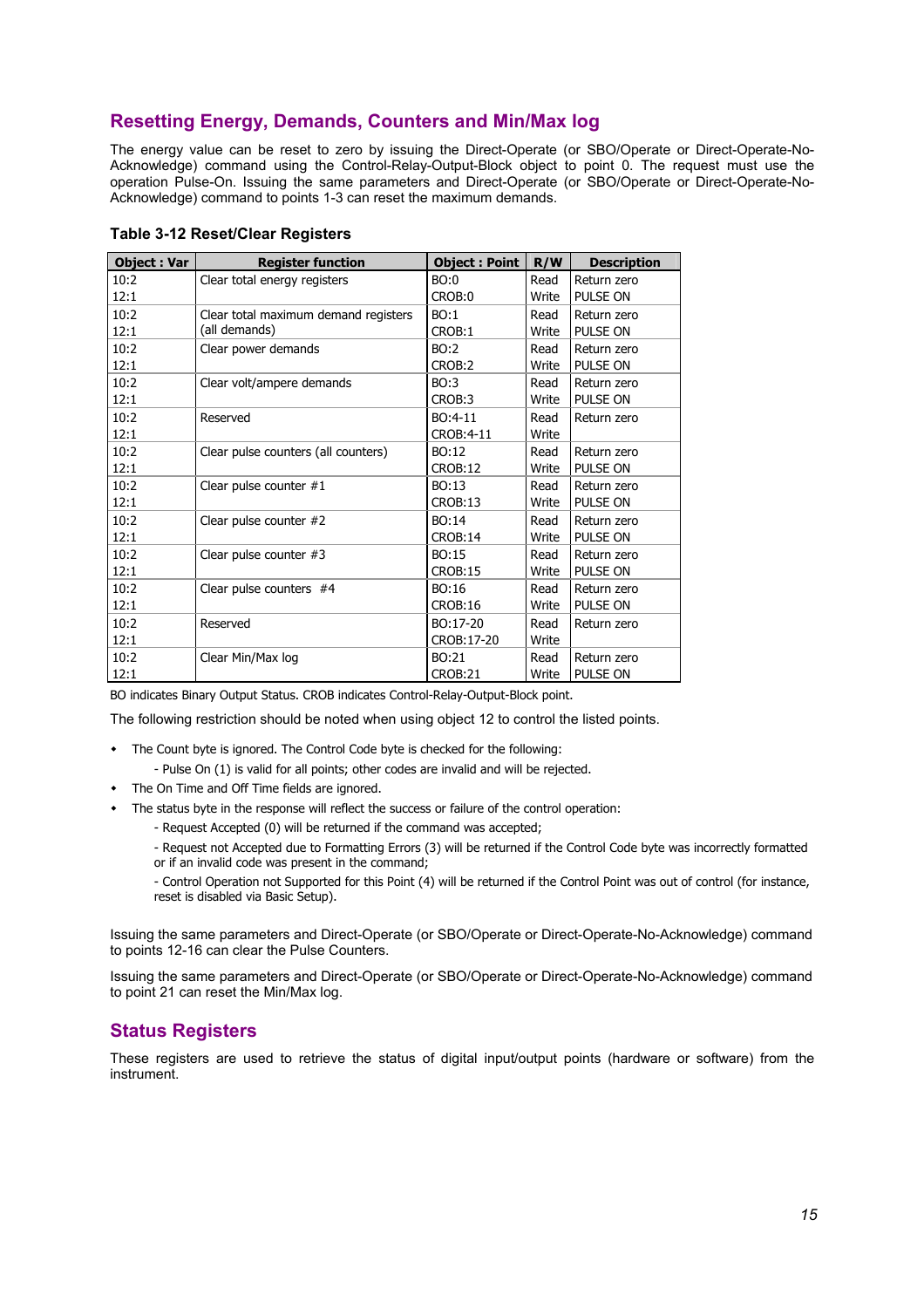| <b>Object: Var</b> | <b>Description</b> | <b>Object: Point</b> | <b>Bit meaning</b>                |
|--------------------|--------------------|----------------------|-----------------------------------|
| 01:1               | Relay #1 status    | BI:0                 | Relay status:                     |
| 01:1               | Relay #2 status    | BI:1                 | $0 =$ released, $1 =$ operated    |
| 01:1               | Status input #1    | BI:16                | Contact: $0 =$ open, $1 =$ closed |
| 01:1               | Status input #2    | BI:17                |                                   |
| 01:1               | Battery status     | BI:48                | $0 = low, 1 = normal$             |

### **Table 3-13 Status Registers (***Read***)**

BI indicates Single-Bit Binary-Input points (Read).

# <span id="page-15-0"></span>**Alarm Status Registers**

These registers are used to retrieve the status alarm parameters from the instrument.

## **NOTE**

The PM172EH provides the self-check alarm register.

The self-check alarm points indicate possible problems with the instrument hardware or setup configuration. The hardware problems are indicated by the appropriate points, which are set whenever the instrument fails self-test diagnostics, or in the event of loss of power. The dedicated binary point indicates the setup configuration problems, which is set when either configuration register is corrupted. In this event, the instrument will use the default configuration. The configuration corrupt bit may also be set as a result of the legal changes in the setup configuration since the instrument might implicitly change or clear other setups if they are affected by the changes made.

Issuing the Direct-Operate (or SBO/Operate or Direct-Operate-No-Acknowledge) command using the Control-Relay-Output-Block object (with the code operation Latch-Off) to points 64-75 can reset hardware fault points. The configuration corrupt status point is also reset automatically when you change setup either via the front panel or through communications.

#### **Object : Var Description Object : Point Bit meaning**<br>**Self-check Alarm Register Description Bilom** 1 = alarm has been asserted **Self-check Alarm Register**  $0 =$  alarm hasn't been asserted 10:2(read) 12:1(write) Reserved B0:64 CROB:64 Reading returns 0 10:2(read) 12:1(write) ROM error B0:65 CROB:65 10:2(read) 12:1(write) RAM error B0:66 CROB:66 10:2(read) 12:1(write) Watchdog timer reset | B0:67 CROB:67 10:2(read) 12:1(write) Sampling failure B0:68 CROB:68  $10:2$ (read) 12:1(write) Out of control trap 80 :69 CROB:69 10:2(read) 12:1(write) Reserved BI:70 CROB:70 Reading returns 0 10:2(read) 12:1(write) Timing failure B0 :71 CROB:71 10:2(read) 12:1(write) Loss of power (power up)  $\vert$ B0:72 CROB:72 10:2(read) 12:1(write) External reset (Cold Restart)  $1 \quad |B0:73\rangle$ CROB:73 10:2(read) 12:1(write) Configuration corrupted  $1$  B0:74 CROB:74 10:2(read) 12:1(write) Time synchronization required  $1$  B0:75 CROB:75 10:2(read) 12:1(write) Low battery  $2 \qquad \qquad \text{B0:76}$ CROB:76<br>77-79 10:2(read) 12:1(write) Reserved 77-79 Reading returns 0

# **Table 3-14 Alarm Status Registers**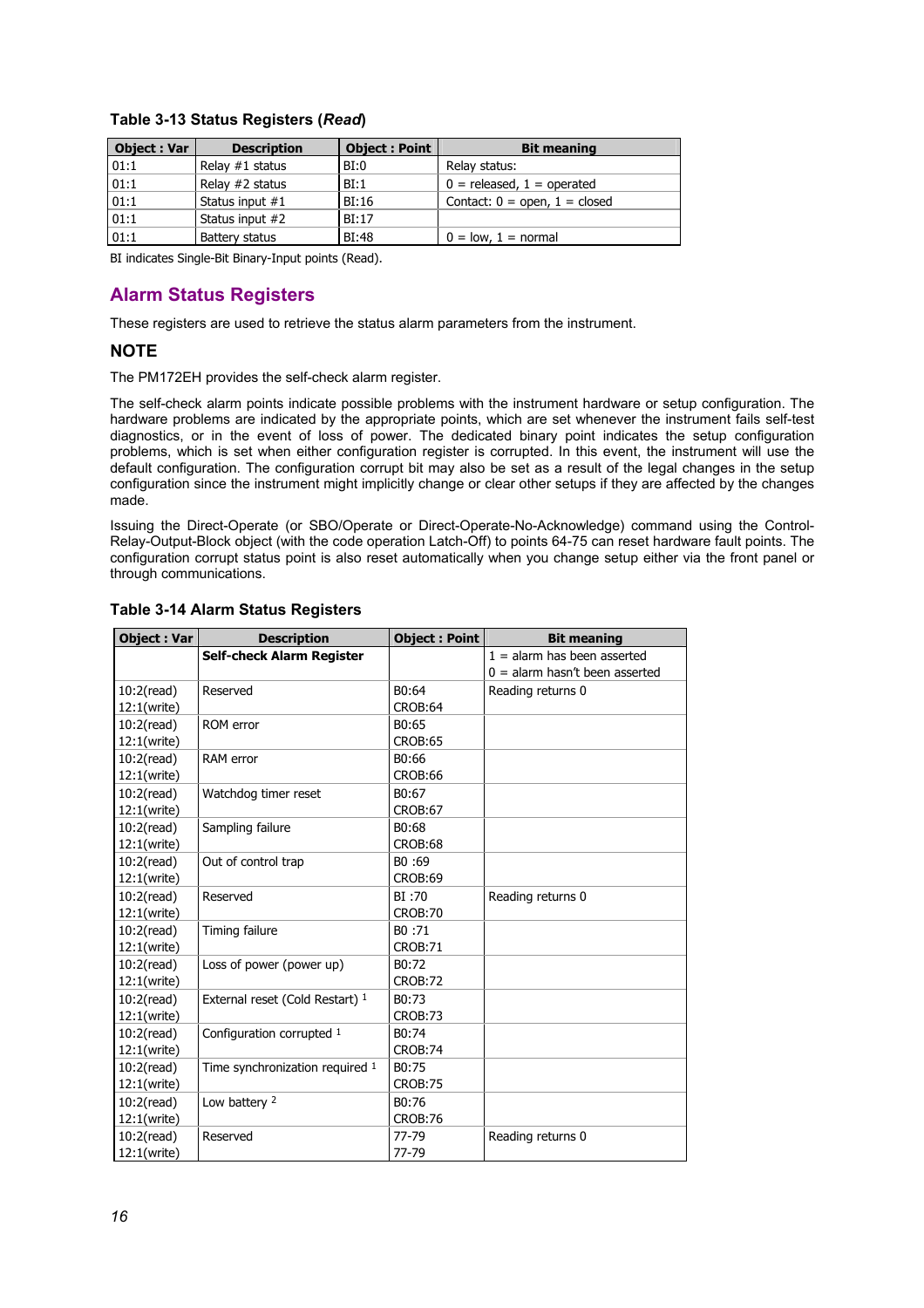BO indicates Binary-Output -Status (Read) or Control-Relay-Output Block (Write) points.

- 1 These self-check alarms are doubled with the corresponding internal indication bits.
- 2 Available starting with F/W Version 4.93.2 or later.

The following restrictions should be noted when using Object 12 to control the listed points:

- The Count byte is ignored.
- The Control Code byte is checked:
	- Latch Off is valid for all points; other codes are invalid and will be rejected.
- The On Time and Off Time fields are ignored.
- The status byte in the response will reflect the success or failure of the control operation:
	- Request Accepted (0) will be return if the command was accepted;
	- Request not Accepted due to Formatting Errors (3) will be returned if the Control Code byte was incorrectly formatted or if an invalid Code was present in the command.

# <span id="page-16-0"></span>**Extended Data Registers**

These registers are used to retrieve any data measured by the instrument. A list of the extended data parameters, their points and value ranges are shown in Table 3-15.

# **Table 3-15 Extended Data Registers**

| $Obj.$ :             | <b>Parameter</b>           | Object:      | Unit <sup>2</sup>                | Value, Range <sup>1</sup> | <b>Comment</b> |
|----------------------|----------------------------|--------------|----------------------------------|---------------------------|----------------|
| Var. $6$             |                            | <b>Point</b> |                                  |                           |                |
| 30:4                 | None                       | AI:32768     | n/a                              | $\pmb{0}$                 |                |
| <b>Status inputs</b> |                            |              |                                  |                           |                |
| 01:1                 | Status input #1            | BI:34304     | n/a                              | 0/1                       |                |
| 01:1                 | Status input #2            | BI:34305     | n/a                              | 0/1                       |                |
| <b>Relay status</b>  |                            |              |                                  |                           |                |
| 01:1                 | Relay #1 status            | BI:34816     | n/a                              | 0/1                       |                |
| 01:1                 | Relay #2 status            | BI:34817     | n/a                              | 0/1                       |                |
|                      | <b>Pulse counters</b>      |              |                                  |                           |                |
| 20:5                 | Pulse counter #1           | BC:35328     | n/a                              | 0 to 999999               |                |
| 20:5                 | Pulse counter #2           | BC:35329     | n/a                              | 0 to 999999               |                |
| 20:5                 | Pulse counter #3           | BC:35330     | n/a                              | 0 to 999999               |                |
| 20:5                 | Pulse counter #4           | BC:35331     | n/a                              | 0 to 999999               |                |
|                      | Real-time values per phase |              |                                  |                           |                |
| 30:3                 | Voltage L1/L12 5           | AI:35840     | 0.1V/1V                          | 0 to Vmax                 |                |
| 30:3                 | Voltage L2/L23 5           | AI:35841     | 0.1V/1V                          | 0 to Vmax                 |                |
| 30:3                 | Voltage L3/L31 5           | AI:35842     | 0.1V/1V                          | 0 to Vmax                 |                |
| 30:3                 | Current L1                 | AI:35843     | 0.01A/1A                         | 0 to Imax                 |                |
| 30:3                 | Current L <sub>2</sub>     | AI:35844     | 0.01A/1A                         | 0 to Imax                 |                |
| 30:3                 | Current L3                 | AI:35845     | 0.01A/1A                         | 0 to Imax                 |                |
| 30:3                 | kW <sub>L1</sub>           | AI:35846     | 0.001kW/1kW                      | -Pmax to Pmax             |                |
| 30:3                 | kW <sub>L2</sub>           | AI:35847     | 0.001kW/1kW                      | -Pmax to Pmax             |                |
| 30:3                 | kW <sub>L3</sub>           | AI:35848     | 0.001kW/1kW                      | -Pmax to Pmax             |                |
| 30:3                 | kvar L1                    | AI:35849     | 0.001kvar/1kvar - Pmax to Pmax   |                           |                |
| 30:3                 | kvar L2                    | AI:35850     | 0.001kvar/1kvar   - Pmax to Pmax |                           |                |
| 30:3                 | kvar L3                    | AI:35851     | 0.001kvar/1kvar - Pmax to Pmax   |                           |                |
| 30:3                 | kVA L1                     | AI:35852     | 0.001kVA/1kVA                    | 0 to Pmax                 |                |
| 30:3                 | kVA <sub>L2</sub>          | AI:35853     | 0.001kVA/1kVA                    | 0 to Pmax                 |                |
| 30:3                 | kVA <sub>L3</sub>          | AI:35854     | 0.001kVA/1kVA                    | 0 to Pmax                 |                |
| 30:4                 | Power factor L1            | AI:35855     | 0.001                            | -999 to 1000              | $\times$ 0.001 |
| 30:4                 | Power factor L2            | AI:35856     | 0.001                            | -999 to 1000              | $\times$ 0.001 |
| 30:4                 | Power factor L3            | AI:35857     | 0.001                            | -999 to 1000              | $\times$ 0.001 |
| 30:4                 | Voltage THD L1/L12         | AI:35858     | 0.1%                             | 0 to 9999                 | $\times 0.1$   |
| 30:4                 | Voltage THD L2/L23         | AI:35859     | 0.1%                             | 0 to 9999                 | $\times 0.1$   |
| 30:4                 | Voltage THD L3             | AI:35860     | 0.1%                             | 0 to 9999                 | $\times 0.1$   |
| 30:4                 | Current THD L1             | AI:35861     | 0.1%                             | 0 to 9999                 | $\times 0.1$   |
| 30:4                 | Current THD L2             | AI:35862     | 0.1%                             | 0 to 9999                 | $\times 0.1$   |
| 30:4                 | Current THD L3             | AI:35863     | 0.1%                             | 0 to 9999                 | $\times 0.1$   |
| 30:4                 | K-Factor L1                | AI:35864     | 0.1                              | 10 to 9999                | $\times 0.1$   |
| 30:4                 | K-Factor L2                | AI:35865     | 0.1                              | 10 to 9999                | $\times 0.1$   |
| 30:4                 | K-Factor L3                | AI:35866     | 0.1                              | 10 to 9999                | $\times 0.1$   |
|                      |                            |              |                                  |                           |                |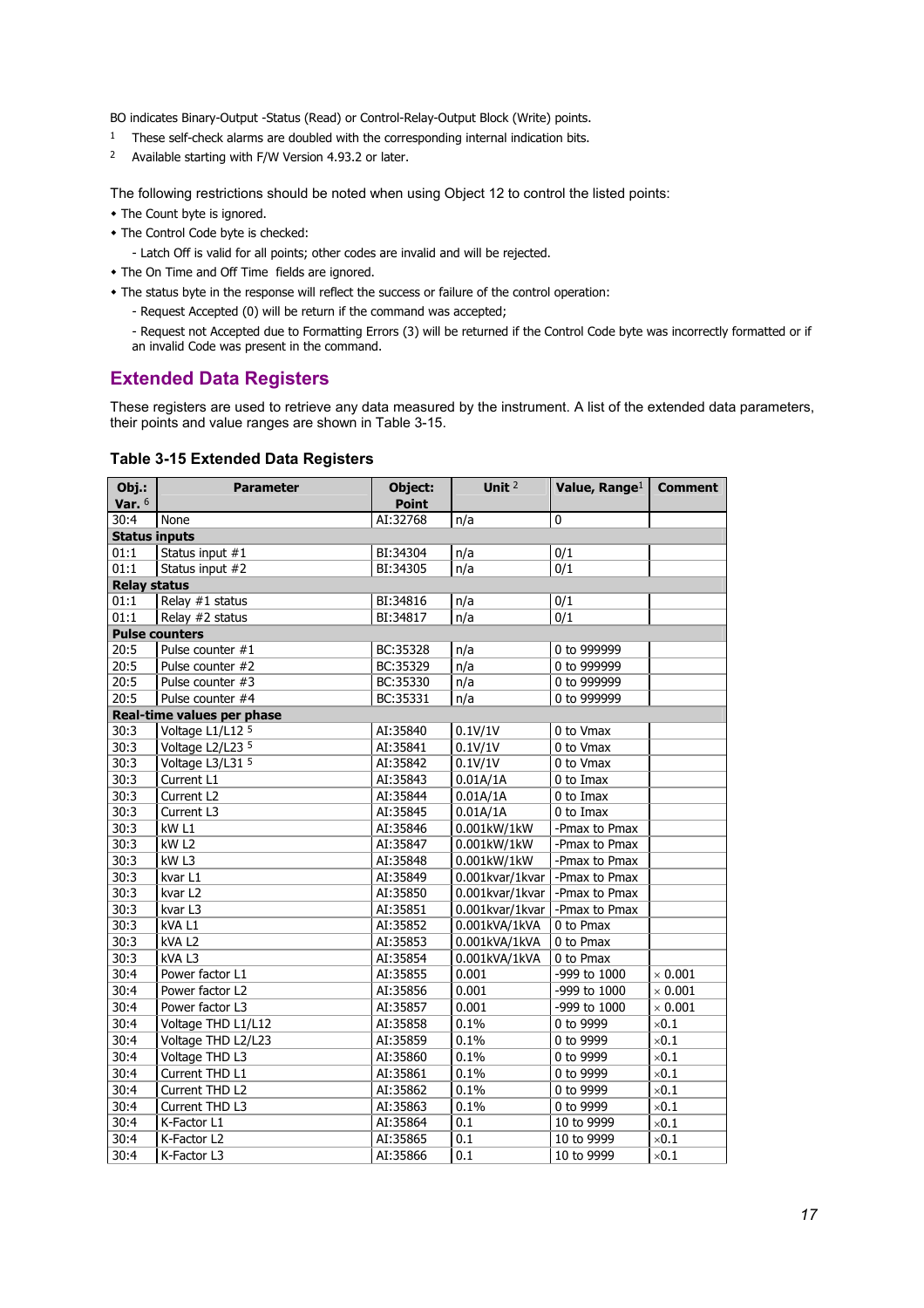| Obj.:        | <b>Parameter</b>                     | Object:              | Unit <sup>2</sup>               | Value, Range <sup>1</sup>      | <b>Comment</b> |
|--------------|--------------------------------------|----------------------|---------------------------------|--------------------------------|----------------|
| Var. $6$     |                                      | <b>Point</b>         |                                 |                                |                |
| 30:4         | Current TDD L1                       | AI:35867             | 0.1%                            | 0 to 1000                      | $\times 0.1$   |
| 30:4         | Current TDD L2                       | AI:35868             | 0.1%                            | 0 to 1000                      | $\times 0.1$   |
| 30:4         | Current TDD L3                       | AI:35869             | 0.1%                            | 0 to 1000                      | $\times 0.1$   |
| 30:3         | Voltage L12                          | AI:35870             | 0.1V/1V                         | 0 to Vmax                      |                |
| 30:3         | Voltage L23                          | AI:35871             | 0.1V/1V                         | 0 to Vmax                      |                |
| 30:3         | Voltage L31                          | AI:35872             | 0.1V/1V                         | 0 to Vmax                      |                |
|              | <b>Real-time total values</b>        |                      |                                 |                                |                |
| 30:3         | Total kW                             | AI:36608             | 0.001kW/1kW                     | -Pmax to Pmax                  |                |
| 30:3         | <b>Total kvar</b>                    | AI:36609             | 0.001kvar/1kvar                 | -Pmax to Pmax                  |                |
| 30:3         | Total kVA                            | AI:36610             | 0.001kVA/1kVA                   | 0 to Pmax                      |                |
| 30:4         | <b>Total PF</b>                      | AI:36611             | 0.001                           | -999 to 1000                   | $\times$ 0.001 |
| 30:4         | Reserved                             | AI:36612             | n/a                             | 0                              |                |
| 30:4         | Reserved                             | AI:36613             | n/a                             | 0                              |                |
|              | <b>Real-time auxiliary values</b>    |                      |                                 |                                |                |
| 30:4         | Reserved                             | AI:36864             |                                 | 0                              |                |
| 30:3         | Neutral current                      | AI:36865             | 0.01A                           | 0 to Imax                      |                |
| 30:4         | Frequency <sup>3</sup>               | AI:36866             | $0.01$ Hz                       | 0 to 10000                     | $\times 0.01$  |
| 30:4         | Voltage unbalance                    | AI:36867             | 1%                              | 0 to 300                       |                |
| 30:4         | Current unbalance                    | AI:36868             | 1%                              | 0 to 300                       | $\times 0.01$  |
|              | Average values per phase             |                      |                                 |                                |                |
| 30:3         | Voltage L1/L12 5                     | AI:37120             | 0.1V/1V                         | 0 to Vmax                      |                |
| 30:3         | Voltage L2/L23 5                     | AI:37121             | 0.1V/1V                         | 0 to Vmax                      |                |
| 30:3         | Voltage L3/L31 5                     | AI:37122             | 0.1V/1V                         | 0 to Vmax                      |                |
| 30:3         | Current L1                           | AI:37123             | 0.01A/1A                        | 0 to Imax                      |                |
| 30:3         | Current L2                           | AI:37124             | 0.01A/1A                        | 0 to Imax                      |                |
| 30:3         | Current L3                           | AI:37125             | 0.01A/1A                        | 0 to Imax                      |                |
| 30:3<br>30:3 | kW <sub>L1</sub><br>kW <sub>L2</sub> | AI:37126             | 0.001kW/1kW                     | -Pmax to Pmax                  |                |
| 30:3         | kW <sub>L3</sub>                     | AI:37127<br>AI:37128 | 0.001kW/1kW<br>0.001kW/1kW      | -Pmax to Pmax<br>-Pmax to Pmax |                |
| 30:3         | kvar L1                              | AI:37129             | 0.001kvar/1kvar - Pmax to Pmax  |                                |                |
| 30:3         | kvar L2                              | AI:37130             | 0.001kvar/1kvar - Pmax to Pmax  |                                |                |
| 30:3         | kvar L3                              | AI:37131             | 0.001kvar/1kvar   -Pmax to Pmax |                                |                |
| 30:3         | kVA L1                               | AI:37132             | 0.001kVA/1kVA                   | 0 to Pmax                      |                |
| 30:3         | kVA L2                               | AI:37133             | 0.001kVA/1kVA                   | 0 to Pmax                      |                |
| 30:3         | kVA L3                               | AI:37134             | 0.001kVA/1kVA                   | 0 to Pmax                      |                |
| 30:4         | Power factor L1                      | AI:37135             | 0.001                           | -999 to 1000                   | $\times 0.001$ |
| 30:4         | Power factor L2                      | AI:37136             | 0.001                           | -999 to 1000                   | $\times 0.001$ |
| 30:4         | Power factor L3                      | AI:37137             | 0.001                           | -999 to 1000                   | $\times 0.001$ |
| 30:4         | Voltage THD L1/L12                   | AI:37138             | 0.1%                            | 0 to 9999                      | $\times 0.1$   |
| 30:4         | Voltage THD L2/L23                   | AI:37139             | 0.1%                            | 0 to 9999                      | $\times 0.1$   |
| 30:4         | Voltage THD L3                       | AI:37140             | 0.1%                            | 0 to 9999                      | $\times 0.1$   |
| 30:4         | Current THD L1                       | AI:37141             | 0.1%                            | 0 to 9999                      | $\times 0.1$   |
| 30:4         | Current THD L2                       | AI:37142             | 0.1%                            | 0 to 9999                      | $\times 0.1$   |
| 30:4         | Current THD L3                       | AI:37143             | 0.1%                            | 0 to 9999                      | $\times 0.1$   |
| 30:4         | K-Factor L1                          | AI:37144             | 0.1                             | 10 to 9999                     | $\times 0.1$   |
| 30:4         | K-Factor L2                          | AI:37145             | 0.1                             | 10 to 9999                     | $\times 0.1$   |
| 30:4         | K-Factor L3                          | AI:37146             | 0.1                             | 10 to 9999                     | $\times 0.1$   |
| 30:4         | Current TDD L1                       | AI:37147             | 0.1%                            | $0$ to $1000\,$                | $\times 0.1$   |
| 30:4         | Current TDD L2                       | AI:37148             | 0.1%                            | 0 to 1000                      | $\times 0.1$   |
| 30:4         | Current TDD L3                       | AI:37149             | 0.1%                            | 0 to 1000                      | $\times 0.1$   |
| 30:3         | Voltage L12                          | AI:37150             | 0.1V/1V                         | 0 to Vmax                      |                |
| 30:3         | Voltage L23                          | AI:37151             | 0.1V/1V                         | 0 to Vmax                      |                |
| 30:3         | Voltage L31                          | AI:37152             | 0.1V/1V                         | 0 to Vmax                      |                |
|              | <b>Average total values</b>          |                      |                                 |                                |                |
| 30:3         | Total kW                             | AI:37888             | 0.001kW/1kW                     | -Pmax to Pmax                  |                |
| 30:3         | Total kvar                           | AI:37889             | 0.001kvar/1kvar                 | -Pmax to Pmax                  |                |
| 30:3         | Total kVA                            | AI:37890             | 0.001kVA/1kVA                   | 0 to Pmax                      |                |
| 30:4         | <b>Total PF</b>                      | AI:37891             | 0.001                           | -999 to 1000                   | $\times$ 0.001 |
| 30:4         | Reserved                             | AI:37892             |                                 | 0                              |                |
| 30:4         | Reserved                             | AI:37893             |                                 | 0                              |                |
|              | <b>Average auxiliary values</b>      |                      |                                 |                                |                |
| 30:4         | Reserved                             | AI:38144             |                                 | 0                              |                |
| 30:3         | Neutral current                      | AI:38145             | 0.01A                           | 0 to Imax                      |                |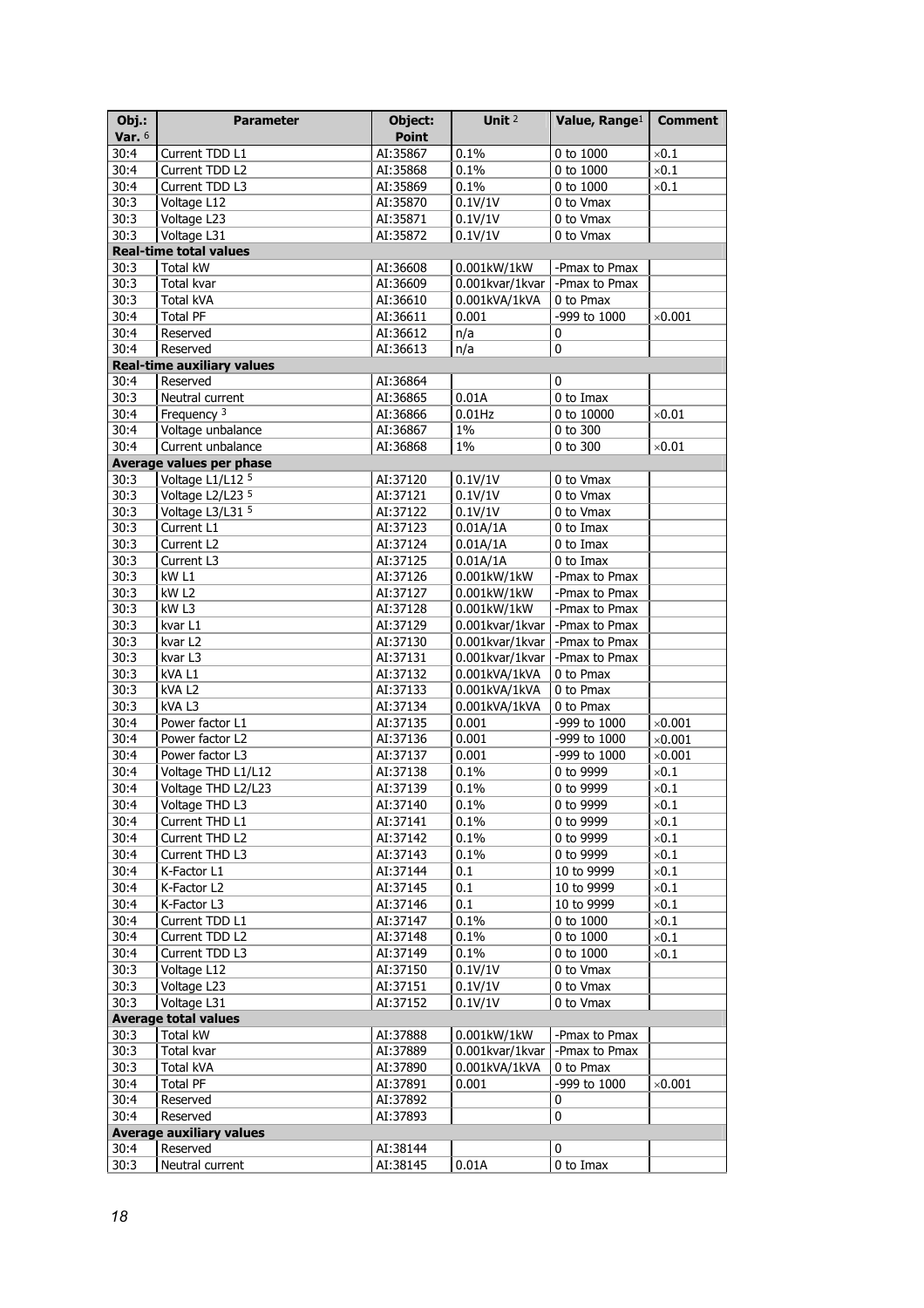| Obj.:    | <b>Parameter</b>                                    | Object:      | Unit <sup>2</sup> | Value, Range <sup>1</sup> | <b>Comment</b> |
|----------|-----------------------------------------------------|--------------|-------------------|---------------------------|----------------|
| Var. $6$ |                                                     | <b>Point</b> |                   |                           |                |
| 30:4     | Frequency $3$                                       | AI:38146     | $0.01$ Hz         | 0 to 10000                | $\times 0.01$  |
| 30:4     | Voltage unbalance                                   | AI:38147     | $1\%$             | 0 to 300                  |                |
| 30:4     | Current unbalance                                   | AI:38148     | $1\%$             | 0 to 300                  | $\times 0.01$  |
|          | <b>Present demands</b>                              |              |                   |                           |                |
| 30:3     | Volt demand L1/L12 5                                | AI:38400     | 0.1V/1V           | 0 to Vmax                 |                |
| 30:3     | Volt demand L2/L23 5                                | AI:38401     | 0.1V/1V           | 0 to Vmax                 |                |
| 30:3     | Volt demand L3/L31 5                                | AI:38402     | 0.1V/1V           | 0 to Vmax                 |                |
| 30:3     | Ampere Demand L1                                    | AI:38403     | 0.01A             | 0 to Imax                 |                |
| 30:3     | Ampere Demand L2                                    | AI:38404     | 0.01A             | 0 to Imax                 |                |
| 30:3     | Ampere Demand L3                                    | AI:38405     | 0.01A             | 0 to Imax                 |                |
| 30:3     | Block kW import demand                              | AI:38406     | 0.001kW/1kW       | 0 to Pmax                 |                |
| 30:3     | Block kvar import demand                            | AI:38407     | 0.001kvar/1kvar   | 0 to Pmax                 |                |
| 30:3     | Block kVA demand                                    | AI:38408     | 0.001kVA/1kVA     | 0 to Pmax                 |                |
| 30:3     | Sliding window kW import demand                     | AI:38409     | 0.001kW/1kW       | 0 to Pmax                 |                |
| 30:3     | Sliding window kvar import demand                   | AI:38410     | 0.001kvar/1kar    | 0 to Pmax                 |                |
| 30:3     | Sliding window kVA demand                           | AI:38411     | 0.001kVA/1kVA     | 0 to Pmax                 |                |
| 30:4     | Reserved                                            | AI:38412     |                   | $\pmb{0}$                 |                |
| 30:4     | Reserved                                            | AI:38413     |                   | $\pmb{0}$                 |                |
| 30:4     | Reserved                                            | AI:38414     |                   | $\pmb{0}$                 |                |
| 30:3     | Accumulated kW import demand                        | AI:38415     | 0.001kW/1kW       | 0 to Pmax                 |                |
| 30:3     | Accumulated kvar import demand                      | AI:38416     | 0.001kvar/1kvar   | 0 to Pmax                 |                |
| 30:3     | Accumulated kVA demand                              | AI:38417     | 0.001kVA/1kVA     | 0 to Pmax                 |                |
| 30:3     | Predicted sliding window kW import<br>demand        | AI:38418     | 0.001kW/1kW       | 0 to Pmax                 |                |
| 30:3     | Predicted sliding window kvar import<br>demand      | AI:38419     | 0.001kvar/1kvar   | 0 to Pmax                 |                |
| 30:3     | Predicted sliding window kVA<br>demand              | AI:38420     | 0.001kVA/1kVA     | 0 to Pmax                 |                |
| 30:4     | PF (import) at maximum sliding<br>window kVA demand | AI:38421     | 0.001             | 0 to 1000                 | $\times$ 0.001 |
| 30:3     | Block kW export demand                              | AI:38422     | 0.001kW/1kW       | 0 to Pmax                 |                |
| 30:3     | Block kvar export demand                            | AI:38423     | 0.001kvar/1kvar   | 0 to Pmax                 |                |
| 30:3     | Sliding window kW export demand                     | AI:38424     | 0.001kW/1kW       | 0 to Pmax                 |                |
| 30:3     | Sliding window kvar export demand                   | AI:38425     | 0.001kvar/1kvar   | 0 to Pmax                 |                |
| 30:3     | Accumulated kW export demand                        | AI:38426     | 0.001kW/1kW       | 0 to Pmax                 |                |
| 30:3     | Accumulated kvar export demand                      | AI:38427     | 0.001kvar/1kvar   | 0 to Pmax                 |                |
| 30:3     | Predicted sliding window kW export<br>demand        | AI:38428     | 0.001kW/1kW       | 0 to Pmax                 |                |
| 30:3     | Predicted sliding window kvar export<br>demand      | AI:38429     | 0.001kvar/1kvar   | 0 to Pmax                 |                |
|          | <b>Total energies</b>                               |              |                   |                           |                |
| 20:5     | kWh import                                          | BC:38656     | kWh               | 0 to $10^9 - 1$           |                |
| 20:5     | kWh export                                          | BC:38657     | kWh               | 0 to $10^9 - 1$           |                |
| 20:5     | Reserved                                            | BC:38658     |                   | 0                         |                |
| 20:5     | Reserved                                            | BC:38659     |                   | 0                         |                |
| 20:5     | kvarh import                                        | BC:38660     | kvarh             | 0 to $10^9 - 1$           |                |
| 20:5     | kvarh export                                        | BC:38661     | kvarh             | 0 to $10^9 - 1$           |                |
| 20:5     | Reserved                                            | BC:38662     |                   | 0                         |                |
| 20:5     | Reserved                                            | BC:38663     |                   | 0                         |                |
| 20:5     | kVAh total                                          | BC:38664     | kVAh              | $0$ to $10^9 - 1$         |                |
|          | <b>Phase energies</b>                               |              |                   |                           |                |
| 20:5     | kWh import L1                                       | BC:38912     | kWh               | 0 to $10^9 - 1$           |                |
| 20:5     | kWh import L2                                       | BC:38913     | kWh               | 0 to $10^9 - 1$           |                |
| 20:5     | kWh import L3                                       | BC:38914     | kWh               | 0 to $10^9 - 1$           |                |
| 20:5     | kvarh import (inductive) L1                         | BC:38915     | kvarh             | 0 to $10^9 - 1$           |                |
| 20:5     | kvarh import (inductive) L2                         | BC:38916     | kvarh             | 0 to $10^9 - 1$           |                |
| 20:5     | kvarh import (inductive) L3                         | BC:38917     | kvarh             | 0 to $10^9 - 1$           |                |
| 20:5     | kVAh total L1                                       | BC:38918     | kVAh              | 0 to $10^9 - 1$           |                |
| 20:5     | kVAh total L2                                       | BC:38919     | kVAh              | 0 to $10^9 - 1$           |                |
| 20:5     | kVAh total L3                                       | BC:38920     | kVAh              | 0 to $10^9 - 1$           |                |
|          | Fundamental (H01) real-time values per phase        |              |                   |                           |                |
| 30:3     | Voltage L1/L12                                      | AI:43264     | 0.1V/1 V          | 0 to Vmax<br>0 to Vmax    |                |
| 30:3     | Voltage L2/L23                                      | AI:43265     | 0.1V/1 V          |                           |                |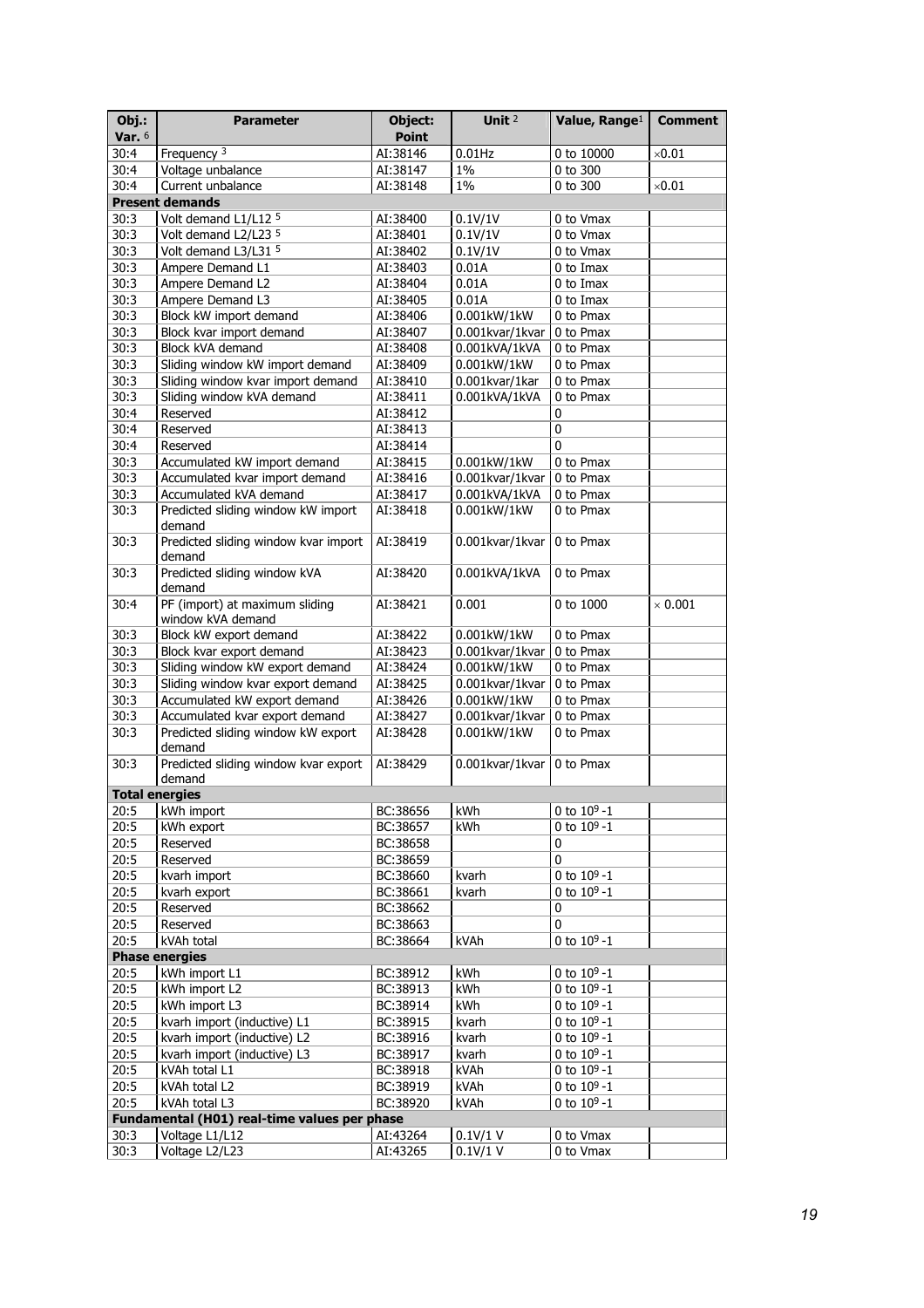| Obj.:        | <b>Parameter</b>                         | Object:              | Unit <sup>2</sup>                | Value, Range <sup>1</sup>  | <b>Comment</b> |
|--------------|------------------------------------------|----------------------|----------------------------------|----------------------------|----------------|
| Var. $6$     |                                          | <b>Point</b>         |                                  |                            |                |
| 30:3         | Voltage L3/L31                           | AI:43266             | $0.1V/1$ V                       | 0 to Vmax                  |                |
| 30:3         | Current L1                               | AI:43267             | 0.01A/1A                         | 0 to Imax                  |                |
| 30:3         | Current L2                               | AI:43268             | 0.01A/1A                         | 0 to Imax                  |                |
| 30:3         | Current L3                               | AI:43269             | 0.01A/1A                         | 0 to Imax                  |                |
| 30:3         | kW <sub>L1</sub>                         | AI:43270             | 0.001kW/1kW                      | -Pmax to Pmax              |                |
| 30:3         | kW L2                                    | AI:43271             | 0.001kW/1kW                      | -Pmax to Pmax              |                |
| 30:3         | kW <sub>L3</sub>                         | AI:43272             | 0.001kW/1kW                      | -Pmax to Pmax              |                |
| 30:3         | kvar L1                                  | AI:43273             | 0.001kvar/1kvar - Pmax to Pmax   |                            |                |
| 30:3         | kvar L <sub>2</sub>                      | AI:43274             | 0.001kvar/1kvar - Pmax to Pmax   |                            |                |
| 30:3         | kvar L3                                  | AI:43275             | 0.001kvar/1kvar                  | -Pmax to Pmax              |                |
| 30:3         | kVA L1                                   | AI:43276             | 0.001kVA/1kVA                    | 0 to Pmax                  |                |
| 30:3         | kVA L2                                   | AI:43277             | 0.001kVA/1kVA                    | 0 to Pmax                  |                |
| 30:3         | kVAL3                                    | AI:43278             | 0.001kVA/1kVA                    | 0 to Pmax                  |                |
| 30:4         | Power factor L1                          | AI:43279             | 0.001                            | -999 to 1000               | $\times$ 0.001 |
| 30:4         | Power factor L2                          | AI:43280             | 0.001                            | -999 to 1000               | $\times 0.001$ |
| 30:4         | Power factor L3                          | AI:43281             | 0.001                            | -999 to 1000               | $\times 0.001$ |
|              | Fundamental (H01) real-time total values |                      |                                  |                            |                |
| 30:3         | <b>Total kW</b>                          | AI:43520             | 0.001kW/1kW                      | -Pmax to Pmax              |                |
| 30:3         | Total kvar                               | AI:43521             | 0.001kvar/1kvar                  | -Pmax to Pmax              |                |
| 30:3         | Total kVA                                | AI:43522             | 0.001kVA/1kVA                    | 0 to Pmax                  |                |
| 30:4         | <b>Total PF</b>                          | AI:43523             | 0.001                            | -999 to 1000               | $\times 0.001$ |
|              | Minimum real-time values per phase (M)   |                      |                                  |                            |                |
| 30:3         | Voltage L1/L12 5                         | AI:44032             | 0.1V/1V                          | 0 to Vmax                  |                |
| 30:3         | Voltage L2/L23 5                         | AI:44033             | 0.1V/1V                          | 0 to Vmax                  |                |
| 30:3         | Voltage L3/L31 5                         | AI:44034             | 0.1V/1V                          | 0 to Vmax                  |                |
| 30:3         | Current L1                               | AI:44035             | 0.01A                            | 0 to Imax                  |                |
| 30:3         | Current L <sub>2</sub>                   | AI:44036             | 0.01A                            | 0 to Imax                  |                |
| 30:3         | Current L3                               | AI:44037             | 0.01A                            | 0 to Imax                  |                |
|              | Minimum real-time total values (M)       |                      |                                  |                            |                |
| 30:3         | Total kW                                 | AI:44288             | 0.001kW/1kW                      | -Pmax to Pmax              |                |
| 30:3<br>30:3 | Total kvar<br><b>Total Kva</b>           | AI:44289<br>AI:44290 | 0.001kvar/1kvar<br>0.001kVA/1kVA | -Pmax to Pmax<br>0 to Pmax |                |
| 30:4         | Total PF 4                               | AI:44291             | 0.001                            | -999 to 1000               | $\times 0.001$ |
|              | Minimum real-time auxiliary values (M)   |                      |                                  |                            |                |
| 30:4         | Reserved                                 | AI:44544             |                                  | 0                          |                |
| 30:3         | Neutral current                          | AI:44545             | 0.01A                            | 0 to Imax                  |                |
| 30:4         | Frequency <sup>3</sup>                   | AI:44546             | $0.01$ Hz                        | 0 to 10000                 | $\times 0.01$  |
|              | Minimum demands (M)                      |                      |                                  |                            |                |
| 30:4         | Reserved                                 | AI:44800-            |                                  | $\pmb{0}$                  |                |
|              |                                          | AI:44816             |                                  |                            |                |
|              | Maximum real-time values per phase (M)   |                      |                                  |                            |                |
| 30:3         | Voltage L1/L12 5                         | AI:46080             | 0.1V/1V                          | 0 to Vmax                  |                |
| 30:3         | Voltage L2/L23 5                         | AI:46081             | 0.1V/1V                          | 0 to Vmax                  |                |
| 30:3         | Voltage L3/L31 5                         | AI:46082             | 0.1V/1V                          | 0 to Vmax                  |                |
| 30:3         | Current L1                               | AI:46083             | 0.01A                            | 0 to Imax                  |                |
| 30:3         | Current L2                               | AI:46084             | 0.01A                            | 0 to Imax                  |                |
| 30:3         | Current L3                               | AI:46085             | 0.01A                            | 0 to Imax                  |                |
|              | Maximum real-time total values (M)       |                      |                                  |                            |                |
| 30:3         | <b>Total kW</b>                          | AI:46336             | 0.001kW/1kW                      | -Pmax to Pmax              |                |
| 30:3         | Total kvar                               | AI:46337             | 0.001kvar/1kvar                  | -Pmax to Pmax              |                |
| 30:3         | Total kVA                                | AI:46338             | 0.001kVA/1kVA                    | 0 to Pmax                  |                |
| 30:4         | Total PF 4                               | AI:46339             | 0.001                            | -999 to 1000               | $\times 0.001$ |
|              | Maximum real-time auxiliary values (M)   |                      |                                  |                            |                |
| 30:4         | Reserved                                 | AI:46592             |                                  | 0                          |                |
| 30:3         | Neutral current                          | AI:46593             | 0.01A                            | 0 to Imax                  |                |
| 30:4         | Frequency 3                              | AI:46594             | $0.01$ Hz                        | 0 to 10000                 | $\times 0.01$  |
|              | <b>Maximum demands (M)</b>               |                      |                                  |                            |                |
| 30:3         | Max. volt demand L1/L12 5                | AI:46848             | 0.1V/1V                          | 0 to Vmax                  |                |
| 30:3         | Max. volt demand L2/L23 5                | AI:46849             | 0.1V/1V                          | 0 to Vmax                  |                |
| 30:3         | Max. volt demand L3/L31 5                | AI:46850             | 0.1V/1V                          | 0 to Vmax                  |                |
| 30:3         | Max. ampere demand L1                    | AI:46851             | 0.01A                            | 0 to Imax                  |                |
| 30:3         | Max. ampere demand L2                    | AI:46852             | 0.01A                            | 0 to Imax                  |                |
| 30:3         | Max. ampere demand L3                    | AI:46853             | 0.01A                            | 0 to Imax                  |                |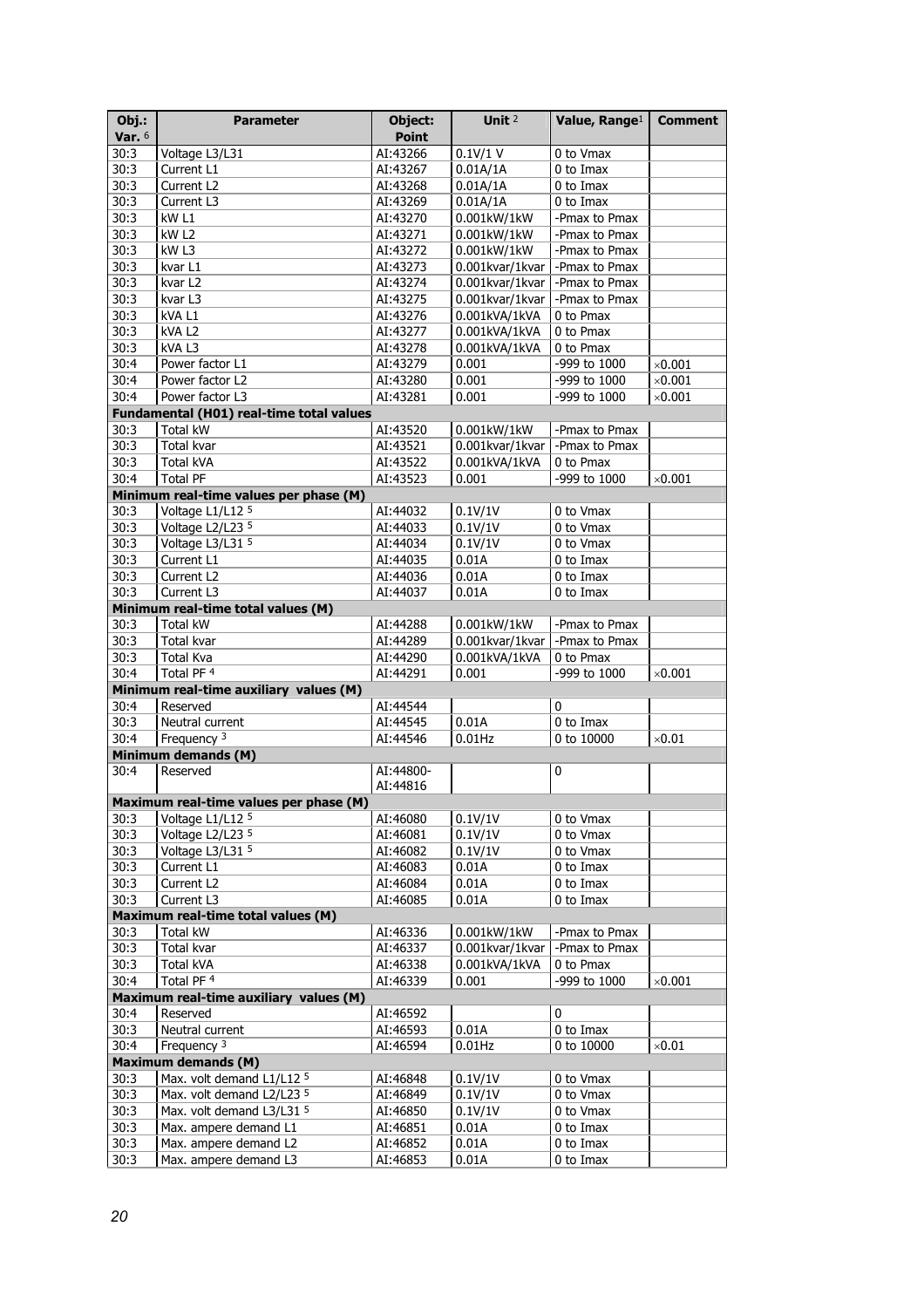| $Obj.$ : | <b>Parameter</b>                          | Object:      | Unit $2$                    | Value, Range <sup>1</sup> | Comment |
|----------|-------------------------------------------|--------------|-----------------------------|---------------------------|---------|
| Var. $6$ |                                           | <b>Point</b> |                             |                           |         |
| 30:4     | Reserved                                  | AI:46854     |                             | 0                         |         |
| 30:4     | Reserved                                  | AI:46855     |                             | 0                         |         |
| 30:4     | Reserved                                  | AI:46856     |                             | 0                         |         |
| 30:3     | Max. sliding window kW import<br>demand   | AI:46857     | 0.001kW/1kW                 | 0 to Pmax                 |         |
| 30:3     | Max. sliding window kvar import<br>demand | AI:46858     | 0.001kvar/1kvar   0 to Pmax |                           |         |
| 30:3     | Max. sliding window kVA demand            | AI:46859     | 0.001kVA/1kVA               | 0 to Pmax                 |         |
| 30:4     | Reserved                                  | AI:46860     |                             | 0                         |         |
| 30:4     | Reserved                                  | AI:46861     |                             | 0                         |         |
| 30:4     | Reserved                                  | AI:46862     |                             | 0                         |         |
| 30:3     | Max. sliding window kW export<br>demand   | AI:46863     | 0.001kW/1kW                 | 0 to Pmax                 |         |
| 30:3     | Max. sliding window kvar export<br>demand | AI:46864     | 0.001kvar/1kvar   0 to Pmax |                           |         |

<sup>1</sup> For the parameter limits, see Note  $1$  to Table 3-1.

2 When using direct wiring (PT Ratio = 1), voltages are transmitted in 0.1V units, currents in 0.01A units, and powers in 0.001 kW/kvar/kVA units. For wiring via PT (PT Ratio > 1), voltages are transmitted in 1V units, currents in 0.01A units, and powers in 1 kW/kvar/kVA units.

- <sup>3</sup> The actual frequency range is 45.00 65.00 Hz.
- 4 Absolute Min/Max value (lag or lead).
- 5 When the 4LN3 or 3LN3 wiring mode is selected, the voltages will be line-to-neutral; for any other wiring mode, they will be line-to-line voltages.
- 6 Variations specified in the table show those that should be used to read a full-range value without a possible over-range error when no scaling is used to accommodate the value to the requested object size (see Section 3, Scaling Analog Input Objects).
- (M) These parameters are logged to the Min/Max log.

# <span id="page-20-0"></span>**Analog Output Setup**

These registers are used to obtain or change the allocation of the internal multiplexed analog output channels. For the output parameters that can be selected see Table 3-18.

### **Table 3-16 Analog Output Allocation Registers**

| <b>Channel</b> | <b>Points</b> |
|----------------|---------------|
| Channel $#1$   | 192-194       |
| Channel #2     | 195-197       |

## **Table 3-17 Analog Channel Allocation Registers**

| <b>Channel</b> | <b>Object: Var</b>  | <b>Register contents</b> | <b>Object: Point</b> | Range/Scale    |
|----------------|---------------------|--------------------------|----------------------|----------------|
| #1             | $40:2(\text{read})$ | Output parameter ID      | AO:192               | See Table 3-18 |
|                | 41:2(write)         |                          |                      |                |
|                | $40:1$ (read)       | Zero scale (0/4 mA)      | AO:193               |                |
|                | 41:1(write)         |                          |                      |                |
|                | $40:1$ (read)       | Full scale (20/1 mA)     | AO:194               |                |
|                | $41:1$ (write)      |                          |                      |                |
| #2             | $40:2$ (read)       | Output parameter ID      | AO:195               | See Table 3-18 |
|                | 41:2(write)         |                          |                      |                |
|                | $40:1$ (read)       | Zero scale (0/4 mA)      | AO:196               |                |
|                | 41:1(write)         |                          |                      |                |
|                | $40:1$ (read)       | Full scale (20/1 mA)     | AO:197               |                |
|                | $41:1$ (write)      |                          |                      |                |

### **NOTES**

- 1. Except for the signed power factor (see Note 3 to Table 3-18), the output scale is linear within the value range. The scale range will be inverted if the full scale specified is less than the zero scale.
- 2. For bi-directional analog output  $(\pm 1 \text{ mA})$ , the zero scale corresponds to the center of the scale range (0 mA) and the direction of current matches the sign of the output parameter. For signed (bi-directional) values, such as powers and signed power factor, the scale is always symmetrical with regard to 0 mA, and the full scale corresponds to +1 mA output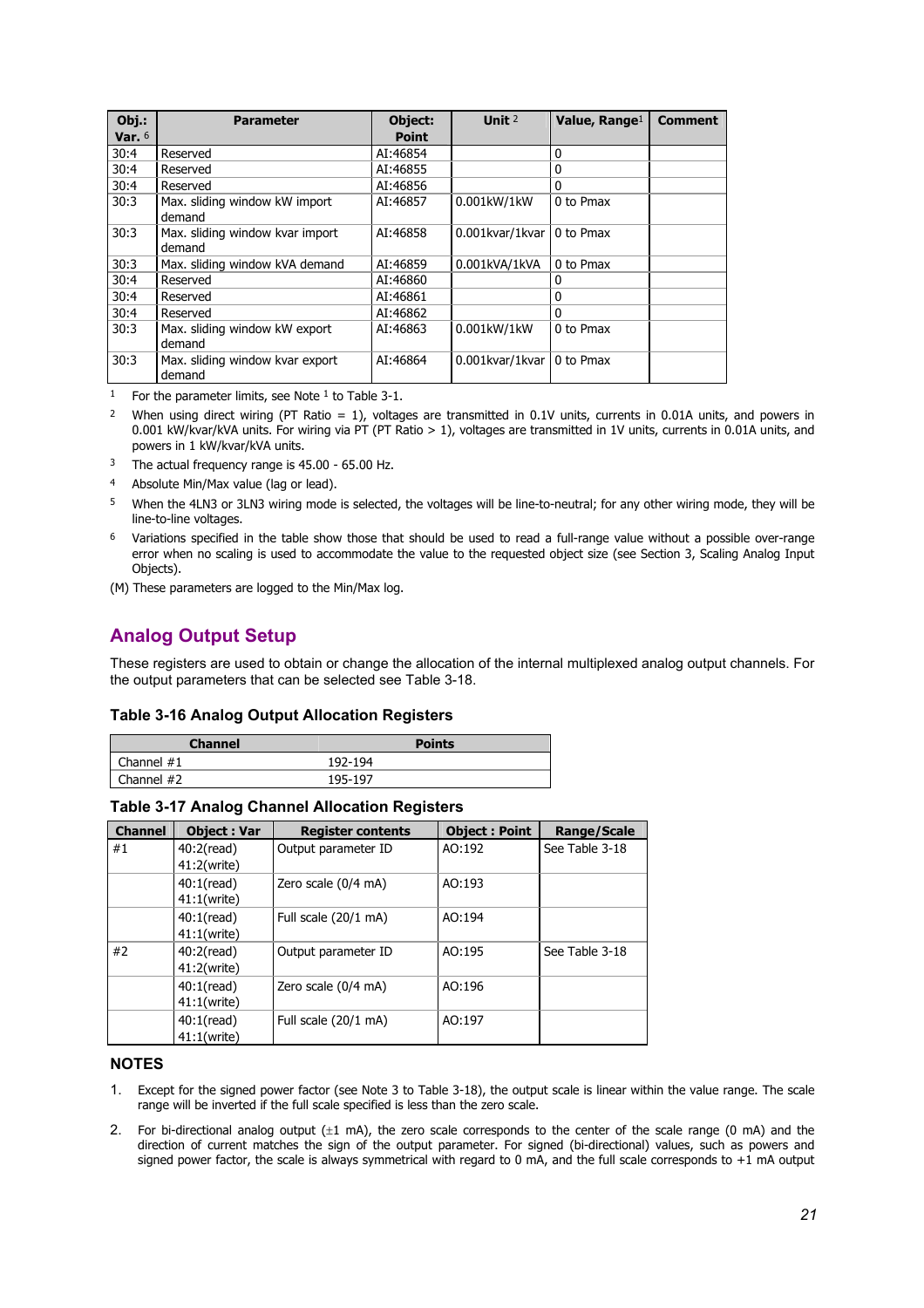for positive readings and to -1 mA output for negative readings. For these, the zero scale (0 mA output) is permanently set in the instrument to zero for all parameters except of signed power factor for which it is set to 1.000. In the write request, the zero scale is ignored. No error will occur when you attempt to change it. Unsigned parameters are output within the current range 0 to +1 mA and can be scaled using both zero and full scales as in the event of single-ended analog output.

| <b>Parameter</b>                  | ID   | Unit <sup>2</sup> | Scale/Range 1 | <b>Modulus</b> |
|-----------------------------------|------|-------------------|---------------|----------------|
| <b>None</b>                       | 0    | n/a               | 0             |                |
| Real-time values per phase        |      |                   |               |                |
| Voltage L1/L12 5                  | 3072 | 0.1V/1V           | 0 to Vmax     |                |
| Voltage L2/L23 5                  | 3073 | 0.1V/1V           | 0 to Vmax     |                |
| Voltage L3/L31 5                  | 3074 | 0.1V/1V           | 0 to Vmax     |                |
| Current L1                        | 3075 | 0.01A             | 0 to Imax     |                |
| Current L2                        | 3076 | 0.01A             | 0 to Imax     |                |
| Current L3                        | 3077 | 0.01A             | 0 to Imax     |                |
| <b>Real-time total values</b>     |      |                   |               |                |
| Total kW                          | 3840 | 0.001kW/1kW       | -Pmax to Pmax |                |
| Total kvar                        | 3841 | 0.001kvar/1kvar   | -Pmax to Pmax |                |
| <b>Total kVA</b>                  | 3842 | 0.001kVA/1kVA     | 0 to Pmax     |                |
| Total PF <sup>4</sup>             | 3843 | 0.001             | -999 to 1000  | $\times$ 0.001 |
| Total PF lag                      | 3844 | 0.001             | -999 to 1000  | $\times$ 0.001 |
| <b>Total PF lead</b>              | 3845 | 0.001             | -999 to 1000  | $\times$ 0.001 |
| <b>Real-time auxiliary values</b> |      |                   |               |                |
| Frequency <sup>3</sup>            | 4098 | $0.01$ Hz         | 0 to 10000    | $\times 0.01$  |
| Average values per phase          |      |                   |               |                |
| Voltage L1/L12 5                  | 4352 | 0.1V/1V           | 0 to Vmax     |                |
| Voltage L2/L23 5                  | 4353 | 0.1V/1V           | 0 to Vmax     |                |
| Voltage L3/L31 5                  | 4354 | 0.1V/1V           | 0 to Vmax     |                |
| Current L1                        | 4355 | 0.01A             | 0 to Imax     |                |
| Current L <sub>2</sub>            | 4356 | 0.01A             | 0 to Imax     |                |
| Current L3                        | 4357 | 0.01A             | 0 to Imax     |                |
| <b>Average total values</b>       |      |                   |               |                |
| <b>Total kW</b>                   | 5120 | 0.001kW/1kW       | -Pmax to Pmax |                |
| <b>Total kvar</b>                 | 5121 | 0.001kvar/1kvar   | -Pmax to Pmax |                |
| Total kVA                         | 5122 | 0.001kVA/1kVA     | 0 to Pmax     |                |
| Total PF <sup>4</sup>             | 5123 | 0.001             | -999 to 1000  | $\times 0.001$ |
| Total PF lag                      | 5124 | 0.001             | -999 to 1000  | $\times$ 0.001 |
| <b>Total PF lead</b>              | 5125 | 0.001             | -999 to 1000  | $\times 0.001$ |
| <b>Average auxiliary values</b>   |      |                   |               |                |
| Neutral current                   | 5377 | 0.01A             | 0 to Imax     |                |
| Frequency 3                       | 5378 | $0.01$ Hz         | 0 to 10000    | $\times 0.01$  |
| <b>Present demands</b>            |      |                   |               |                |
| Accumulated kW import demand      | 5647 | 0.001kW/1kW       | 0 to Pmax     |                |
| Accumulated kvar import demand    | 5648 | 0.001kvar/1kvar   | 0 to Pmax     |                |
| Accumulated kVA demand            | 5649 | 0.001kVA/1kVA     | 0 to Pmax     |                |
| Accumulated kW export demand      | 5658 | 0.001kW/1kW       | 0 to Pmax     |                |
| Accumulated kvar export demand    | 5659 | 0.001kvar/1kvar   | 0 to Pmax     |                |

<sup>1</sup> For the parameter limits, see Note  $1$  to Table 4.1.

<sup>2</sup> When using direct wiring (PT Ratio = 1), voltages are transmitted in 0.1V units, currents in 0.01A units, and powers in 0.001 kW/kvar/kVA units. For wiring via PTs (PT Ratio > 1), voltages are transmitted in 1V units, currents in 0.01A units, and powers in 1 kW/kvar/kVA units.

- <sup>3</sup> The actual frequency range is 45.00 to 65.00 Hz
- <sup>4</sup> The output scale for signed (bi-directional) power factor is symmetrical with regard to  $\pm 1.000$  and is linear from -0 to -1.000, and from 1.000 to +0 (note that  $-1.000 = +1.000$ ). Negative power factor is output as  $[-1.000$  minus measured value], and non-negative power factor is output as [+1.000 minus measured value]. To define the entire range for power factor from -0 to +0, the scales would be specified as -0/0. Because a negative zero may not be transmitted, the value of -0.001 is used to specify the scale of -0, and both +0.001 and 0.000 are used to specify the scale of +0. To define the range of -0 to 0, you must send -1/1 or -1/0 (considering the modulus of  $\times$ 0.001).
- 5 When the 4LN3 or 3LN3 wiring mode is selected, the voltages will be line-to-neutral; for any other wiring mode they will be line-to-line voltages.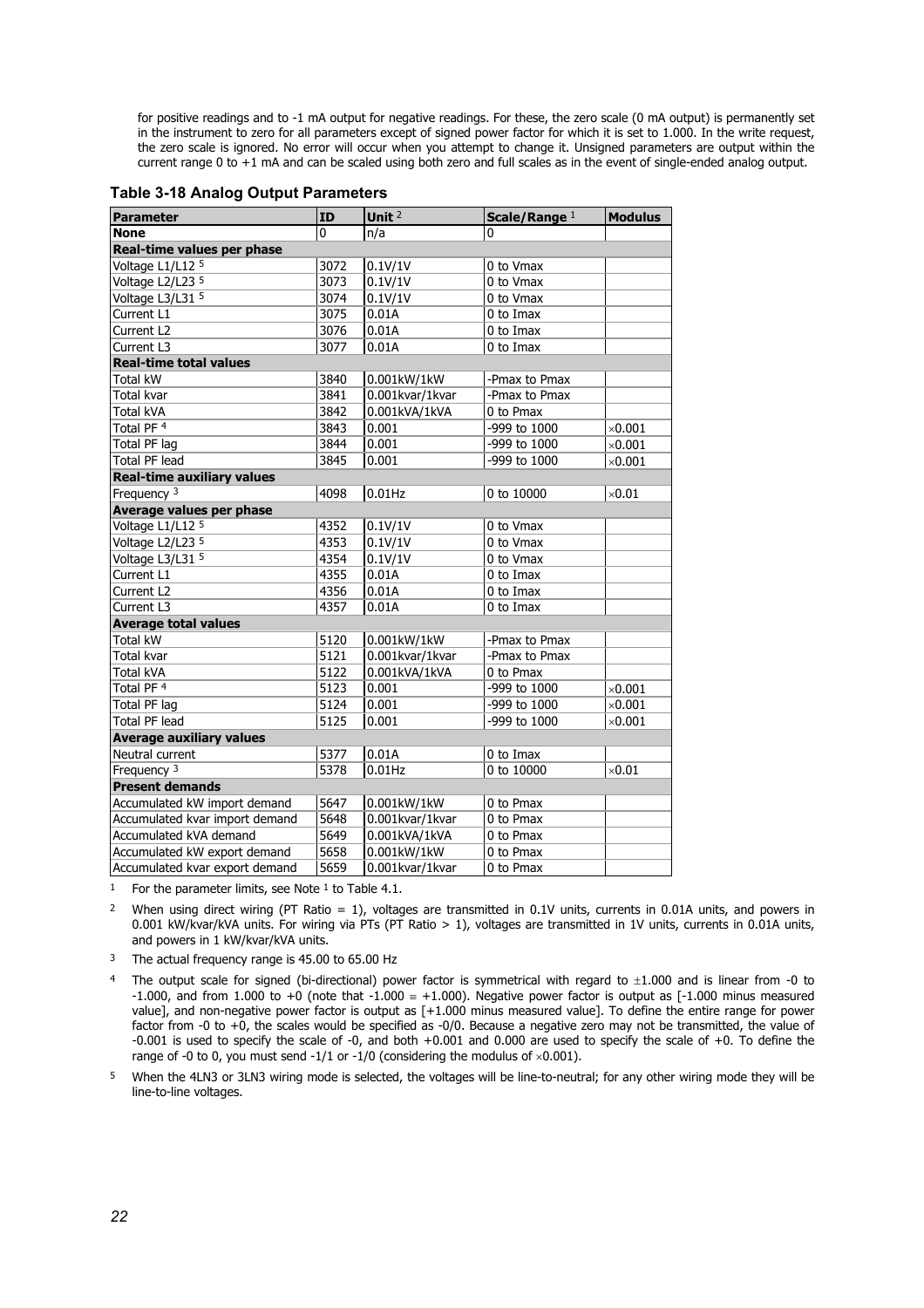# <span id="page-22-0"></span>**Analog Expander Channels Allocation Registers**

These registers are used to obtain or change the allocation of the analog expander channels. For the output parameters that can be selected see Table 3-18.

| <b>Channel</b> | <b>Points</b> | <b>Channel</b> | <b>Points</b> |
|----------------|---------------|----------------|---------------|
| Channel $#1$   | 256-258       | Channel #9     | 280-282       |
| Channel #2     | 259-261       | Channel #10    | 283-285       |
| Channel $#3$   | 262-264       | Channel #11    | 286-288       |
| Channel #4     | 265-267       | Channel #12    | 289-291       |
| Channel #5     | 268-270       | Channel #13    | 292-294       |
| Channel #6     | 271-273       | Channel #14    | 295-297       |
| Channel #7     | 274-276       | Channel #15    | 298-300       |
| Channel #8     | 277-279       | Channel $#16$  | 301-303       |

# **Table 3-19 Analog Expander Allocation Registers**

# **Table 3-20 Analog Expander Channel Allocation Registers**

| <b>Channel</b> | <b>Object: Var</b>                                      | <b>Register contents</b> | <b>Object: Point</b> | Range/Scale    |
|----------------|---------------------------------------------------------|--------------------------|----------------------|----------------|
| #1             | $40:2$ (read)<br>41:2(write)                            | Output parameter ID      | AO:256               | See Table 3-18 |
|                | $40:1$ (read)<br>$41:1$ (write)                         | Zero scale (0/4 mA)      | AO:257               |                |
|                | $40:1$ (read)<br>$41:1$ (write)<br>$\sim$ $\sim$ $\sim$ | Full scale (20 mA)       | AO:258               |                |
| #16            | $40:2$ (read)<br>41:2(write)                            | Output parameter ID      | AO:301               | see Table 3-18 |
|                | $40:1$ (read)<br>$41:1$ (write)                         | Zero scale (0/4 mA)      | AO:302               |                |
|                | $40:1$ (read)<br>$41:1$ (write)                         | Full scale (20 mA)       | AO:303               |                |

### **NOTE**

Settings you made for analog expander outputs will not be in effect until the analog expander output is globally enabled. To activate the analog expander output, set the analog expander option to the enabled state in the user selectable options setup (see Table 3-3).

# <span id="page-22-1"></span>**Digital Inputs Allocation Registers**

These registers are used to obtain or change the allocation of the instrument digital inputs.

## **Table 3-21 Digital Inputs Allocation Registers**

| <b>Object: Var</b> | <b>Register contents</b>                  | <b>Object: Point</b> | Range          |
|--------------------|-------------------------------------------|----------------------|----------------|
| $40:2$ (read)      | Status inputs allocation 1                | AO:130               | See Table 3-22 |
| 41:2(write)        |                                           |                      |                |
| $40:2$ (read)      | Pulse inputs allocation                   | AO:131               | See Table 3-22 |
| 41:2(write)        |                                           |                      |                |
| $40:2$ (read)      | Not used $1$                              | AO:132               | Reads as 0     |
| 41:2(write)        |                                           |                      |                |
| $40:2$ (read)      | External synchronization pulse allocation | AO:133               | See Table 3-22 |
| 41:2(write)        |                                           |                      |                |

1 Writing to these locations is ignored. No error will occur.

## **NOTES**

- 1. All digital inputs that are not allocated as pulse inputs will be automatically configured as status inputs.
- 2. A digital input allocated for the external synchronization pulse will be automatically configured as a pulse input.

# **Table 3-22 Digital Inputs Allocation Mask**

| <b>Bit number</b> | <b>Description</b>                    |
|-------------------|---------------------------------------|
|                   | Digital input $# 1$ allocation status |
|                   | Digital input $# 2$ allocation status |
| $2 - 15$          | $N/A$ (read as 0)                     |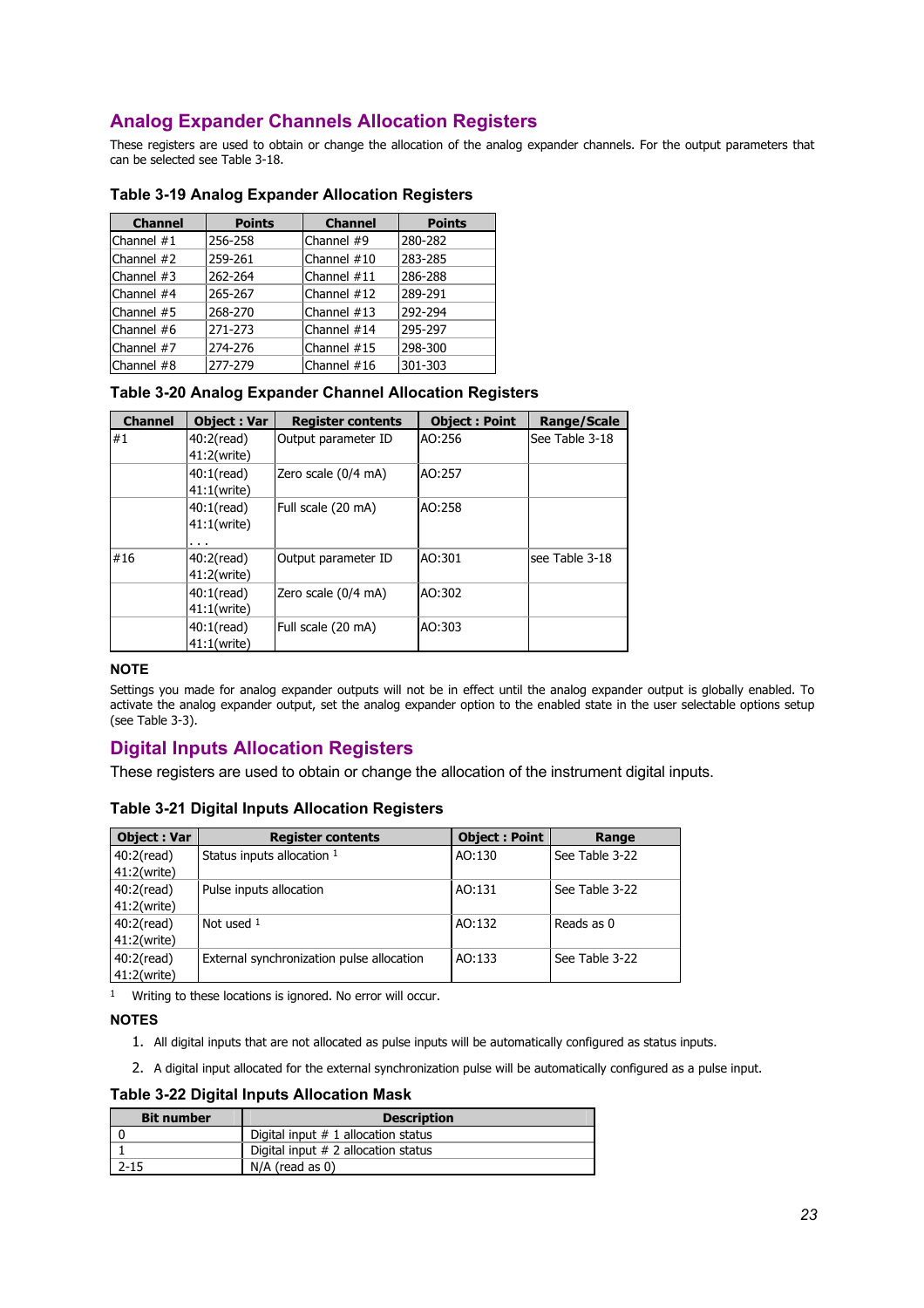Bit meaning:  $0 =$  input not allocated,  $1 =$  input allocated to the group

# <span id="page-23-0"></span>**Pulsing Setpoints Registers**

These registers are used to obtain or change the setup of the pulsing output for any of two relays.

# **NOTE**

Allocating a relay as a pulsing relay will unconditionally disable all setpoints associated with this relay. If a relay was manually operated or released, it will automatically revert to normal operation.

### **Table 3-23 Pulsing Setpoints**

| Relav      | <b>Registers</b> |
|------------|------------------|
| Relay $#1$ | 768-769          |
| Relay $#2$ | 770-771          |

### **Table 3-24 Pulsing Setpoint Registers**

| <b>Object: Var</b> | <b>Register contents</b>       | <b>Object: Point</b> | Range                      |
|--------------------|--------------------------------|----------------------|----------------------------|
| $40:2$ (read)      | Output parameter ID            | AO:768               | See Table 3-25             |
| 41:2(write)        |                                |                      |                            |
| $40:2$ (read)      | Number of unit-hours per pulse | AO:769               | 1-9999 for energy pulsing, |
| 41:2(write)        |                                |                      | otherwise write 0.         |
| $40:2$ (read)      | Output parameter ID            | AO:770               | See Table 3-25             |
| 41:2(write)        |                                |                      |                            |
| $40:2$ (read)      | Number of unit-hours per pulse | AO:771               | 1-9999 for energy pulsing, |
| 41:2(write)        |                                |                      | otherwise write 0.         |

# **Table 3-25 Pulsing Output Parameters**

| <b>Identifier</b> |
|-------------------|
|                   |
|                   |
|                   |
|                   |
|                   |
|                   |
|                   |
|                   |

# <span id="page-23-1"></span>**Relay Operation Control**

These points allow the user to manually override relay operation normally operated via alarm setpoints.

# **NOTE**

 A relay allocated as a pulsing relay may not be manually operated or released. When a relay is allocated for pulsing, it automatically reverts to normal operation.

### **Table 3-26 Relay Operation Control Registers**

| <b>Object: Var</b> | <b>Register Contents</b>                     | Object: Point | <b>State Range</b>   |
|--------------------|----------------------------------------------|---------------|----------------------|
| $10:2$ (read)      | Relay #1 Force operate/Force release/Normal  | BO:80         | $0/1$ = state OFF/ON |
| 12:1(write)        |                                              | CROB:80       |                      |
| $10:2$ (read)      | Relay #2 Force operate/Force release /Normal | BO:81         | $0/1$ = state OFF/ON |
| 12:1(write)        |                                              | CROB:81       |                      |

The following restrictions should be noted when using object 12 to control the listed points:

- The Count byte is ignored.
- The Control Code byte is checked:
	- Pulse On , Pulse Off, Latch On, Latch Off are valid for all points; other Codes are invalid and will be rejected;
	- Clear sub-field is valid; other sub-fields are ignored.
- The On Time specifies in ms the amount of time the digital point is to be turned on. The minimal value of the On Time is 500 ms and the actual value may differ from the specified value by up to 50 ms.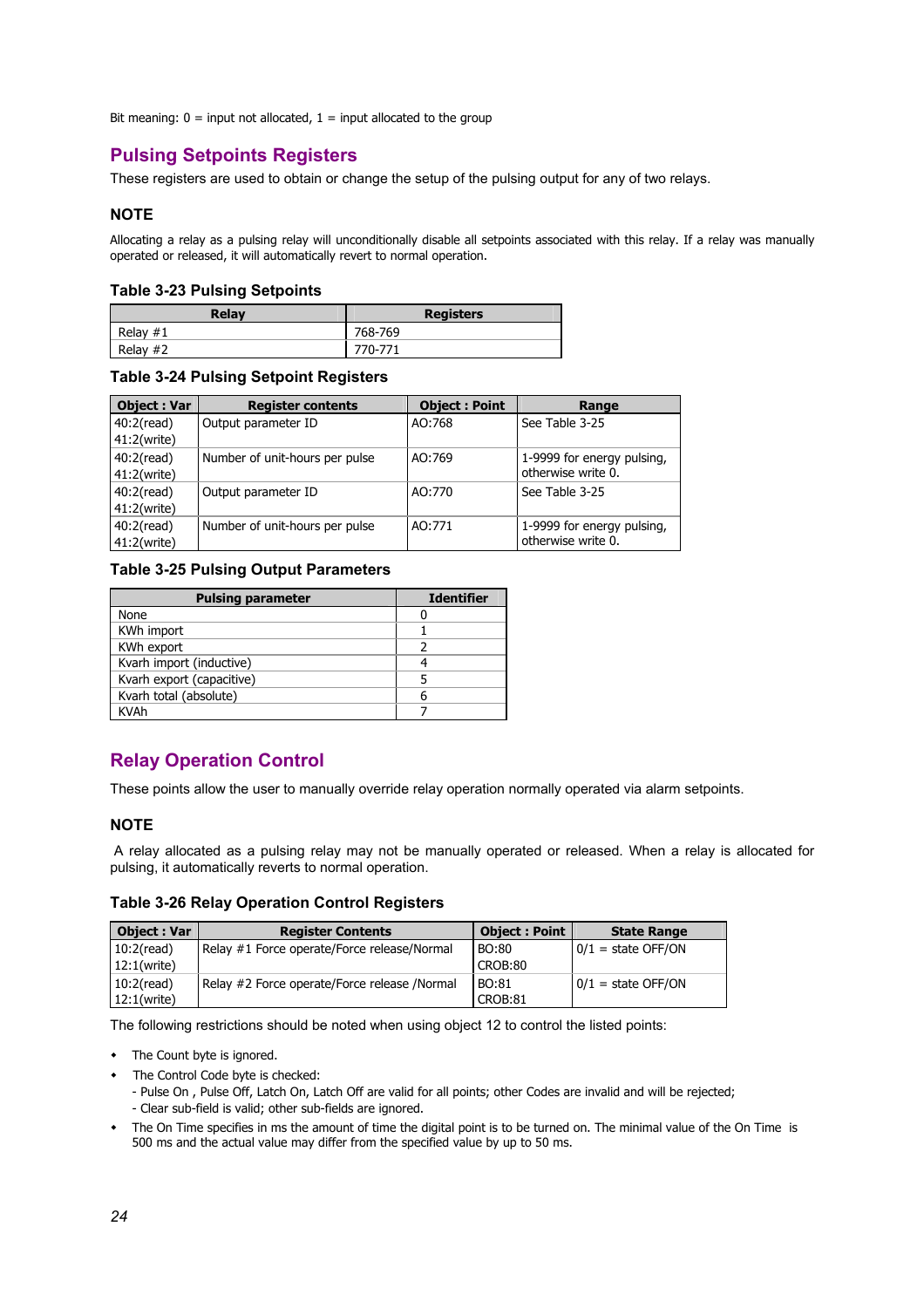- The Off Time specifies in ms the amount of time the digital point is to be turned off. The minimal value of the Off Time is 500 ms and the actual value may differ from the specified value by up to 50 ms.
- The Status byte in the response will reflect the success or failure of the control operation:
	- Request Accepted (0) will be return if the command was accepted;

- Request not Accepted due to Formatting Errors (3) will be returned if the Control Code byte was incorrectly formatted or an invalid Code was present in the command;

- Control Operation not Supported for this Point (4) will be returned if the Control Point was out of control.

To manually operate Relay #1, use the Direct-Operate (or SBO/Operate or Direct-Operate-No-Acknowledge) command to point 80 of the Control-Relay-Output-Block object with the Control Code value Latch On. To manually release Relay #1, use the Direct-Operate (or SBO/Operate or Direct-Operate-No-Acknowledge) command to point 80 of the Control-Relay-Output-Block object with the Control Code value Latch Off. To control Relay #2, use point 81. To revert Relay #1 or #2 to normal operation, use the Direct-Operate (or SBO/Operate or Direct-Operate-No-Acknowledge) command to the correspondent point of the Control-Relay-Output-Block object with the Control Code value Null Operation and Clear sub-field set to 1.

# <span id="page-24-0"></span>**Pulse Counter Setup**

## **Table 3-27 Pulse Counter Register**

| <b>Counter</b> | Setup registers (see Table 3-28) |
|----------------|----------------------------------|
| Counter $#1$   | 832-833                          |
| Counter $#2$   | 834-835                          |
| Counter $#3$   | 836-837                          |
| Counter #4     | 838-839                          |

**Table 3-28 Pulse Counter Setup Registers** 

| <b>Object: Var</b> | <b>Register contents</b>                | <b>Object: Point</b> | Range          |
|--------------------|-----------------------------------------|----------------------|----------------|
| $40:2$ (read)      | Associated digital input ID             | AO:832               | See Table 3-29 |
| 41:2(write)        |                                         |                      |                |
| $40:2$ (read)      | Scale factor (number of units per input | AO:833               | 1-9999         |
| 41:2(write)        | pulse)                                  |                      |                |
| $\cdots$           |                                         |                      | $\cdots$       |
| $40:2$ (read)      | Associated digital input ID             | AO:838               | See Table 3-29 |
| 41:2(write)        |                                         |                      |                |
| $40:2$ (read)      | Scale factor (number of units per input | AO:839               | 1-9999         |
| 41:2(write)        | pulse)                                  |                      |                |

# **Table 3-29 Pulsing Output Parameters**

| Input            | ΙD |
|------------------|----|
| Not allocated    |    |
| Digital input #1 |    |
| Digital input #2 |    |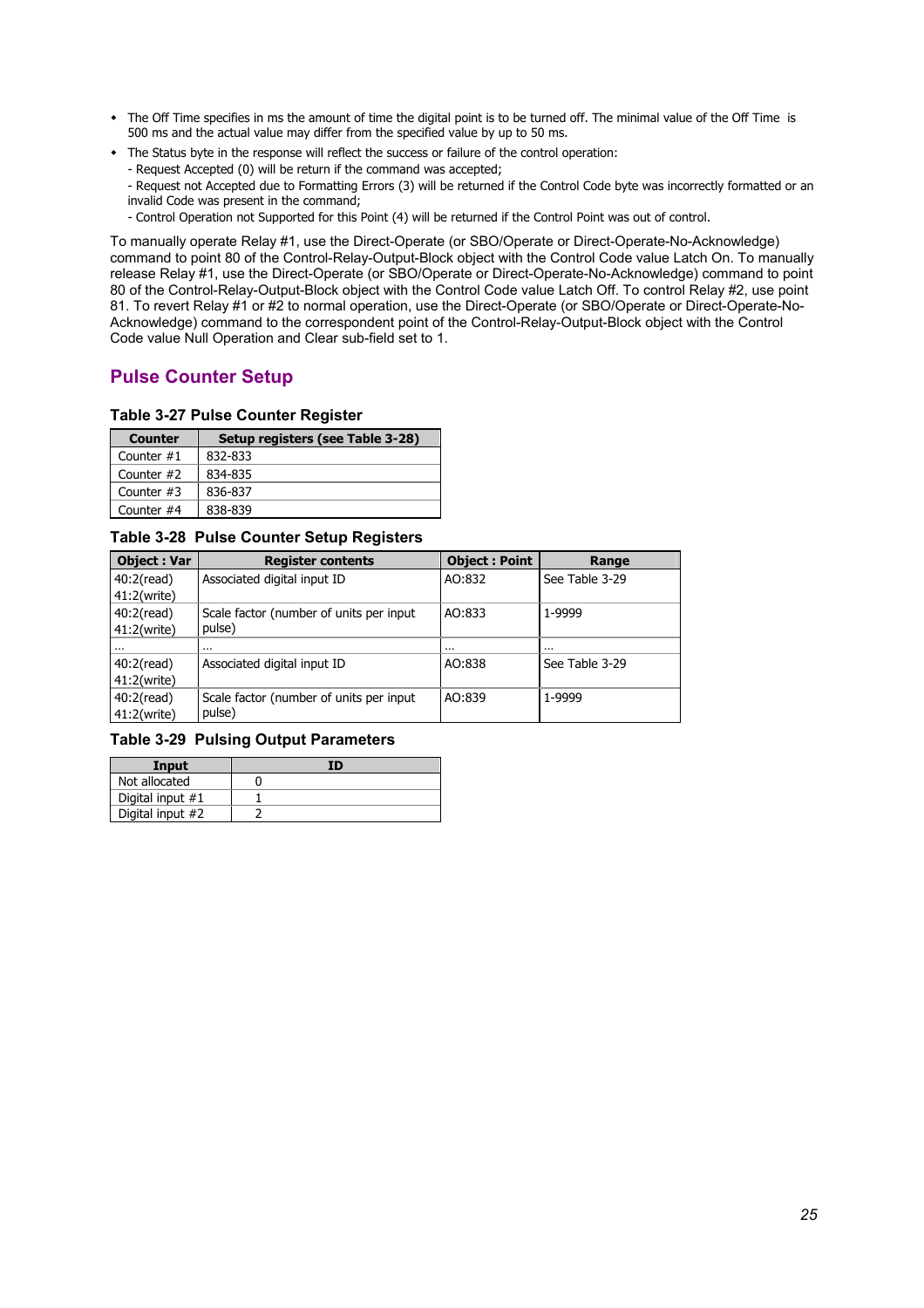# <span id="page-25-0"></span>**Class 0 Point Assignment**

These registers are used to obtain or change the assignment the DNP Read objects to the Class 0 polling response.

# **Table 3-30 Class 0 Assignment Register Groups**

| <b>Groups</b> | <b>Points</b> |
|---------------|---------------|
| Group $#1$    | 1152-1154     |
| Group #2      | 1155-1157     |
|               | $\cdots$      |
| Group #32     | 1245-1247     |

# **Table 3-31 Class 0 Point Assignment Setup Registers**

| <b>Group</b> | <b>Object: Var</b>           | <b>Register Contents</b> | <b>Object: Point</b> | Range/Scale                            |
|--------------|------------------------------|--------------------------|----------------------|----------------------------------------|
| #1           | $40:1$ (read)<br>41:1(write) | DNP Object and Variation | AO:1152              | See Table 3-32                         |
|              | 40:1(read)<br>41:1(write)    | DNP Point number         | AO:1153              | $0 - 65535$                            |
|              | $40:1$ (read)<br>41:1(write) | Number of the DNP points | AO:1154              | $\geq$ 1 if Point number is<br>correct |
| #2           | $40:1$ (read)<br>41:1(write) | DNP Object and Variation | AO:1155              | See Table 3-32                         |
|              | $40:1$ (read)<br>41:1(write) | DNP Point number         | AO:1156              | $0 - 65535$                            |
|              | $40:1$ (read)<br>41:1(write) | Number of the DNP points | AO:1157              | $\geq$ 1 if Point number is<br>correct |
|              |                              | $\cdots$                 |                      |                                        |
| #32          | 40:1(read)<br>41:1(write)    | DNP Object and Variation | AO:1245              | See Table 3-32                         |
|              | $40:1$ (read)<br>41:1(write) | DNP Point number         | AO:1246              | $0 - 65535$                            |
|              | $40:1$ (read)<br>41:1(write) | Number of the DNP points | AO:1247              | $\geq$ 1 if Point number is<br>correct |

# **Table 3-32 DNP Read Objects to Assign to Class 0**

| No.            | <b>Object: Variation</b>         | Code               |             |
|----------------|----------------------------------|--------------------|-------------|
|                |                                  | <b>Hexadecimal</b> | Decimal $1$ |
| 1              | Analog Input 30:01               | 0x1E01             | 7681        |
| $\overline{2}$ | Analog Input 30:02               | 0x1E02             | 7682        |
| 3              | Analog Input 30:03               | 0x1E03             | 7683        |
| 4              | Analog Input 30:04               | 0x1E04             | 7684        |
| 5              | Analog Output 40:01              | 0x2801             | 10241       |
| 6              | Analog Output 40:02              | 0x2802             | 10242       |
| 7              | Binary Input 01:01               | 0x0101             | 257         |
| 8              | Binary Input 01:02               | 0x0101             | 258         |
| 9              | Binary Output 10:01 <sup>2</sup> | 0x0A01             | 2561        |
| 10             | Binary Output Status 10:02       | 0x0A02             | 2562        |
| 11             | Binary Counter 20:01             | 0x1401             | 5121        |
| 12             | Binary Counter 20:02             | 0x1402             | 5122        |
| 13             | Binary Counter 20:05             | 0x1405             | 5125        |
| 14             | Binary Counter 20:06             | 0x1406             | 5126        |
| 15             | Frozen Counter 21:01             | 0x1501             | 5377        |
| 16             | Frozen Counter 21:02             | 0x1502             | 5378        |
| 17             | Frozen Counter 21:05             | 0x1505             | 5381        |
| 18             | Frozen Counter 21:06             | 0x1506             | 5382        |
| 19             | Frozen Counter 21:09             | 0x1509             | 5385        |
| 20             | Frozen Counter 21:10             | 0x150A             | 5386        |

<sup>1</sup> The decimal value is calculated as Object  $\times$  256 + Variation.

2 Available starting with F/W Version 4.93.2 or later.

Example: Analog Input object 30, variation 03 is calculated as  $30 \times 256 + 3 = 7683$ .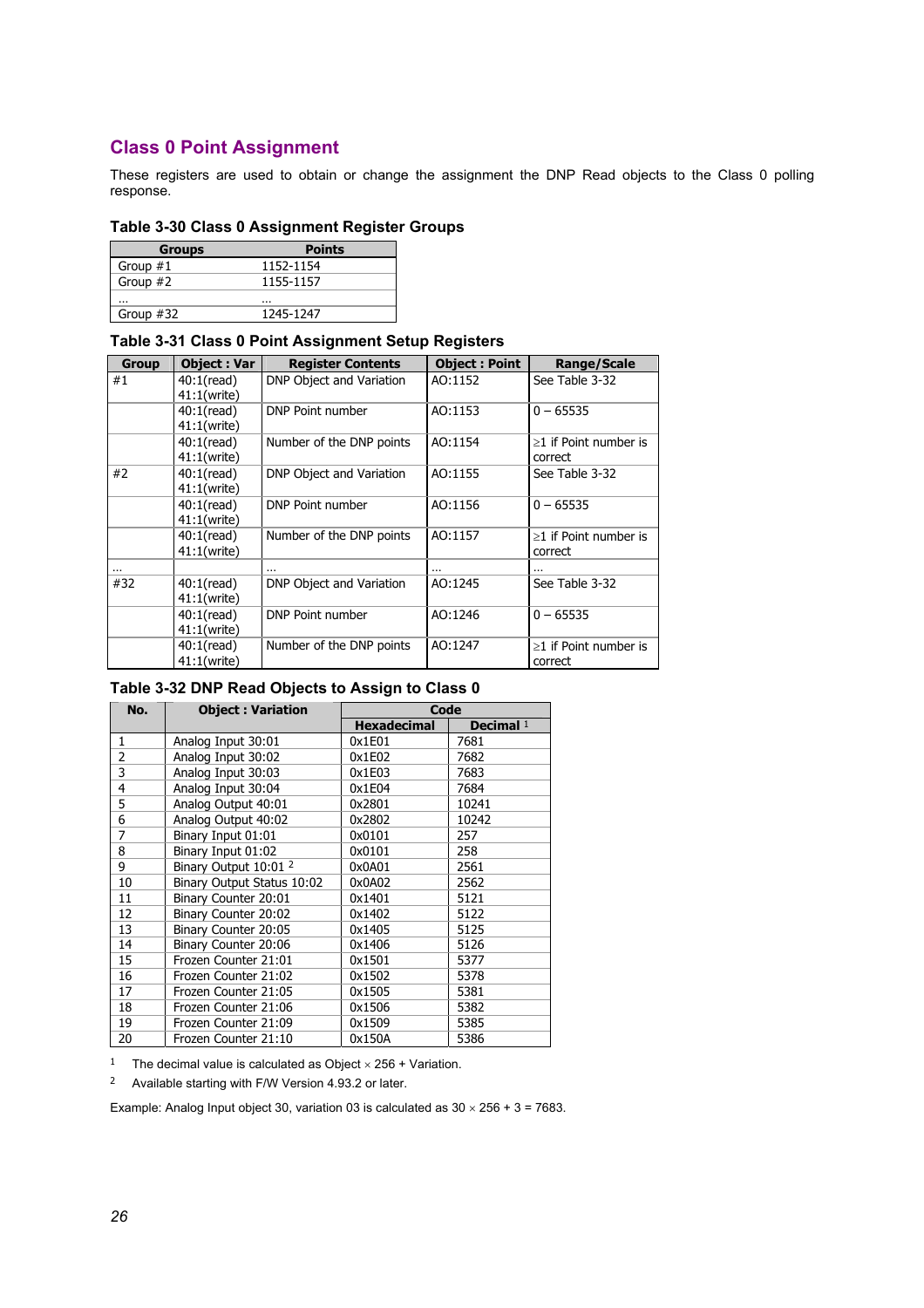# **Appendix A DNP Application Messages**

<span id="page-26-0"></span>The Powermeter is a DNP IED responding to external DNP Master requests. Table A-1 describes the Series PM172EH application level responses to external requests, including object variations, functions, codes and qualifiers supported by the instrument. The object and formats are detailed in the DNP Basic 4 Documentation Set.

|     | <b>Object</b>  |                                           |                         | <b>Request</b>           |                         | <b>Response</b>         |  |
|-----|----------------|-------------------------------------------|-------------------------|--------------------------|-------------------------|-------------------------|--|
| Obj | Var            | <b>Description</b>                        | <b>Function</b><br>Code | Qualifier<br><b>Code</b> | <b>Function</b><br>Code | Qualifier<br>Code       |  |
| 01  | 0              | Single Bit Binary Input                   | 1                       | B                        | 129                     | 01                      |  |
| 01  | $\mathbf 1$    | Single Bit Binary Input                   | $\mathbf{1}$            | A                        | 129                     | C                       |  |
| 01  | 2              | Binary Input with Status                  | 1                       | Α                        | 129                     | C                       |  |
| 02  | 0              | <b>Binary Input Change</b>                | 1                       | 06                       | 129                     | 17,28                   |  |
| 02  | 1              | Binary Input Change without Time          | $\mathbf{1}$            | 07,08                    | 129                     | 17,28                   |  |
| 02  | 2              | Binary Input Change with Time             | $\mathbf{1}$            | 07,08                    | 129                     | 17,28                   |  |
| 10  | 0              | <b>Binary Output</b>                      | 1                       | В                        | 129                     | 01                      |  |
| 10  | 1              | Binary Output <sup>4</sup>                | $\mathbf{1}$            | A                        | 129                     | $\overline{\mathsf{C}}$ |  |
| 10  | 2              | <b>Binary Output Status</b>               | $\mathbf{1}$            | A                        | 129                     | $\overline{\mathsf{C}}$ |  |
| 12  | 1              | Control Relay Output Block                | 3,4,5                   | A                        | 129                     | C                       |  |
| 12  | 1              | Control Relay Output Block                | 6                       | A                        | None                    | N/A                     |  |
| 20  | 0              | <b>Binary Counter</b>                     | 1,                      | B                        | 129                     | 01                      |  |
|     |                |                                           | 7,9,                    | B                        | 129                     | N/R                     |  |
|     |                |                                           | 8,10                    | B                        | 129                     | N/A                     |  |
| 20  | 1              | 32-bit Binary Counter                     | 1                       | A                        | 129                     | C                       |  |
| 20  | 2              | 16-bit Binary Counter                     | $\mathbf{1}$            | A                        | 129                     | $\overline{\mathsf{C}}$ |  |
| 20  | 5              | 32-bit Binary Counter without flag        | 1                       | A                        | 129                     | C                       |  |
| 20  | 6              | 16-bit Binary Counter without flag        | 1                       | A                        | 129                     | C                       |  |
| 21  | 0              | Frozen Counter                            | $\mathbf{1}$            | B                        | 129                     | 01                      |  |
| 21  | 1              | 32-bit Frozen Counter                     |                         |                          |                         |                         |  |
| 21  | 2              | 16-bit Frozen Counter                     |                         |                          |                         |                         |  |
| 21  | 5              | 32-bit Frozen Counter with time of freeze |                         |                          |                         |                         |  |
| 21  | 6              | 16-bit Frozen Counter with time of freeze |                         |                          |                         |                         |  |
| 21  | 9              | 32-bit Frozen Counter without flag        |                         |                          |                         |                         |  |
| 21  | 10             | 16-bit Frozen Counter without flag        |                         |                          |                         |                         |  |
| 22  | 0              | Counter Change Event                      | 1                       | 06                       | 129                     | 17                      |  |
| 22  | $\mathbf{1}$   | 32-bit Counter Change Event without Time  | $\mathbf{1}$            | 07,08                    | 129                     | 17                      |  |
| 22  | 2              | 16-bit Counter Change Event without Time  | $\mathbf{1}$            | 07,08                    | 129                     | 17                      |  |
| 22  | 5              | 32-bit Counter Change Event with Time     | 1                       | 07,08                    | 129                     | 17                      |  |
| 22  | 6              | 16-bit Counter Change Event with Time     | $\mathbf{1}$            | 07,08                    | 129                     | 17                      |  |
| 30  | 0              | Analog Input (respond like 30:3)          | $\mathbf{1}$            | В                        | 129                     | 01                      |  |
| 30  | 1              | 32-bit Analog Input                       | $\mathbf{1}$            | A                        | 129                     | C                       |  |
| 30  | 2              | 16-bit Analog Input                       | $\mathbf{1}$            | A                        | 129                     | C                       |  |
| 30  | 3              | 32-bit Analog Input without flag          | 1                       | Α                        | 129                     | $\overline{\mathsf{C}}$ |  |
| 30  | 4              | 16-bit Analog Input without flag          | $\mathbf{1}$            | A                        | 129                     | $\overline{\mathsf{C}}$ |  |
| 32  | 0              | Analog Change Event                       | 1                       | 06                       | 129                     | 17                      |  |
| 32  | 1              | 32-bit Analog Change Event without Time   | 1                       | 07,08                    | 129                     | 17                      |  |
| 32  | 2              | 16-bit Analog Change Event without Time   | $\mathbf{1}$            | 07,08                    | 129                     | 17                      |  |
| 32  | 3              | 32-bit Analog Change Event with Time      | $\mathbf{1}$            | 07,08                    | 129                     | 17                      |  |
| 32  | 4              | 16-bit Analog Change Event with Time      | 1                       | 07,08                    | 129                     | 17                      |  |
| 40  | 0              | Analog Output Status (respond like 40:1)  | $\mathbf{1}$            | B                        | 129                     | 01                      |  |
| 40  | 1              | 32-bit Analog Output Status               | $\mathbf{1}$            | A                        | 129                     | $\overline{\mathsf{C}}$ |  |
| 40  | 2              | 16-bit Analog Output Status               | $\mathbf{1}$            | A                        | 129                     | $\overline{\mathsf{C}}$ |  |
| 41  | 1              | 32-bit Analog Output Block                | 3,4,5                   | A                        | 129                     | $\overline{\mathsf{C}}$ |  |
| 41  | 2              | 16-bit Analog Output Block                | 3,4,5                   | A                        | 129                     | C                       |  |
| 41  | $\mathbf{1}$   | 32-bit Analog Output Block                | 6                       | A                        | None                    | N/A                     |  |
| 41  | 2              | 16-bit Analog Output Block                | $\overline{6}$          | A                        | None                    | N/A                     |  |
| 50  | 1              | Time and Date 1                           | 1,2                     | A                        | 129                     | C                       |  |
| 60  | 1              | Class 0                                   | 1                       | B                        | 129                     | 01                      |  |
| 60  | $\overline{2}$ | Class 1                                   | $\overline{1}$          | 06,07,08                 | 129                     | 17                      |  |
| 60  | 3              | Class 2                                   | $\mathbf 1$             | 06,07,08                 | 129                     | 17                      |  |

# **Table A-1 Application Responses**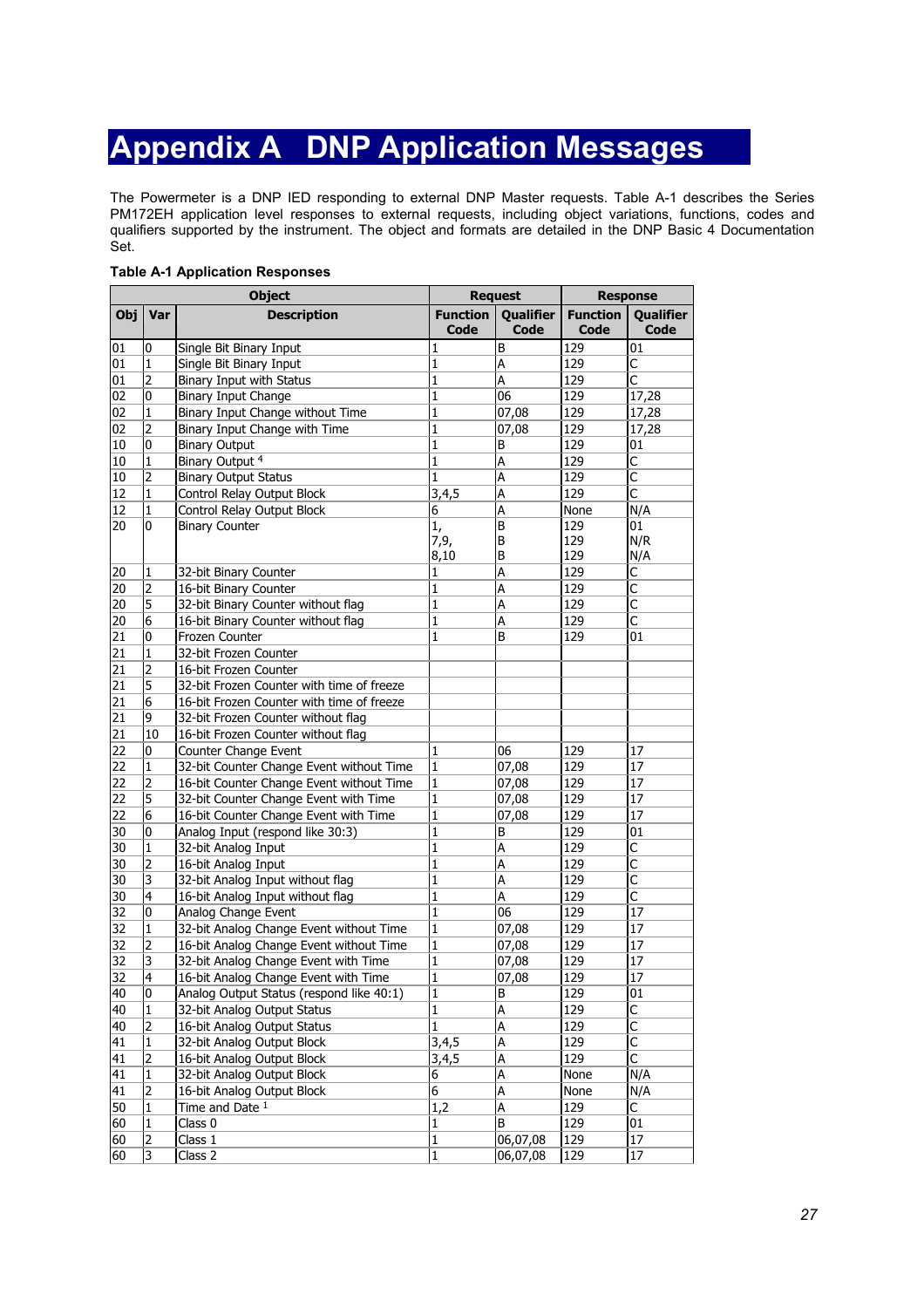| <b>Object</b> |     | <b>Request</b>                                |                         | <b>Response</b>          |                         |                          |
|---------------|-----|-----------------------------------------------|-------------------------|--------------------------|-------------------------|--------------------------|
| Obi           | Var | <b>Description</b>                            | <b>Function</b><br>Code | <b>Qualifier</b><br>Code | <b>Function</b><br>Code | <b>Qualifier</b><br>Code |
| 60            |     | Class 3                                       |                         | 06,07,08                 | 129                     |                          |
| 80            |     | Internal indication 2                         |                         |                          | 129                     |                          |
| N/A           | N/A | Cold Restart <sup>3</sup> (respond Obj. 52:2) | 13                      | N/A                      | 129                     | 07                       |
| N/A           |     | N/A   Delay Measurement (respond Obj. 52:2)   | 23                      | N/A                      | 129                     | 07                       |

<sup>1</sup> For this object, the quantity specified in the request must be exactly 1or an index of 0, as there is only one instance of this object defined in the instrument.

<sup>2</sup> For this object, the qualifier code must specify an index 7 only.

3 Respond with time object 50 variation 2 indicating time until instrument availability.

4 Available starting with F/W Version 4.93.2 or later.

Qualifier Hex Codes for each category:

A - 00,01,03,04,07,17,27,08,18,28

 B - 06 only C - Qualifier echo

D - 00,01,03,04,17,27,18,28

N/A - Not Available

N/R - Null Response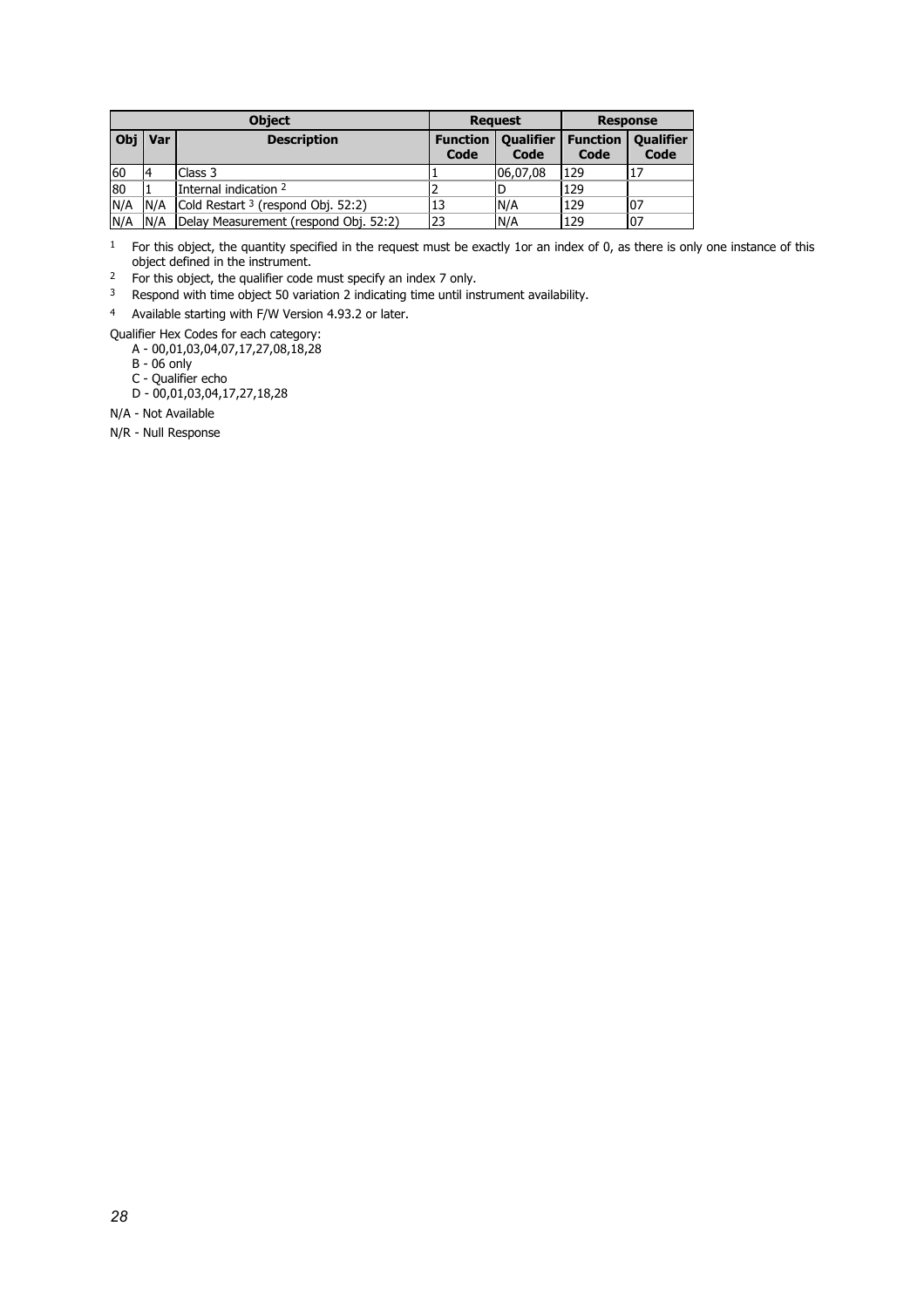# **Appendix B DNP Device Profile**

<span id="page-28-0"></span>

| <b>DNP3-2000</b>                                                              |                                                                                                                                                                                                                                                                              |  |  |  |
|-------------------------------------------------------------------------------|------------------------------------------------------------------------------------------------------------------------------------------------------------------------------------------------------------------------------------------------------------------------------|--|--|--|
| <b>DEVICE PROFILE DOCUMENT</b>                                                |                                                                                                                                                                                                                                                                              |  |  |  |
| This document must be accompanied by a table having the following headings:   |                                                                                                                                                                                                                                                                              |  |  |  |
| <b>Object Group</b><br><b>Request Function Codes</b>                          | <b>Response Function Codes</b>                                                                                                                                                                                                                                               |  |  |  |
| <b>Object Variation</b><br><b>Request Qualifiers</b>                          | <b>Response Qualifiers</b>                                                                                                                                                                                                                                                   |  |  |  |
| Object Name (optional)                                                        |                                                                                                                                                                                                                                                                              |  |  |  |
| Vendor Name: SATEC Ltd.                                                       |                                                                                                                                                                                                                                                                              |  |  |  |
| Device Name: Powermeter Series PM172EH                                        |                                                                                                                                                                                                                                                                              |  |  |  |
| Highest DNP Level Supported:                                                  | Device Function:                                                                                                                                                                                                                                                             |  |  |  |
| For Requests L2                                                               | □ Master ■ Slave                                                                                                                                                                                                                                                             |  |  |  |
| For Responses L2                                                              |                                                                                                                                                                                                                                                                              |  |  |  |
| manual. Treats range field of qualifier 07 and 08 to mean point range [0N-1]. | Instrument supports READ of each object using either all points (Qualifier $= 6$ ) or<br>specific points using qualifier defined in Basic 4 Documentation Set: 00, 01, 03, 04, 07,<br>17, 27, 08, 18, 28. Control Relay Block requires specific parameters described in this |  |  |  |
| Maximum Data Link Frame Size<br>(octets):                                     | Maximum Application Fragment Size<br>(octets):                                                                                                                                                                                                                               |  |  |  |
| Transmitted 292                                                               | Transmitted<br>2048                                                                                                                                                                                                                                                          |  |  |  |
| Received<br>292                                                               | Received<br>249                                                                                                                                                                                                                                                              |  |  |  |
| Maximum Data Link Re-tries:                                                   | Maximum Application Layer Re-tries:                                                                                                                                                                                                                                          |  |  |  |
| $\blacksquare$ None                                                           | $\blacksquare$ None                                                                                                                                                                                                                                                          |  |  |  |
| $\square$ Fixed at $\square$                                                  | □ Configurable, range ____ to ______                                                                                                                                                                                                                                         |  |  |  |
| □ Configurable, range ___ to_                                                 | (Fixed is not permitted)                                                                                                                                                                                                                                                     |  |  |  |
| Requires Data Link Layer Confirmation:                                        |                                                                                                                                                                                                                                                                              |  |  |  |
| $\blacksquare$ Never                                                          |                                                                                                                                                                                                                                                                              |  |  |  |
| $\square$ Always                                                              |                                                                                                                                                                                                                                                                              |  |  |  |
| $\square$ Sometimes                                                           | If 'Sometimes', when?                                                                                                                                                                                                                                                        |  |  |  |
| □ Configurable<br>If 'Configurable', how?                                     |                                                                                                                                                                                                                                                                              |  |  |  |
| Requires Application Layer Confirmation:                                      |                                                                                                                                                                                                                                                                              |  |  |  |
| $\square$ Never                                                               |                                                                                                                                                                                                                                                                              |  |  |  |
| □ Always (not recommended)                                                    |                                                                                                                                                                                                                                                                              |  |  |  |
| ■ When reporting Event Data (Slave devices only)                              |                                                                                                                                                                                                                                                                              |  |  |  |
| □ When sending multi-fragment responses (Slave devices only)                  |                                                                                                                                                                                                                                                                              |  |  |  |
| □ Sometimes                                                                   |                                                                                                                                                                                                                                                                              |  |  |  |
| □ Configurable                                                                |                                                                                                                                                                                                                                                                              |  |  |  |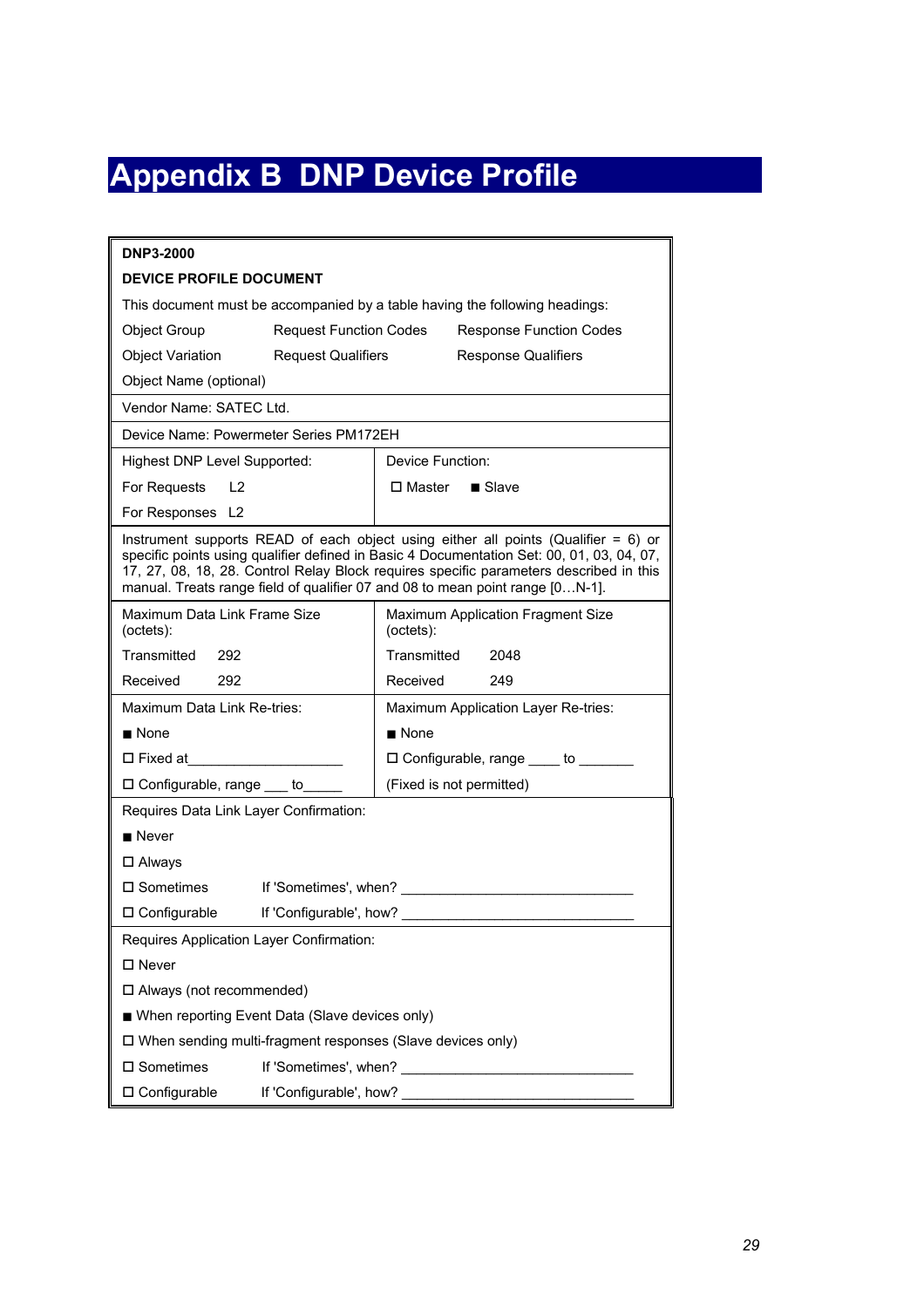Device Profile Document (continued)

| Timeouts while waiting for:                                                                                                                                                                                                                                                             |                                    |                                                                                                  |  |  |  |  |
|-----------------------------------------------------------------------------------------------------------------------------------------------------------------------------------------------------------------------------------------------------------------------------------------|------------------------------------|--------------------------------------------------------------------------------------------------|--|--|--|--|
|                                                                                                                                                                                                                                                                                         |                                    | Data Link Confirm ■ None □ Fixed at _______ □ Variable □ Configurable                            |  |  |  |  |
| Complete Appl.<br>Fragment                                                                                                                                                                                                                                                              |                                    | ■ None ロ Fixed at ________ ロ Variable ロ Configurable                                             |  |  |  |  |
|                                                                                                                                                                                                                                                                                         |                                    | Application Confirm $\Box$ None Fixed at $\underline{5 sec}$ $\Box$ Variable $\Box$ Configurable |  |  |  |  |
| Complete Appl.<br>Response                                                                                                                                                                                                                                                              |                                    | ■ None ロ Fixed at ________ ロ Variable ロ Configurable                                             |  |  |  |  |
| <b>Others</b>                                                                                                                                                                                                                                                                           |                                    |                                                                                                  |  |  |  |  |
|                                                                                                                                                                                                                                                                                         |                                    | Timeouts between fragments of the multi-fragment responses. Configurable:                        |  |  |  |  |
| 50-500 ms (50 ms by default).                                                                                                                                                                                                                                                           |                                    |                                                                                                  |  |  |  |  |
|                                                                                                                                                                                                                                                                                         |                                    | Attach explanation if 'Variable' or 'Configurable' was checked for any timeout                   |  |  |  |  |
| Sends/Executes Control Operations:                                                                                                                                                                                                                                                      |                                    |                                                                                                  |  |  |  |  |
| <b>WRITE Binary Outputs</b>                                                                                                                                                                                                                                                             | $\blacksquare$ Never $\Box$ Always | □ Sometimes<br>□ Configurable                                                                    |  |  |  |  |
| SELECT/OPERATE                                                                                                                                                                                                                                                                          | $\square$ Never $\square$ Always   | □ Configurable<br>$\square$ Sometimes                                                            |  |  |  |  |
| <b>DIRECT OPERATE</b>                                                                                                                                                                                                                                                                   | $\square$ Never $\square$ Always   | $\square$ Sometimes<br>□ Configurable                                                            |  |  |  |  |
| <b>DIRECT OPERATE -</b>                                                                                                                                                                                                                                                                 |                                    |                                                                                                  |  |  |  |  |
| <b>NO ACK</b>                                                                                                                                                                                                                                                                           | $\Box$ Never $\blacksquare$ Always | □ Sometimes<br>□ Configurable                                                                    |  |  |  |  |
| Count $> 1$                                                                                                                                                                                                                                                                             | ■ Never □ Always                   | □ Sometimes<br>□ Configurable                                                                    |  |  |  |  |
| Pulse On                                                                                                                                                                                                                                                                                | $\Box$ Never $\Box$ Always         | Sometimes <sup>1,4</sup> $\Box$ Configurable                                                     |  |  |  |  |
| Pulse Off                                                                                                                                                                                                                                                                               | $\blacksquare$ Never $\Box$ Always | $\square$ Sometimes <sup>4</sup><br>□ Configurable                                               |  |  |  |  |
| Latch On                                                                                                                                                                                                                                                                                | $\Box$ Never $\Box$ Always         | $\blacksquare$ Sometimes <sup>2</sup><br>□ Configurable                                          |  |  |  |  |
| Latch Off                                                                                                                                                                                                                                                                               | $\Box$ Never $\Box$ Always         | $\blacksquare$ Sometimes <sup>3</sup><br>□ Configurable                                          |  |  |  |  |
| Queue                                                                                                                                                                                                                                                                                   | $\blacksquare$ Never $\Box$ Always | $\square$ Sometimes<br>□ Configurable                                                            |  |  |  |  |
| <b>Clear Queue</b>                                                                                                                                                                                                                                                                      | $\Box$ Never $\Box$ Always         | $\blacksquare$ Sometimes <sup>4</sup><br>□ Configurable                                          |  |  |  |  |
| Select timeout period is configurable: 2s to 30s<br>٠<br>used to activate the Reset function associated with points 0 to 21<br>1<br>2, 3, 4 used to control Relays associated with points 80 to 81<br>3<br>used to reset the self-check alarm registers associated with points 64 to 75 |                                    |                                                                                                  |  |  |  |  |
| Reports Binary Input Change Events<br>Reports time-tagged Binary Input<br>when no specific variation requested:<br>Change Events when no specific<br>variation requested:<br>□ Never<br>□ Never                                                                                         |                                    |                                                                                                  |  |  |  |  |
| $\Box$ Only time-tagged<br>□ Only non-time-tagged                                                                                                                                                                                                                                       |                                    | Binary Input Change With Time                                                                    |  |  |  |  |
| ■ Configurable to send both, one or the                                                                                                                                                                                                                                                 |                                    | $\square$ Binary Input Change With Relative<br>Time                                              |  |  |  |  |
| other (attach explanation)                                                                                                                                                                                                                                                              |                                    | □ Configurable (attach explanation)                                                              |  |  |  |  |